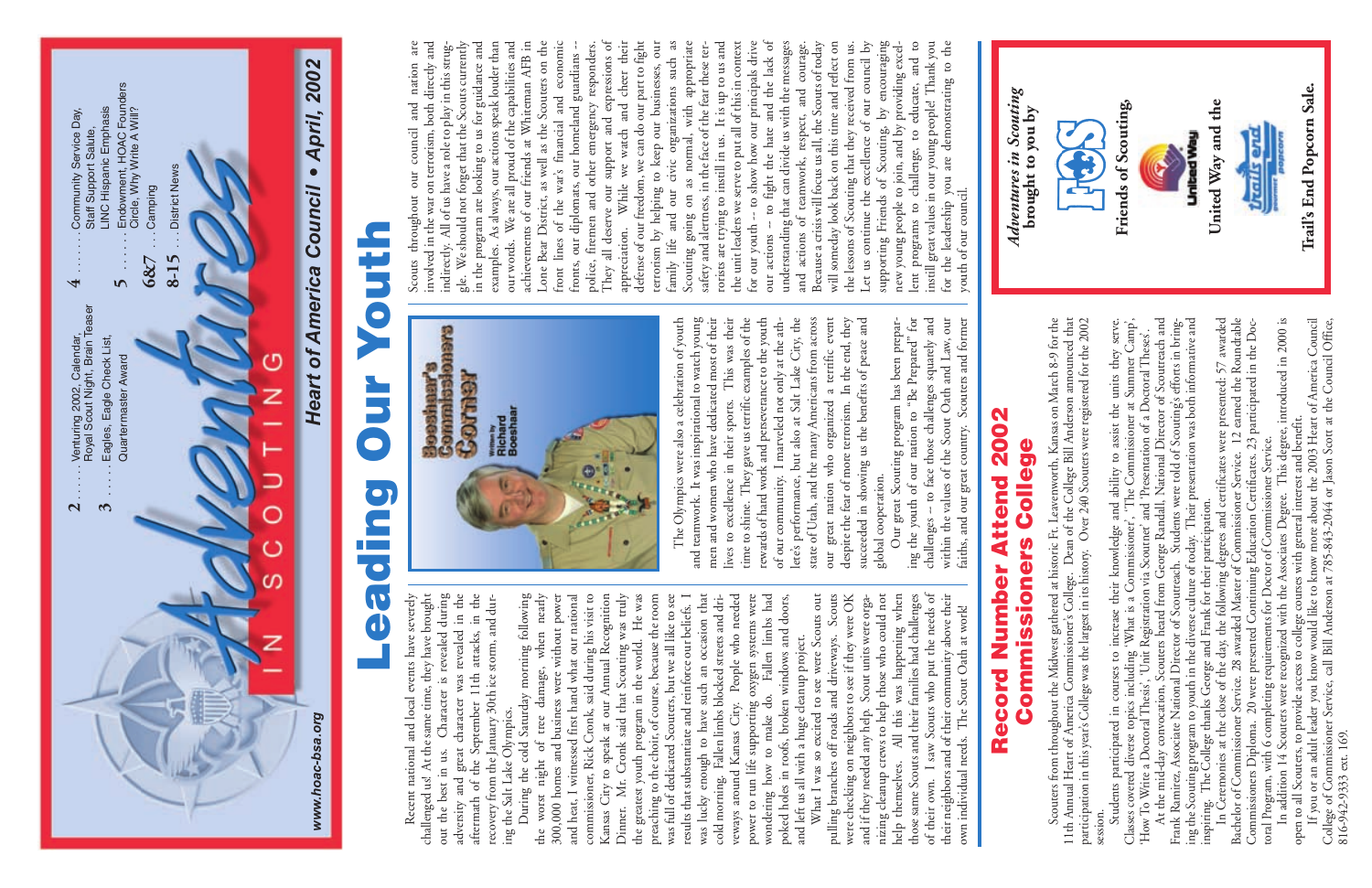| ŋ<br>I          |
|-----------------|
| ۰               |
|                 |
| -               |
| ŀ<br>-<br>í     |
| i               |
| -               |
| I               |
| ь<br>1          |
| I               |
| I               |
|                 |
|                 |
| ţ.              |
| -               |
|                 |
| ٠<br>١          |
| r<br>н          |
| I<br>h          |
| h<br>-          |
| ł               |
|                 |
| -               |
| I               |
| ÷<br>ı          |
| h               |
| ь               |
| $\tilde{}$<br>ł |
| ï<br>×          |
| a               |
|                 |
|                 |
|                 |
|                 |
| 1               |
| ь<br>×          |
| I               |
| 1               |
| ь.              |
| ٠               |
|                 |
| ь<br>-          |
| h               |
| I<br>-          |
| I<br>١          |
| ÷               |
| ۰               |
|                 |
|                 |
|                 |
| ı               |
|                 |



**April**

- April Fools Day **1** April Fools Day
- Day Camp Meeting **3** Day Camp Meeting က
- **SNAWS Meeting 6** SNAWS Meeting Naish Work Day  $\bullet$
- Naish Work Day
- Executive Committee meeting **9** Executive Committee meeting  $\sigma$ 
	- Pow Wow **10** Pow Wow  $\overline{1}$
- Bartle Work Day **13** Bartle Work Day  $13$
- Bartle Commissioner Orientation **16** Bartle Commissioner Orientation  $16$
- Naish Work Day, Council Service Day **20** Naish Work Day, Council Service Day 20
- Council Venturing Day **27** Council Venturing Day  $27<sub>30</sub>$
- Naish Staff Orientation **30** Naish Staff Orientation
- **May**
	- Day Camp Meeting **1** Day Camp Meeting  $\overline{\phantom{0}}$ 
		- Bartle Work Day **4** Bartle Work Day  $\blacktriangleleft$
- Pow Wow Staff Meeting **8** Pow Wow Staff Meeting  $\infty$ 
	- **Blood Drive 10** Blood Drive  $\overline{\phantom{0}}$
- **Bartle Staff Orientation 11** Bartle Staff Orientation  $\overline{r}$ 
	- Mother's Day **12** Mother's Day  $\mathbf{r}$
- Commissioner Meeting **14** Commissioner Meeting  $\overline{1}$
- Executive Board Meeting Executive Board Meeting Philmont Draw
	- **15** Philmont Draw  $\frac{c}{1}$
- **18** Bartle Work Day, Armed Forces Day, National Camp School Bartle Work Day, Armed Forces Day, National Camp School  $\frac{8}{10}$ 
	- Venturing Training **19** Venturing Training  $\overline{1}$
- FOS Victory Celebration **22** FOS Victory Celebration 22
	- Memorial Day **27** Memorial Day 27

### Council Calendar **Council Calendar**

ADVENTURES IN SCOUTING<br>Published January, February, March, April, May, June/July, August, September,<br>October, November/December by the Heart of America Council, Boy Scouts of<br>America. Mailed without charge to all Cubmaster masters, Team Coaches, Explorer Advisors, assistant Explorer Advisors, Venturing crew leaders, unit chairmen, chartered organization representatives, district Published January, February, March, April, May, June/July, August, September, leaders, den leader coaches, Webelos leaders, Scoutmasters, assistant Scout-October, November/December by the Heart of America Council, Boy Scouts of America. Mailed without charge to all Cubmasters, assistant Cubmasters, den committee, all commissioners, all board members, and can be found on our website, www.hoac-bsa.org

# Brainteaser

lifford W. Illig<br>homas J. McCullough<br>ebra K. Turpin Thomas J. McCullough **CE PRESIDENTS VICE PRESIDENTS** avid J. Zimmer<br>Frank Ellis David J. Zimmer Debra K. Turpin Clifford W. Illig E. Frank Ellis

sphen M. Clifford Stephen M. Clifford EASURER **TREASURER**

## **ADVENTURES IN SCOUTING**

**GAL COUNSEL LEGAL COUNSEL**

vid A. Fenley David A. Fenley

**JUNCIL COMMISSIONER COUNCIL COMMISSIONER**

hard T. Boeshaar Richard T. Boeshaar

**OUT EXECUTIVE**<br>nes J. Terry **SCOUT EXECUTIVE** James J. Terry

Get your Crew, Troop or Group enlisted to blast off with BSA<br>Heart of America Council on another bold adventure in Ventur-<br>ing. This three day mission will include high adventure skills<br>instruction, advancement opportuniti instruction, advancement opportunities, program idea exchange Heart of America Council on another bold adventure in Ventur-Get your Crew, Troop or Group enlisted to blast off with BSA ing. This three day mission will include high adventure skills with other crews, resource gathering, midway, adult training, climbing tower, partying and much more.

## Federation Members Invited: Federation Members Invited:

**Federation inemiers invited:**<br>Venturing Crews, Boy Scout Troops, Girl Scout Troops, Church<br>Youth Groups, any and all other youth groups. All youth must be<br>ages 14-21. Youth Groups, any and all other youth groups. All youth must be Venturing Crews, Boy Scout Troops, Girl Scout Troops, Church ages 14-21.

Mission dates:<br>Friday, April 26- Sunday, April 28, 2002 Friday, April 26- Sunday, April 28, 2002

What is the single most important resource for a  $\varpi$ **1 r** *f* **i n** *t e f s* **<b>e r**<br>What is the single most important resource for<br>commissioner?<br>Answer on bottom of page 3 commissioner?

**Mission Iocation:**<br>Theodore Naish Scout Reservation<br>Bonner Springs, Kansas Theodore Naish Scout Reservation Bonner Springs, Kansas

#### **Cost: \$10.00:** Cost: \$10.00:

and receive their Upon arrival crew will be assigned a sector and receive their Upon arrival crew will be assigned a sector and r<br>mission orders with instructions and procedures. mission orders with instructions and procedures.

### questions: To reserve a sector or ask questions: a sector or ask To reserve

VentureOdysseyll@aol.com E-mail VentureOdysseyII@aol.com David Gurwell Mail David Gurwell 9607 Walmer  $E$ -mail Mail

9607 Walmer<br>Overland Park, Ks. 66212 Overland Park, Ks. 66212

Evenings 913 381-3928, Day 816 591-4316 Phone Evenings 913 381-3928, Day 816 591-4316 Phone

Pre-registration will be necessary to avoid late fee.<br>Registration Packets will be available at the next Roundtable<br>Pre-registration *deadline* will be April 19, 2002 Registration Packets will be available at the next Roundtable Pre-registration will be necessary to avoid late fee. Pre-registration *deadline* will be April 19, 2002

## *A Royal Salute to Scouting Night!* A Royal Salute to Scouting Night! Saturday, May 11, 6:05 p.m.

**Saturday, May 11, 6:05 p.m.** Carlos Beltran Bobblehead Giveaway

*Carlos Beltran Bobblehead Giveaway to first 25,000 Fans* to first  $25,000$  Fans

Come In Uniform & Participate in Pre-Game Parade<br>Around the Field *Come In Uniform & Participate in Pre-Game Parade Around the Field*

#### **SPECIAL DISCOUNT SEATING!**<br>Regular Prices are \$16 & \$10 **SPECIAL DISCOUNT SEATING!** Regular Prices are \$16 & \$10

**IMPORTANT—If** your tickets are purchased by Friday, May 3rd, they will be<br>mailed directly to your contact person listed below. All orders received after The Purchase of 25 Tickets or more Gets<br>Your Unit # Displayed on the Scoreboard The Purchase of 25 Tickets or more Gets Your Unit # Displayed on the Scoreboard

*Answer on bottom of page 3*

## Mission dates:

## Mission location:

| mailed directly to your contact person listed below. All orders received after<br>May 3rd must be picked up at the council service center. | PRESIDENT                                 |
|--------------------------------------------------------------------------------------------------------------------------------------------|-------------------------------------------|
| To purchase tickets please return by May 8th.                                                                                              | David M. Lockton                          |
| Troop $#$ :<br>Pack #:                                                                                                                     | <b>VICE PRESIDEN</b><br>Clifford W. Illig |
| District Name:                                                                                                                             | Thomas J. McCul<br>Debra K. Turpin        |
| Contact Person:                                                                                                                            | David J. Zimmer<br>E. Frank Ellis         |
| Phone #: (                                                                                                                                 | <b>TREASURER</b>                          |
| Address:                                                                                                                                   | Stephen M. Cliffo                         |
| City, State, Zip:                                                                                                                          | <b>LEGAL COUNSE</b><br>David A. Fenley    |
| Number of Field Plaza Tickets @ \$11 ea. = \$                                                                                              | COUNCIL COMM                              |
| Number of View Level Infield @ \$6 ea. = \$                                                                                                | Richard T. Boesha                         |
| Heart of America Council, BSA<br>Make Checks Payable to:                                                                                   | <b>SCOUT EXECUT</b><br>James J. Terry     |
| 10210 Holmes Rd., Kansas City, MO 64131-4212<br>Attn: Lori Gooding                                                                         | Lori Gooding<br>EDITOR                    |
| Questions? Please contact Lori Gooding at (816) 942-9333 ext: 154 - Event Code - 697                                                       |                                           |

**IMPORTANT**—If your tickets are purchased by Friday, May 3rd, they will be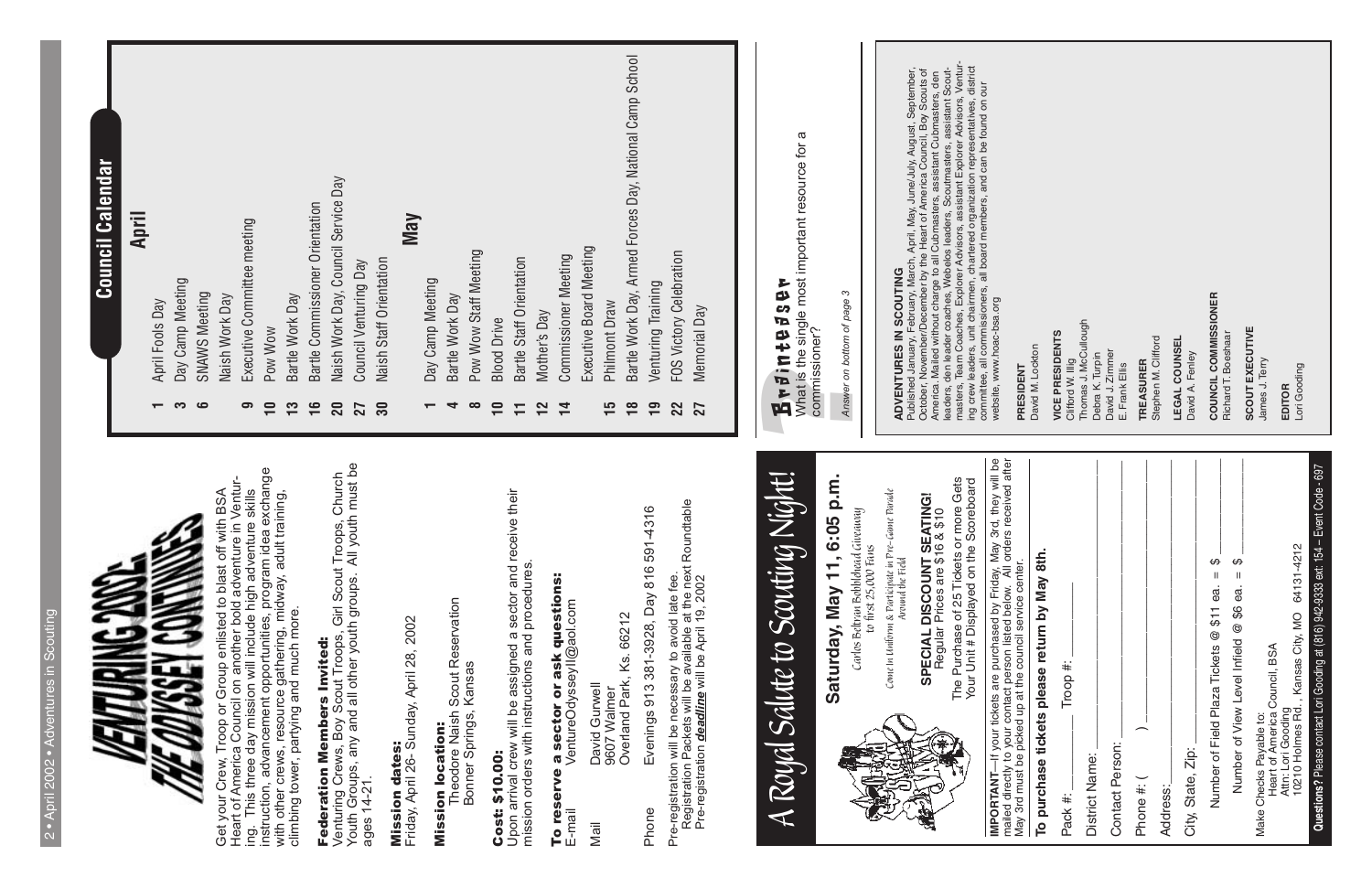## ш

| Eagl                        |                                                | DISTRICT                 | UNIT       | <b>NAME</b>                                 |
|-----------------------------|------------------------------------------------|--------------------------|------------|---------------------------------------------|
|                             |                                                | Northern Tier            | 185        | Thomas Christopher Norlin                   |
|                             |                                                | Northern Tier            | 199<br>302 | Caleb T. Martens                            |
| <b>JNIT</b>                 | <b>NAME</b>                                    | Northern Tier<br>Pelathe | 52         | Joshua Michael Cosgrove<br>Lee Charles Bush |
| .138                        | Christopher Ross Parker                        | Pelathe                  | 55         | Oliver Daniel Devlin                        |
| 1202                        | Christopher John Kuhl                          | Pelathe                  | 55         | Michael P. Flavin                           |
| .205                        | Jeffrey Allen Dutzel                           | Pioneer Trails           | 1024       | Samuel Scott Burnett                        |
| 1205                        | Michael Thomas Miller                          | Pioneer Trails           | 1024       | Louis Disney                                |
| 1221<br>1257                | Daniel Tanner Garber                           | Pioneer Trails           | 1024       | William Andrew Ford                         |
|                             | Loy P. Lombardo                                | Pioneer Trails           | 1030       | John Patrick Inlow                          |
| 1332<br>1332<br>1763<br>165 | Scott Donald Lograsso                          | Pioneer Trails           | 1030       | Andrew James Wikiera                        |
|                             | Timothy Michael Meyers                         | Red-Tailed Hawk          | 122        | Ryan Daly Bishop                            |
|                             | acob Levi Jeffries                             | Red-Tailed Hawk          | 122        | Philip Donald Thomson                       |
|                             | Ronald Wayne Schoultz Jr.                      | Red-Tailed Hawk          | 201        | Robert Eric Spratford                       |
|                             | <b>Brandon Henry Lowe</b>                      | Red-Tailed Hawk          | 222        | Brian Michael Sweatt                        |
| 304                         | Mark Donald Wesley Colwell                     | Red-Tailed Hawk          | 240        | ack Bernard Holbrook                        |
| 1430                        | Travis Jonathan Goth                           | Red-Tailed Hawk          | 265        | affer Ali Mitchell Kazmi                    |
| 1430                        | Zachary Michael Morales                        | Red-Tailed Hawk          | 265        | Ashraf Ali Orant Kazmi                      |
|                             | Derek Evan Wood                                | Red-Tailed Hawk          | 265        | Mark Christopher Super                      |
| 1430<br>1509<br>1215        | Ioshua Andrew Canada                           | Red-Tailed Hawk          | 6783       | Robert James Brigman                        |
|                             | Jeremiah Joseph Meizis                         | Thunderbird              | 1110       | Kristopher John Johnson                     |
|                             | Christopher Michael Keen/Noble                 | Thunderbird              | 111        | Richard Stanley Wilen III                   |
|                             | Stephen Hilliard<br>Bryan Joseph Duda<br>Brian | Thunderbird              | 1240       | Michael Travis Heryford                     |
| 1259<br>1261<br>1261        | Paul William Shinn                             | Thunderbird              | 1240       | Kyle Madison Kropf                          |
| 1314                        | Norman Bartholow<br><b>Brad</b>                | Thunderbird              | 1244       | Anthony J. Biagi                            |
| 1314                        | Gregory Earl Gentry                            | Thunderbird              | 1251       | Bryan Allen Webb                            |
| 1314                        | Charles Thomas Perry                           | Thunderbird              | 1264       | Matthew Martin Howell                       |
| 1314                        | John Rickert<br>Isaac                          | Thunderbird              | 1391       | David William Fuchs                         |
| 1314                        | Braden MacDonald Spangler                      | Thunderbird              | 1391       | Nicholas Robert Ward                        |
| 1354                        | Cushing<br>Edward<br>Clayton                   | Thunderbird              | 1426       | David Michael Wisdom                        |
| 1374                        | Logan Mathias Drew                             | Thunderbird              | 1469       | Ervell Alexander Boyd II                    |
| 1374                        | Steve Elliot Farnsworth                        | Thunderbird              | 1550       | Adam Russell Gross                          |
| 1374                        | Michael Griffith<br>Sean                       | Trailhead                | 92         | Charles Jeffrey Wyatt                       |
| 1374                        | Stephen C. Tinsley                             | Trailhead                | 257        | Craig Dudley                                |
| 1376<br>1418                | Andrew Jordan Powell                           | Trailhead                | 257        | William Raymond Homer                       |
|                             | Klye Reed Blanch                               | Trailhead                | 257        | Rylan Ezequiel Ortiz                        |
| 93                          | Kevin Scott Ginther                            | Trailhead                | 282        | Eric Krassoi Peach                          |
| 984                         | G. Anthony Hawkins                             | Trailhead                | 354        | Michael William Symes                       |
|                             | Joel Louis Carril                              | <b>Trailhead</b>         | 396        | Timothy Charles Updike                      |

Thomas Christopher Notlin<br>Caleb T. Martens<br>Lee Charles Bush<br>Joshua Michael Cosgrove<br>Oliver Daniel Devlin<br>Michael P. Flavin Craig Dudley<br>William Raymond Homer<br>Rylan Ezequiel Ortiz<br>Eric Krassoi Peach<br>Michael William Symes<br>Timothy Charles Updike Robert James Brigman<br>Kristopher John Johnson<br>Richard Stanley Wilen III<br>Michael Travis Heryford<br>Kyle Madison Kropf Anthony J. Biagi<br>Bryan Allen Webb<br>Matthew Martin Howell<br>David William Fuchs<br>David Michael Wisdom<br>David Michael Wisdom<br>Ervell Alexander Boyd II Jack Bernard Holbrook<br>Jaffer Ali Mitchell Kazmi<br>Ashraf Ali Orant Kazmi<br>Mark Christopher Super Louis Disney<br>William Andrew Ford<br>John Patrick Inlow<br>Andrew James Wikiera<br>Ryan Daly Bishop Robert Eric Spratford<br>Brian Michael Sweatt Charles Jeffrey Wyatt Samuel Scott Burnett Philip Donald Thom Adam Russell Gross **NAME** 

> - please make sure they have Before submitting Eagle applications — please make sure they have Before submitting Eagle applications<br>been check for the following criteria: been check for the following criteria:

- CURRENT APPLICATION FORMS ONLY ANY DATED BEFORE APRIL 1, 1999 CANNOT BE USED. ANY DATED BEFORE APRIL 1, 1999 CANNOT BE USED. ❑ CURRENT APPLICATION FORMS ONLY –  $\Box$
- ❑ MAKE SURE ALL INFORMATION IS FILLED IN AND LEGIBLE. MAKE SURE ALL INFORMATION IS FILLED IN AND LEGIBLE.<br>(DO NOT USE PENCIL)  $\Box$
- DO NOT USE ABBREVIATIONS SPELL EVERYTHING OUT IN FULL. ❑ DO NOT USE ABBREVIATIONS – SPELL EVERYTHING OUT IN FULL. (DO NOT USE PENCIL)  $\Box$
- ❑ CHECK THE BIRTHDATE AND MAKE SURE EAGLE CANDIDATE IS CHECK THE BIRTHDATE AND MAKE SURE EAGLE CANDIDATE IS NOT OVER 18. NOT OVER 18.  $\Box$
- CHECK HIS JOIN DATE AND MAKE SURE EAGLE CANDIDATE WAS 10-1/2 YEARS OF AGE. IF NOT MAKE SURE HE HAS EARNED THE ARROW OF LIGHT AWARD. ❑ CHECK HIS JOIN DATE AND MAKE SURE EAGLE CANDIDATE WAS 10-1/2 YEARS OF AGE. IF NOT MAKE SURE HE HAS EARNED THE ARROW OF LIGHT AWARD.  $\Box$

| DISTRICT                                                                      | UNIT              | <b>NAME</b>          |
|-------------------------------------------------------------------------------|-------------------|----------------------|
| Blue Elk                                                                      | 138               | Christoph            |
| ĔĬ<br>Blue.                                                                   | 1202<br>1205      | Christoph            |
| Blue Elk                                                                      |                   | Jeffrey All          |
| Elk<br>Blue:                                                                  | 20                | Michael <sup>1</sup> |
| Elk<br>Blue:                                                                  | 22                | Daniel Ta            |
| Blue Elk                                                                      | 257<br>332<br>763 | Loy P. Lo.           |
| Elk<br>Blue:                                                                  |                   | Scott Don            |
| <b>Blue Elk</b>                                                               |                   | Timothy              |
| <b>Blue Elk</b>                                                               |                   | Jacob Lev            |
| Elk<br>Blue <sup>1</sup>                                                      | 763               | Ronald W             |
| Kaw                                                                           | 165               | Brandon              |
| Kaw                                                                           | 304               | Mark Do              |
| one Bear                                                                      | 1430              | Travis Jon           |
| one Bear                                                                      | 1430              | Zachary 1            |
| one Bear                                                                      | 1430              | Derek Eva            |
| one Bear                                                                      | 509               | Joshua Ar            |
| Star<br>North                                                                 | 215               | Jeremiah             |
| Star<br>North                                                                 | 259               | Christoph            |
| Star<br>North                                                                 | 261               | Bryan Jos            |
| Star<br>North                                                                 | 261               | Brian Step           |
| Star<br>North                                                                 | 261               | Paul Willi           |
| Star<br>North                                                                 | 314               | <b>Brad Nor</b>      |
| Star                                                                          |                   | Gregory I            |
| Star<br>$\begin{array}{c} \rm{North}\\ \rm{North}\\ \rm{North}\\ \end{array}$ |                   | ThatlesT             |
| Star                                                                          |                   | Isaac Johr           |
| Star<br>North                                                                 |                   | Braden M             |
| Star<br>North                                                                 |                   | Clayton              |
| Star<br>North                                                                 |                   | Logan Ma             |
| Star<br>North                                                                 |                   | Steve Ellio          |
| Star<br>North                                                                 |                   | Sean Mic             |
| Star<br>North                                                                 |                   | Stephen (            |
| Star<br>North                                                                 |                   | Andrew J             |
| Star<br>North                                                                 |                   | Klye Reec            |
| Tier<br>Northern                                                              | 93                | Kevin Scc            |
| Tier<br>Northern                                                              | 98                | G. Antho             |
| Tier<br>Northern                                                              | 184               | Joel Louis           |

Wendy has completed all ten special skills required for the Wendy has completed all ten special skills required for the

- Quartermaster Award: Quartermaster Award:
	- Boats
		-
- · Marlinspike Seamanship • Marlinspike Seamanship
	- Ground Tackle
		- Piloting
		-
		- Signaling
- Swimming
	- Cruising
	-
	-
- Safety
	- Rules of the Road
	- Weather





| $\frac{1}{2}$ | <b>NAME</b> | Christopher Ross Parker | Christopher John Kuhl | Jeffrey Allen Dutzel | Michael Thomas Miller<br>Daniel Tanner Garber | Loy P. Lombardo | Scott Donald Lograsso | Timothy Michael Meyers | Jacob Levi Jeffries | Ronald Wayne Schoultz Jr. | Brandon Henry Lowe | Mark Donald Wesley Colwell | Iravis Jonathan Goth | Zachary Michael Morales | Derek Evan Wood | Joshua Andrew Canada | eremiah Joseph Meizis | Christopher Michael Keen/Noble | Bryan Joseph Duda | Brian Stephen Hilliard | Paul William Shinn | Brad Norman Bartholow | Gregory Earl Gentry | Charles Thomas Perry | Isaac John Rickert | Braden MacDonald Spangler | Cushing<br>Edward<br>Clayton | Logan Mathias Drew | Steve Elliot Farnsworth | Sean Michael Griffith | Stephen C. Tinsley | Andrew Jordan Powell | Klye Reed Blanch | Kevin Scott Ginther | G. Anthony Hawkins | Joel Louis Carril |  |  |
|---------------|-------------|-------------------------|-----------------------|----------------------|-----------------------------------------------|-----------------|-----------------------|------------------------|---------------------|---------------------------|--------------------|----------------------------|----------------------|-------------------------|-----------------|----------------------|-----------------------|--------------------------------|-------------------|------------------------|--------------------|-----------------------|---------------------|----------------------|--------------------|---------------------------|------------------------------|--------------------|-------------------------|-----------------------|--------------------|----------------------|------------------|---------------------|--------------------|-------------------|--|--|
| $\mathbf{r}$  |             | 1138                    | 1202                  | 1205                 | 1205<br>1221                                  | 1257            | 1332                  | 332                    | 1763                | 1763                      | 165                | 304                        | 1430                 | 1430                    | 1430            | 1509                 | 1215                  | 1259                           | 1261              | 261                    | 1261               | 314                   |                     | 314                  | 314                | 314                       | 1354                         | 374                | 1374                    | 1374                  | 1374               | 1376                 | 1418             | 93                  | 98                 | 84                |  |  |
|               | DISTR       | <b>Blue Elk</b>         | <b>Blue Elk</b>       | <b>Blue Elk</b>      | <b>Blue Elk</b><br><b>Blue Elk</b>            | Blue Elk        | <b>Blue Elk</b>       | <b>Blue Elk</b>        | <b>Blue Elk</b>     | <b>Blue Elk</b>           | Kaw                | Kaw                        | Lone Bear            | Lone Bear               | Lone Bear       | Lone Bear            | North Star            | North Star                     | Star<br>North     | Star<br>North          | Star<br>North      | Star<br>North         | Star<br>North       | Star<br>North        | Star<br>North      | Star<br>North             | Star<br>North                | Star<br>North      | North Star              | Star<br>North         | Star<br>North      | North Star           | North Star       | Northern Tier       | Northern Tier      | Northern Tier     |  |  |

## **EAGLE APPLICATION CHECKLIST** EAGLE APPLICATION CHECKLIS For Leaders **For Leaders**

| www.first-community-bank.com<br>301 S.E. Main . Lee's Summit | Member<br>FDIC | <b>Commissioner's</b><br><b>Frainteaser</b><br>Fieldbook<br>Answer.                                                                                         |
|--------------------------------------------------------------|----------------|-------------------------------------------------------------------------------------------------------------------------------------------------------------|
| <b>First Community Bank</b><br>The Bank That Makes Loans     |                | SCOUTMASTER CONFERENCE MUST BE BEFORE THE 18TH<br>BIRTHDAY<br>$\Box$                                                                                        |
| 816-554-7000                                                 |                | <b>Q CHECK THE SERVICE PROJECT DATE - MUST BE COMPLETED</b><br>BETWEEN LIFE & EAGLE.                                                                        |
|                                                              |                | <b>Q MAKE SURE EAGLE CANDIDATE HELD A POSITION FOR 6</b><br>MONTHS AFTER HIS LIFE SCOUT DATE.                                                               |
| • Commercial Loans<br>• Consumer Loans                       |                | THERE MUST BE AN ADDITIONAL 3 REQUIRED MERIT BADGES<br>EARNED BEFORE CANDIDATES LIFE SCOUT DATE                                                             |
| • Home Loans                                                 |                | EARNED AFTER JOIN DATE. MAKE SURE THERE ARE 4 REQUIRED<br>Q CHECK THE 21 MERIT BADGES TO MAKE SURE THEY WERE<br>MERIT BADGES EARNED BEFORE STAR SCOUT DATE. |
| <b>Call David Chinnery for:</b>                              |                | Q MAKE SURE THERE ARE 6 MONTHS BETWEEN STAR SCOUT AND<br>LIFE DATES.                                                                                        |
|                                                              |                | STAR SCOUT DATES.                                                                                                                                           |

❑ MAKE SURE THERE ARE 4 MONTHS BETWEEN FIRST CLASS AND

 $\Box$ 

MAKE SURE THERE ARE 4 MONTHS BETWEEN FIRST CLASS AND

#### **CONGRATULATIONS!**

#### Ship 7873, Quartermaster **Ship 7873, Quartermaster Wendy Chen Wendy Chen**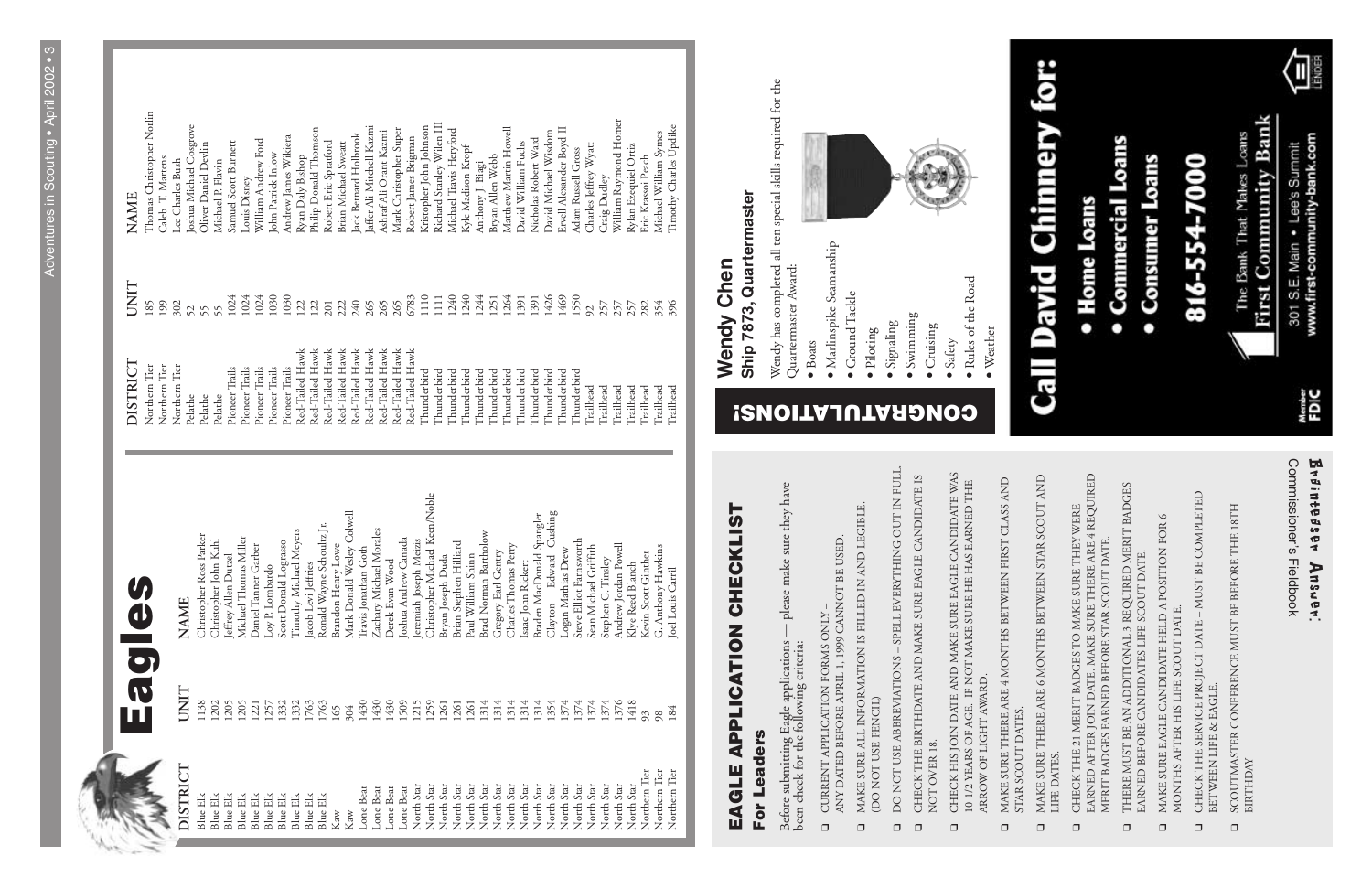**As a unit sponsored by Local Investment Commissions (LINC), the focus is to provide youth, who are considered At Risk, the opportunity to experience the Scouting program.**

As a unit sponsored by Local Investment Commissions<br>(LINC), the focus is to provide youth, who are considered At<br>Risk, the opportunity to experience the Scouting program.<br>Chartered by the Guadalupe Center, Friends of Scout the boys throughout the meeting. The photos will then be<br>used in conjunction with the Public Relations efforts of the **Located within the Pioneer Trails District, Troop 106, chartered by the Guadalupe Center, Friends of Scouting, held their troop meeting on the evening of Thursday, February 28, 2002. Scoutmaster, Fred Palacio, welcomed myself, along with Erik Dickinson, Assistant Director of Field Service for the Heart of America Council, and Frank Ramirez, Associate National Director of the Scoutreach Division of the Boy Scouts of America. My role was to snap some photos of the boys throughout the meeting. The photos will then be used in conjunction with the Public Relations efforts of the**

council.<br>I accomplished what I went there to do. In this process, I<br>discovered a group of boys who were "Doing Their Best." **I accomplished what I went there to do. In this process, I discovered a group of boys who were "Doing Their Best."**

Lori Gooding, Finance Director<br>Editor, Adventures in Scouting *Lori Gooding, Finance Director Editor, Adventures in Scouting*

## **Community Service Day** VeQ Service Community







The professional staff at the Heart of America Council is working hard to<br>deliver a quality program to Scouts of the greater Kansas City area, but we<br>couldn't do it without the help of our quality support staff. The help w The professional staff at the Heart of America Council is working hard to deliver a quality program to Scouts of the greater Kansas City area, but we couldn't do it without the help of our quality support staff. The help we receive from the support staff is immeasurable, just like the gratitude we have for them. Listed below are the names of all the support staff at the Heart of America Council, on April 24th – Secretaries Day give them an extra thank you because they deserve it 110%.

June Daugherty **June Daugherty Glenda Hauser** Glenda Hausen **Patty Grace Valerie Harger Carrie Cross Linda Gish**

will complete an approved local community service project. The type of service project will be the choice of each individual unit, however, it cannot be a project that supports a Heart of America Council property, or an Ea On Saturday, April 20, 2002, the youth of the Heart of America Council, BSA On Saturday, April 20, 2002, the youth of the Heart of America Council, BSA will complete an approved local community service project. The type of service project will be the choice of each individual unit, however, it cannot be a project that supports a Heart of America Council property, or an Eagle Project.

Your unit is not limited to these projects so be creative. If you have ideas for additional projects or agencies that are not listed please contact the Heart of America The unit guide which is available at your district roundtable contains a list of projects and agencies that can assist each unit in deciding on a project to complete. Your unit is not limited to these projects so be creative. If you have ideas for additional projects or agencies that are not listed please contact the Heart of America Council's Program Services Department so that they may be added to this list. Council's Program Services Department so that they may be added to this list.

rate information regarding their project and participants. The council will provide<br>unit and individual recognition for those participating in the project upon its com-Units will be held accountable for providing the council with timely and accu-Units will be held accountable for providing the council with timely and accurate information regarding their project and participants. The council will provide unit and individual recognition for those participating in the project upon its com-

pletion.<br>For more information on this "Community Service Day", please contact your<br>District Executive or the Program Services Department at (816) 942-9333 or<br>(800) 776-1110 or e-mail at naish@hoac-bsa.org . The Community S For more information on this "Community Service Day", please contact your District Executive or the Program Services Department at (816) 942-9333 or (800) 776-1110 or e-mail at naish@hoac-bsa.org . The Community Service Day Sign Up Form is also available on the HOAC web page which can be found at www.hoac-bsa.org and click on Resources.





## REMAINING TIMELINE **REMAINING TIMELINE**

- form available. Community Service Day April 20, 2002. form available. Community Service Day – April 20, 2002. Food drive collection bags available. Project evaluation Food drive collection bags available. Project evaluation Project evaluation form due. April Roundtable: May Roundtable: **April Roundtable: May Roundtable:**
	- Project evaluation form due.<br>Patches & Ribbons distributed only after evaluation is Patches & Ribbons distributed only after evaluation is returned.

## **Support Staff Salute Staff Salute** Support

Delberta Sprague **Delberta Sprague** Kathy Tirrell **Kathy TirrellJosi Sansom Barb Rice**

| Sarah Hight   | Debbie Holt   | Liz Honeycutt       | Phadra Longton | Lee Vang       | Scott Ray          |
|---------------|---------------|---------------------|----------------|----------------|--------------------|
| Connie Aquino | Nellie Bright | <b>Candice Bown</b> | Tressie Brown  | Patty Chirpich | Christina Crandall |

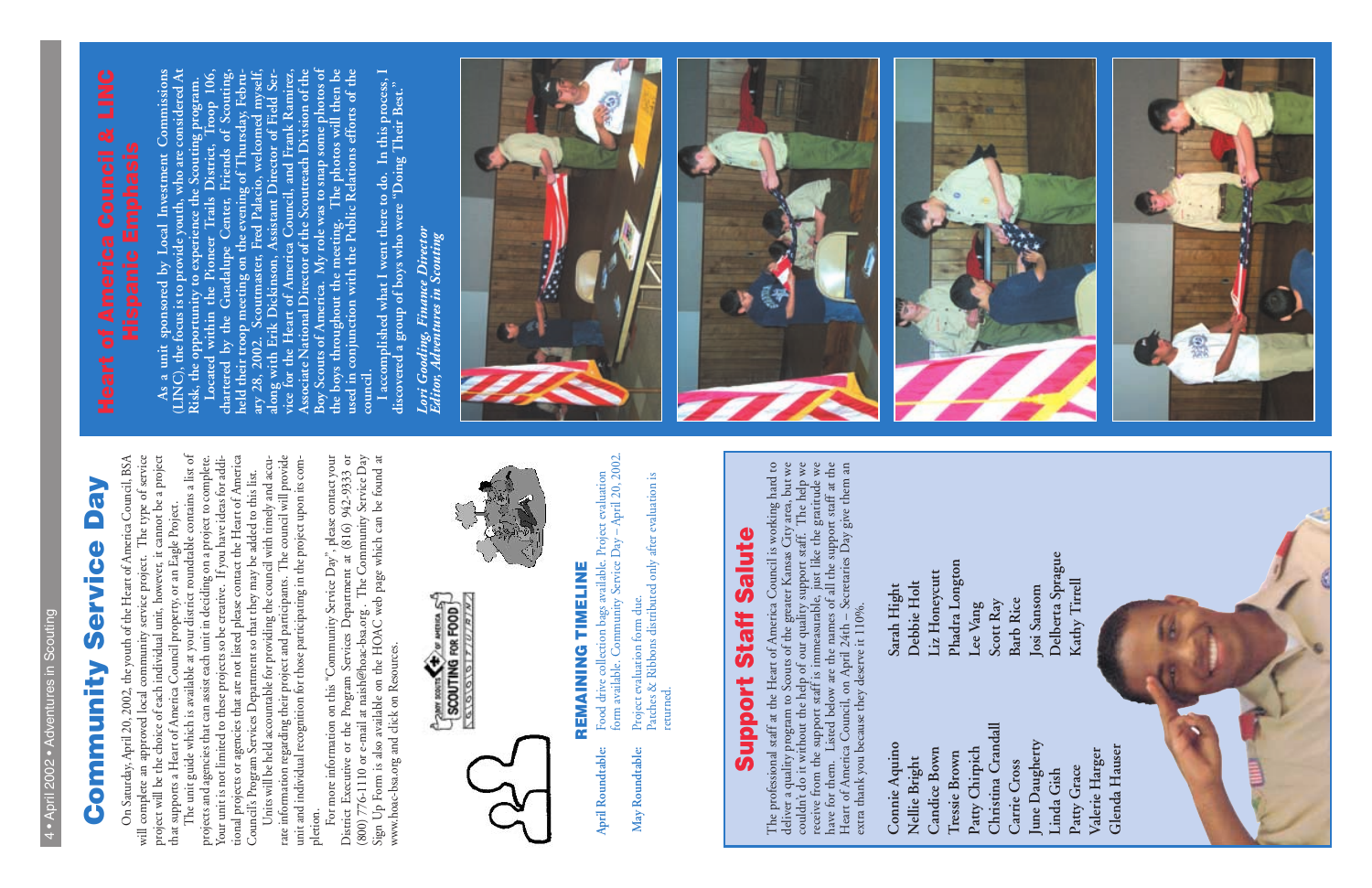#### **WHY WRITE A WILL? WHY WRITE A WILL? WILL?**  $\blacktriangleleft$ **WHY WRITE**

Whether you are married, single, widowed or divorced, you need a will. In many<br>cases, it has nothing to do with how large or small your estate may be. Without a will,<br>your estate will not be distributed to those family mem Whether you are married, single, widowed or divorced, you need a will. In many cases, it has nothing to do with how large or small your estate may be. Without a will, your estate will not be distributed to those family members and organizations that you care about. The State will decide who gets your assets, and probably keep a sizable chunk of it for itself. Without a will, the State can also decide who takes care of your young children when you are gone. young children when you are gone.

## **Tribute Funds Tribute Funds**

### **In Memory Of:**  In Memory Of:

## **Timothy Michael Bennett Timothy Michael Bennett**

Jeffrey and Angela Eversole Jeffrey and Angela Eversole Movado Group, Inc. Movado Group, Inc. Nancy Rankin Hall Nancy Rankin Hall Joseph Lopez, Jr. Joseph Lopez, Jr. Sonja Lockstrom Dolores Kennedy Dolores Kennedy Sonja Lockstrom Ralph Bennett Ralph Bennett Jayne Green

### Mary F. Vandenberg **Mary F. Vandenberg**

#### Lois and Pete Sumey Lois and Pete Sumey **William Barbe William Barbe**

Carla Schmitz/Remax of Liberty Carla Schmitz/Remax of Liberty Friends of Dennis Whitman Friends of Dennis Whitman Victor and Nancy Nappi Victor and Nancy Nappi Dennis Whitman **Dennis Whitman**

#### **Clifford A. Tozier Clifford A. Tozier**

Mark and Cindi Penny Mark and Cindi Penny Mark Warnick Mark Warnick

## Lewis A."Bud" Heaven **Lewis A."Bud" Heaven**

Bessie Frank John P. Starr John P. Starr

Dan and Rene Dunbar Dan and Rene Dunbar Bob Bennett & family Bob Bennett & family Betty McCollem Betty McCollem Mark Warnick Mark Warnick John Reeve Keith Wood

#### Boy Scout Troop #412 Boy Scout Troop #412 **Paul Riggs**

Quentin "Curly" Hayworth **Quentin "Curly" Hayworth**

24 Boy Scout Troop No. 24 Boy Scout Troop No. **Russell Howard Russell Howard**



## Circle **Heart of America Council Founders CircleCouncil Founders America**  $\overline{\bullet}$ Heart

Doug Clements,Heritage Dev.of KS, Doug Clements, Heritage Dev. of KS, Paul and Carroll Burger Paul and Carroll Burger Cindi Doerr Inc.

## **Frank Volek**

I. Ray Kirk

Without a will, your family and friends will suffer, but so will your church, your schools, and Scouting. Your bequest gift can make a real difference in the financial future of our council and the other organizations that Without a will, your family and friends will suffer, but so will your church, your schools, and Scouting. Your bequest gift can make a real difference in the financial future of our council and the other organizations that are important to you and your family. Call us and ask for more information on the importance of a will and what it can mean to you. can mean to you. You spent a lifetime building your estate. Now it's time to take a few minutes to protect that estate. You spent a lifetime building your estate. Now it's time to take a few minutes to protect that estate.



The Founders Circle was designed to recognize individuals and families that make deferred gifts to the Heart of America Council Endowment. Donors are recognized for gift commitments with a minimum value of \$100,000. The do The Founders Circle was designed to recognize individuals and families that make deferred gifts to the Heart of America Council Endowment. Donors are recognized for gift commitments with a minimum value of \$100,000. The donor qualifies for the membership in the Founders Circle with gifts through:

- · Bequest in a will or codicil • Bequest in a will or codicil
- Charitable Remainder Trust
- Gift Annuity or BSA Pooled Income Fund
- Charitable Remainder Trust<br>• Gift Annuity or BSA Pooled Income Fund<br>• Life Insurance<br>• Retirement Plan/IRA designation
	- Retirement Plan/IRA designation
- · Other deferred gifts approved by the local council • Other deferred gifts approved by the local council

There are four levels of membership in the Founders Circle: There are four levels of membership in the Founders Circle:

The early founders of the BSA had the vision and commitment to make Scouting the number one values-based youth organization in the world. In that spirit, we honor the modern day visionaries who qualify for the Founders Cir we honor the modern day visionaries who qualify for the Founders Circle in their The early founders of the BSA had the vision and commitment to make Scouting the number one values-based youth organization in the world. In that spirit, commitment to perpetuate the visions and beliefs of those founders. commitment to perpetuate the visions and beliefs of those founders.

Heart of America Council Founders Circle Members: Heart of America Council Founders Circle Members: Silver Members - \$250,000 to \$499,999 **Silver Members - \$250,000 to \$499,999**

Betty D. and J. Thomas Ford, Jr. **Betty D. and J. Thomas Ford, Jr. Willard S. Estabrook Estate\*\*** Willard S. Estabrook Estate\* Terrence P. Dunn **Terrence P. Dunn**

Bronze Members - \$100,000 to \$249,999 **Bronze Members - \$100,000 to \$249,999**

**Terry J. Wall, J.D., M.D.** Bruce E. Bower<br>Terry J. Wall, J.D., M.D. **Bruce E. Bower**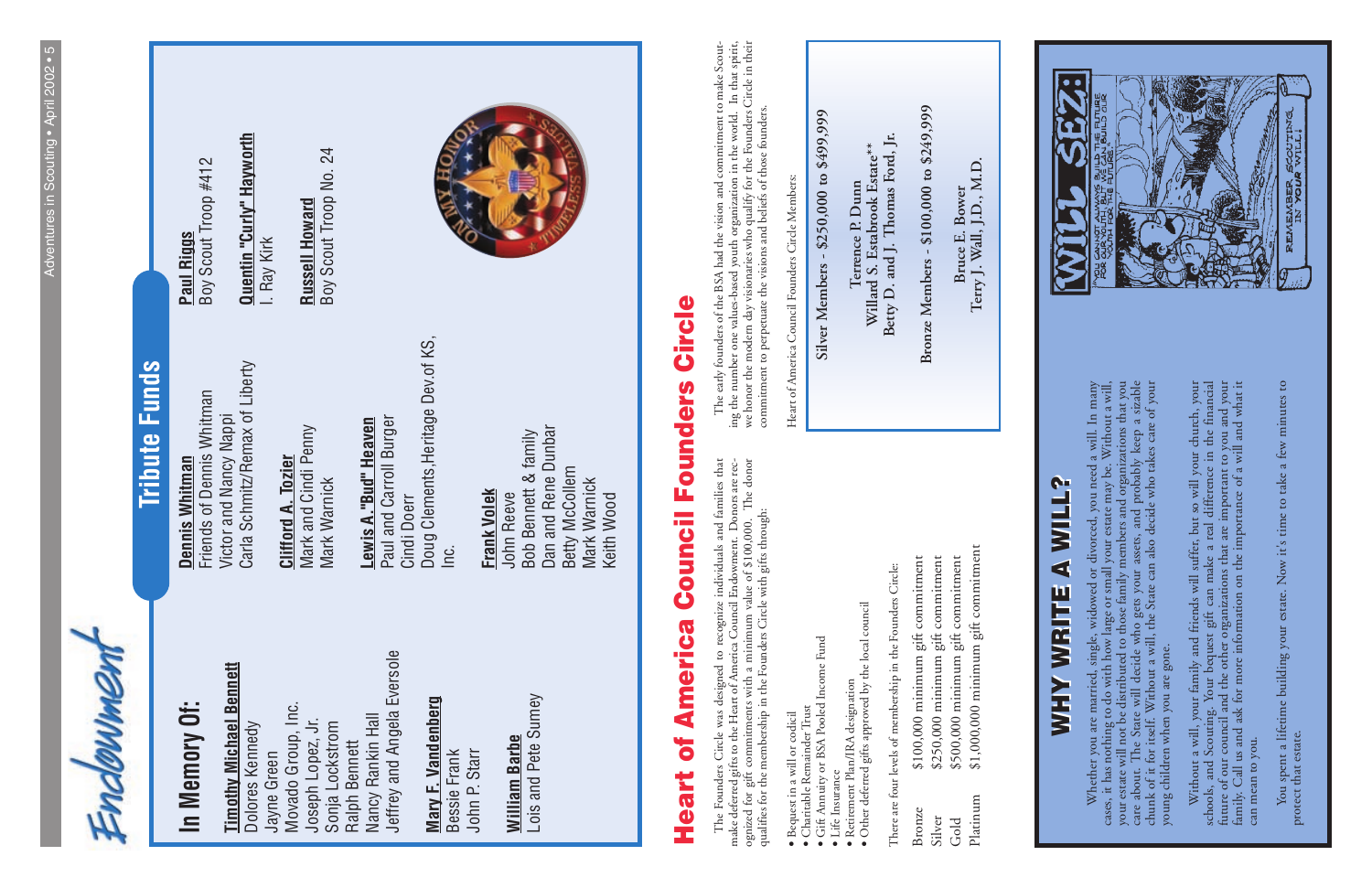| ï<br>١<br>⋍      |  |
|------------------|--|
| ٠                |  |
|                  |  |
| ۰<br>I           |  |
| h<br>1<br>í      |  |
| I                |  |
| I                |  |
|                  |  |
| ï<br>×<br>н      |  |
| ï<br>١<br>h      |  |
| _                |  |
| ÷<br>-<br>I      |  |
| 4                |  |
| ч<br>ь<br>۰      |  |
| a<br>÷           |  |
| ۰                |  |
|                  |  |
| ï                |  |
| ы<br>d<br>ı<br>- |  |
| d<br>ŀ<br>ь,     |  |
| ï                |  |
| ь<br>۰<br>ŀ      |  |
| ÷<br>ï           |  |
| a                |  |
|                  |  |
| Ï<br>l<br>١<br>J |  |
|                  |  |

Camping

#### 2002 Webelos Camp Fee **2002 Webelos Camp Fee** Schedule **Schedule**

**Youth Full-**

Youth

| time Adult                                                             |
|------------------------------------------------------------------------|
| Non-Refundable Deposit                                                 |
| due at registration) $\dots \dots \dots$ \$ 15.00 $\dots$ \$ 15.00     |
| First payment                                                          |
| 95.00                                                                  |
| 30.000<br>(due March 15, 2002)<br>Balance (due May 31, 2002)  \$ 35.00 |
| $\ldots$ . $\frac{1}{2}$ 70.00                                         |
| Late Fee - June 1, 2002 and                                            |
| After Add $\ldots \ldots \ldots$ \$ 15.00 $\ldots$ \$ 15.00            |

A maximum of 2 part-time leaders may share a full time spot as long as they do not overlap on any day. Part-time leader fees are \$25.00 per day for registrations received on or before May 31, 2002 and \$35.00 per day for r A maximum of 2 part-time leaders may share a full time spot as long as they do not overlap on any day. Part-time leader fees are \$25.00 per day for registrations received on or before May 31, 2002 and \$35.00 per day for registrations received June 1, 2002 or later. **No individual meals will be sold. If you attend camp for any part of any day, the part-time leader fees will apply.**

**REFUND POLICY** - There will be a \$30.00 CANCELLATION FEE PER PER-SON (includes \$15 non-refundable deposit) May 31, 2002 or after for any full time camper (Scout or leader) not attending. There will be a \$10.00 PER DAY PAR **REFUND POLICY** - There will be a \$30.00 CANCELLATION FEE PER PER-SON (includes \$15 non-refundable deposit) May 31, 2002 or after for any full time camper (Scout or leader) not attending. There will be a \$10.00 PER DAY PART-TIME LEADER CANCELLATION FEE. (Units may fill the slot internally. Scout and full-time leader slots are interchangeable.) THIS CANCELLATION FEE IS ASSESSED FOR EQUIPMENT AND PROGRAM PURCHASES MADE PRIOR TO CAMP, WHICH CANNOT BE CANCELLED DUE TO ABSENCE OF CAMPERS. After cancellation fee is accessed, all funds are refundable.

If a Scout or leader becomes ill while attending camp and is sent home by the camp medical staff, they are eligible for a pro-rated refund (by day) of the "balance of fee." (\$15 deposit is non-refundable). If a camper leaves without being sent home by the If a Scout or leader becomes ill while attending camp and is sent home by the candical staff, they are eligible for a pro-rated refund (by day) of the "balance of it (\$15 deposit is non-refundable). If a camper leaves wit camp medical staff, there is  $\underline{\text{NO}}$  refund.

All refunds and overpayments will AUTOMATICALLY be processed after each camp session has been balanced by the Council Service Center Program Department. **All refunds and overpayments will AUTOMATICALLY be processed after each camp session has been balanced by the Council Service Center Program Department.**

2002 Webelos Camp Leader Orientation **2002 Webelos Camp Leader Orientation**

Wednesday, April 24th Date: Wednesday, April 24th Date:

Please only TWO adult leaders per unit **Please only TWO adult leaders per unit**

#### Boy Scout Adult Leadership **Boy Scout Adult Leadership** Requirements **Requirements**

There must be at least two adult leaders with each<br>troop in camp at all times. The unit leader or person serv-<br>ing as unit leader (Camp Scoutmaster). The second adult<br>may be a registered Scouter 18 years or older. Troops c share a campsite and leadership to meet this requirement<br>with the approval of their unit committee and chartered **There must be at least two adult leaders with each troop in camp at all times.** The unit leader or person serving as unit leader (Camp Scoutmaster). The second adult may be a registered Scouter 18 years or older. Troops can share a campsite and leadership to meet this requirement with the approval of their unit committee and chartered organization. organization.

Training program including the outdoor session before attending camp. There will be pre-camp planning and training meetings also for adult and youth leaders. The Camp Leader's Guidebook will be available at the Camp Leaders are encouraged to complete the Basic Leader Leaders are encouraged to complete the Basic Leader Training program including the outdoor session before attending camp. There will be pre-camp planning and training meetings also for adult and youth leaders. The Camp Leader's Guidebook will be available at the Camp

# 2002 Boy Scout Camp Fee Schedule **2002 Boy Scout Camp Fee Schedule**

IN COUNCIL - Boy Scout Resident **IN COUNCIL – Boy Scout Resident** SECOND FEE PAYMENT for all full-time leaders and Scouts is due March 1, 2002.<br>FINAL FEE PAYMENT for all full-time leaders and Scouts is due May 3, 2002. **SECOND FEE PAYMENT for all full-time leaders and Scouts is due** March 1, 2002.

<u>LATE FEE PAYMENT</u> for all full-time leaders and Scouts is applicable May 4, 2002 or after THE ONLY EXCEPTIONS WILL BE<br>FOR SCOUTS OR LEADERS JOINING BOY SCOUTING FOR THE FIRST TIME ON OR AFTER MAY 4, 2002. Any unit<br>adding adding a Scout or leader on or after May 5, 2002 must give the camping services department a specific name. This policy is intended to **LATE FEE PAYMENT** for all full-time leaders and Scouts is applicable **May 4, 2002** or after THE ONLY EXCEPTIONS WILL BE FOR SCOUTS OR LEADERS JOINING BOY SCOUTING FOR THE FIRST TIME ON OR AFTER **MAY 4, 2002**. Any unit assist us in planning our food, supplies and equipment orders in advance of your arrival.

#### **SCOUT RESERVATION SCOUT RESERVATION** THEODORE NAISH **THEODORE NAISH**

REFUND POLICY<br>There will be a \$100.00 <u>BARTLE</u> CANCELLATION FEE and a \$75.00 <u>NAISH</u> CANCELLATION FEE (includes \$20 non-refund-<br>able deposit) May 4th or after for any camper (Scout or leader) not attending. There will be a **LEADER CANCELLATION FEE.** (Units may fill the slot internally. Scout and leader slots are interchangeable.) **THIS CANCELLA-**There will be a **\$100.00 BARTLE CANCELLATION FEE and a \$75.00 NAISH CANCELLATION FEE (includes \$20 non-refund-TION FEE IS ASSESSED FOR EQUIPMENT, FOOD, AND PROGRAM PURCHASES MADE PRIOR TO CAMP, WHICH CANNOT BE CANCELED DUE TO ABSENCE OF CAMPERS.** After cancellation fee is accessed, all funds are refundable. **able deposit)** May 4th or after for any camper (Scout or leader) not attending. There will be a **\$10.00 PER DAY PART-TIME**

**OR**

Thursday, April 25th<br>6:30 p.m. - pick up packet<br>7:00 - 9:00 p.m. - orientation<br>Council Service Center 10210 Holmes Road, KCMO 10210 Holmes Road, KCMO 7:00 - 9:00 p.m. - orientation Time: 6:30 p.m. - pick up packet Location: Council Service Center Thursday, April 25th Location: Time:

If a Scout or leader becomes ill while attending camp and is sent home by the camp medical staff, they are eligible for a pro-rated refund<br>(by day) of the "balance of fee." (\$20 deposit is non-refundable). If a camper leav If a Scout or leader becomes ill while attending camp and is sent home by the camp medical staff, they are eligible for a pro-rated refund (by day) of the "balance of fee." (\$20 deposit is non-refundable). If a camper leaves without being sent home by the **camp medical staff**, there is **NO** refund.

## **Theme: American Treasures** Theme: American Treasures 2002 Cub Scout Day Camp

Sports, Games, Nature, Handicraft Projects, Shooting Sports, Camp Fun Sports, Games, Nature, Handicraft Projects, Shooting Sports, Camp Fun

Important Information:<br>Your Scout will be active at camp. He should wear a hat and his<br>Camp T-Shirt every day, and CLOSED shoes. No sandals please! Camp T-Shirt every day, and CLOSED shoes. No sandals please! Your Scout will be active at camp. He should wear a hat and his

#### District Information: **District Information:**

Big Muddy – Odessa hills Campground – June 3 to 5 – Grant Dealy, Staff Advisor, <u>gelealy@basmail.org</u><br>Blue Elk – George Owens Nature Center – June 10 to 14 – Frances Hunley, Staff Advisor, <u>thunley@basmail.org</u><br>Iche Elk – Blue Elk – George Owens Nature Center – June 10 to 14 – Frances Hunley, Staff Advisor, fhunley@bsamail.com North Star – Platte County Fairgrounds – June 10 to 14 – Steve Roberts, District Director, sroberts@bsamail.org Pelathe – Douglas County Fairgrounds – June 10 to 14 – Curtis Harris, Staff Advisor, charris@bsamail.org Red-Tailed Hawk – Naish South Camp – June 24 to 28 – Jason Ballew, Staff Advisor, jballew@bsamail.org Trailhead – Naish South Camp – June 10 to 14 – Ross Pfannenstiel, Staff Advisor, rpfannen@bsamail.org Big Muddy – Odessa hills Campground – June 3 to 5 – Grant Dealy, Staff Advisor, gdealy@bsamail.org Thunderbird – Longview Lake – June 17 to 21 – Chad Wyancko, Staff Advisor, cwyancko@bsamail.org Pioneer Trails – Knotts Elem. – June 17 to 21 – Brian Tobler, District Executive, btobler@bsamail.org Northern Tier – Naish South Camp – June 17 to 21 – Lisa Hayes, Staff Advisor, lhayes@bsamail.org Twin Rivers – North Lake Park – June 3 to 7 – Cortland Bolles, Staff Advisor, cbolles@bsamail.org Trails West – Naish South Camp – July 8 to 12 Alan Sanders , Staff Advisor, asanders@bsamail.org Lone Bear – Artesian Park – July 8 to 12 – Nick Geinosky, Staff Advisor, ngeinosk@bsamail.org Kaw – Naish Cub World – June 24 to 28 – Marvin Clay, Staff Advisor, maclay@bsamail.org

**FINAL FEE PAYMENT for all full-time leaders and Scouts is due** May 3, 2002.

Fee is \$40.00 per Scout if paid by May 10, 2002 (Early Bird Deadline is April 12, 2002) **Fee is \$40.00 per Scout if paid by May 10, 2002 (Early Bird Deadline is April 12, 2002)**

## **REFUND POLICY**

For more information, contact the Staff Advisor above or visit the For more information, contact the Staff Advisor above or visit the HOAC Webpage at www.hoac-bsa.org

District specific information is also available at District Roundtables and in the Resource Center at the Council Service Center. As always information can also be obtained by calling the Camping Department at the Council Service Center, 816-942-9333 or 800- HOAC Webpage at <u>www.hoac-bsa.org</u><br>District specific information is also available at District Roundta-<br>bles and in the Resource Center at the Council Service Center.<br>As always information can also be obtained by calling t



**All refunds and overpayments will AUTOMATICALLY be processed after each camp session has been balanced by the Council Ser-**All refunds and overpayments will AUTOMATICALLY be processed after each camp session has been balanced by the Council Service Center Program Department. **vice Center Program Department.**

**2002 Cub Scout Day Camp** *Featuring:* Important Information:

**Naish – (816) 942-9333 — Bartle – (417) 646-8115** 

Naish - (816) 942-9333 - Bartle - (417) 646-8115

| $7/0 - 110.$                                                                                                                                                                                                                                                   | Scoutmaster Orientations in March.           |                                                                  |  |
|----------------------------------------------------------------------------------------------------------------------------------------------------------------------------------------------------------------------------------------------------------------|----------------------------------------------|------------------------------------------------------------------|--|
|                                                                                                                                                                                                                                                                |                                              |                                                                  |  |
| Your Scout Camp Needs You!!!                                                                                                                                                                                                                                   |                                              | 2002 Workday Sign-Up                                             |  |
| 2002 Council Camp Workdays                                                                                                                                                                                                                                     | Name                                         | Phone (W)                                                        |  |
| H. Roe Bartle / Theodore Naish                                                                                                                                                                                                                                 | Address                                      | Phone (H)                                                        |  |
| Wanted - You and your friends to help prepare camp for this summer!!!                                                                                                                                                                                          | City/State/Zip                               | District<br>jsit                                                 |  |
| Each year, volunteers are responsible for assisting with the opening of the Bartle and Naish reservations. A wide variety of<br>No experience required, will train                                                                                             | YES, Count on me for the following workdays: |                                                                  |  |
| projects will be scheduled. Typical projects could include; painting, basic building repair, tent and cot repair, roofing, plumb-                                                                                                                              | 2002 Spring                                  | 2002 Fall                                                        |  |
| ing and general clean up. If you or Scouters in your group possess a particular trade or skill, call in advance so a specific pro-                                                                                                                             | D Bartle<br>April 13                         | <b>Q</b> Bartle<br>Sept. 7                                       |  |
| Bartle — Workdays are open to any adult (age 18 and above) who pre-registers with the Council Service Center prior to<br>ject could be scheduled. Check-in is at the maintenance barns.                                                                        | D Naish<br>April 20                          | <b>Q</b> Bartle<br>Sept. 21                                      |  |
| workday. Please register in ADVANCE with camping services at (816) 942-9333 or (800) 776-1110, or by filling out the work-                                                                                                                                     | <b>Q</b> Bartle<br>April 27                  | D Naish<br><b>Q</b> Bartle<br>Oct. 5                             |  |
| day form if you plan to attend so we will be sure to have enough material on hand and also enough food. Meals are provided                                                                                                                                     | <b>Q</b> Bartle<br>May 4                     | <b>Q</b> Bartle<br>Oct. 19                                       |  |
| at adult workdays, so be sure to let us know which meals (breakfast, lunch, supper) you'll attend.                                                                                                                                                             | <b>Q</b> Bartle<br>May 18                    | 1 Naish<br>Oct.26                                                |  |
| All registered Boy Scouts and leaders are encouraged to attend. Units will provide all of their own meals. They will need<br>to fill out a short-term camping reservation form and check in with the campmasters at the Cortez Health Lodge when they          | Breakfast (Bartle) Q Yes, Q No -             |                                                                  |  |
| arrive.                                                                                                                                                                                                                                                        |                                              | Lunch (Bartle & Naish) D Yes, D No - Dinner (Bartle) D Yes, D No |  |
| Naish — Workdays at Camp Naish are open to all registered Scouts and leaders. If you plan to attend, please register with<br>available to those requesting it - when regis-<br>camping services by calling or filling out the workday form. Lunch will be made | TOTAL ATTENDANCE:                            |                                                                  |  |
| Any unit may also make special arrangements for their own workday by contacting the camp ranger at the following numbers:<br>tering in ADVANCE.                                                                                                                | <b>SCOUTS</b>                                | LEADERS                                                          |  |
|                                                                                                                                                                                                                                                                |                                              |                                                                  |  |

|                 | <b>ON OR BEFORE</b><br>MAY 3, 2002<br><b>BARTLE</b> | <b>MAY 4, 2002 OR</b><br><b>AFTER</b><br><b>BARTLE</b> | <b>ON OR BEFORE</b><br>MAY 3, 2002<br><b>NAISH</b> | MAY 4, 2002 OR<br><b>AFTER</b><br><b>NAISH</b> |
|-----------------|-----------------------------------------------------|--------------------------------------------------------|----------------------------------------------------|------------------------------------------------|
| *Youth          | \$205.00                                            | \$225.00                                               | \$150.00                                           | \$170.00                                       |
| 1st two ldrs.   | \$100.00                                            | \$120.00                                               | \$80.00                                            | \$100.00                                       |
| Add'l Idrs.     | \$205.00                                            | \$225.00                                               | \$120.00                                           | \$140.00                                       |
| Part time ldrs. | \$30.00 per day                                     | \$35.00 per day                                        | \$30.00 per day                                    | \$35.00 per day                                |
|                 |                                                     |                                                        |                                                    |                                                |

youth at camp. \*There are no part-time youth at camp. no part-time  $\overline{T}$ hen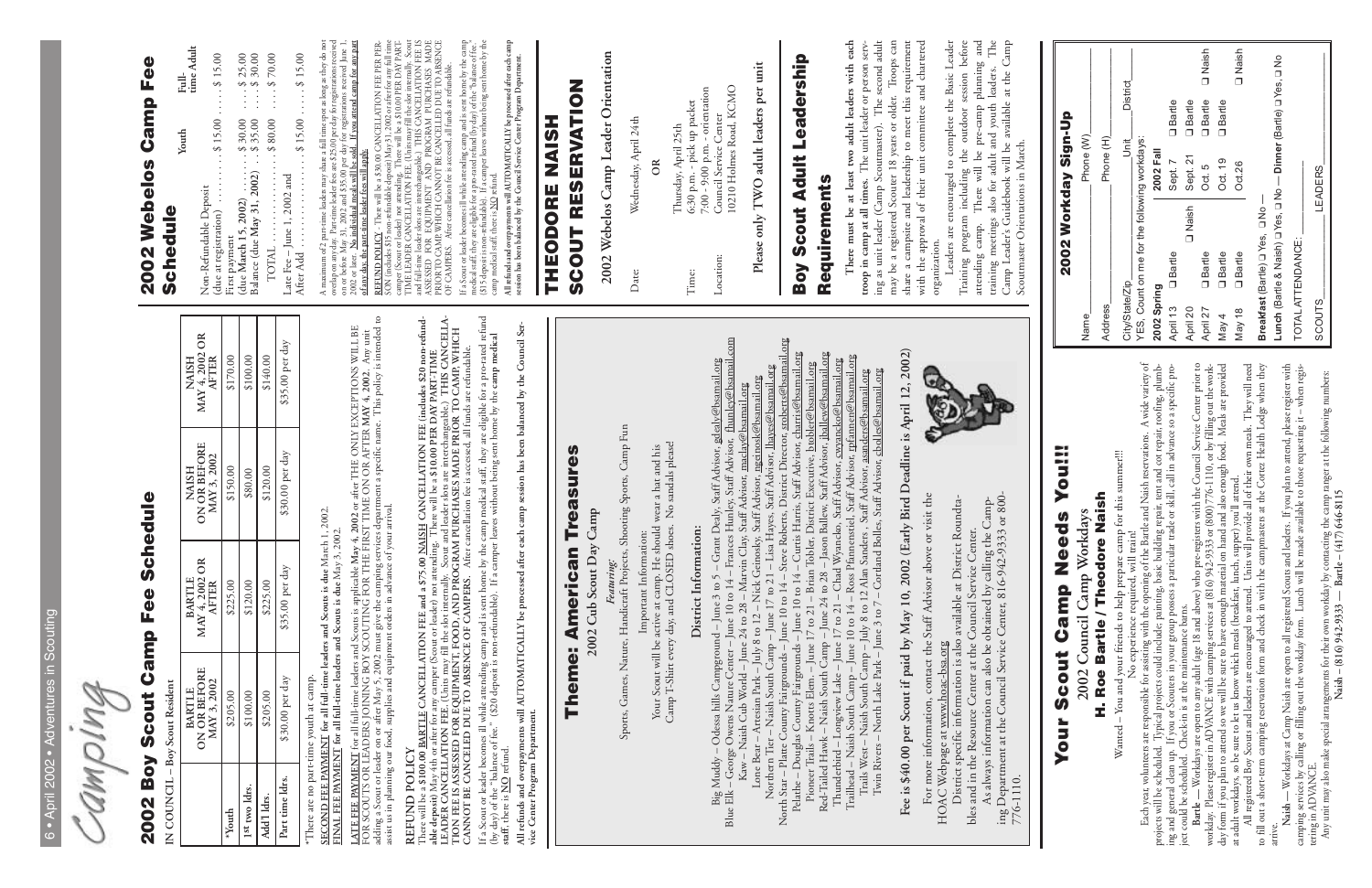to the flucture state.<br>
The origination to the flucture state of the flucture correct<br>
(i.e., KS tree like Advs1010.sev A Kansas Cub peak 3285 would<br>
Nearther — Kansas's troops have a zero (0) in from of their<br>
number and originator's name and daytime phone on the printout in addition be advc3285.csv or Missouri pack 4285 would be advc4285.csv). (1) in front of their number and packs have a four (4). After saventer the Special Needs Descriptions and re-enter them correctly any text in the Special Needs Descriptions field and used a regu-(i.e., KS troop 10 would save like Advs0010.csv MO troop1010 would save like Advs1010.csv. A Kansas Cub pack 3285 would number and packs have a three (3). Missouri troops have a one DOESN'T HAPPEN --The council needs to give the disk back ing a file, do not open that file in any software except notepad. 4. An error will occur if the originator of the disk entered If it is opened in excel or word it will change the format of the lar Enter or TAB. The instructions on the Unit Management to the originator, the unit leader, and have them delete and re-5. The originator needs to designate names the way they<br>appear on the unit's charter. No nicknames (i.e. Chuck for<br>Charles). Remember — Kansas's troops have a zero (0) in front of their 3. The originator must save the file with a .csv extension 5. The originator needs to designate names the way they software clearly states --- NOTE: To start a new line, press CTRL-Enter. To enter a TAB, press CRTL-Tab. IF THIS appear on the unit's charter. No nicknames (i.e. Chuck for file without the user knowing it has happened. and recreate the disk. to the leaders name. to the leaders name. A third video, "Youth Protection: Personal Safety<br>A third video, "Youth Protection: Personal Safety<br>Awareness," is designed for any young adult (boy or girl)<br>ages 14-20. It is made up of vignettes dealing with the<br>issues o pertinent advice regarding each situation.<br>
A new resource has been developed to assist in the<br>
caching of youth to protect them against abuse. A comic<br>
book has been created to illustrate to Cub Scour-age boys<br>
the danger situations that boys may encounter. It establishes safety<br>rules that help the boys counteract the fear and shame that<br>can result from abusive situations.<br>"A Time to Tell" is designed for Boy Scouts, boys ages<br>11 to 14. Thi fraternization. Each scenario is followed by instructions for rules that help the boys counteract the fear and shame that "A Time to Tell" is designed for Boy Scouts, boys ages teaching of youth to protect them against abuse. A comic book has been created to illustrate to Cub Scout-age boys local group discussions and a teen panel discussion, with Awareness," is designed for any young adult (boy or girl) local group discussions and a teen panel discussion, with issues of acquaintance rape, Internet safety, stalking, and the March roundtable, extra's are available at the council These resources have been widely used—inside and situations that boys may encounter. It establishes safety outside of Scouting. These resources were distributed at the dangers of abuse such as bullies and peer group vioages 14-20. It is made up of vignettes dealing with the A new resource has been developed to assist in the A third video, "Youth Protection: Personal Safety 11 to 14. This video depicts the risks of sexual abuse Remember, any case of abuse is one too many! Remember, any case of abuse is one too many! through dramatizations of adolescent experiences.

can result from abusive situations.

|        | 2002 Trainer                                          | Conference<br><b>Development</b> | Who is and will be delivering training to leaders and youth<br>in all parts of the Scouting program<br>For Every Scouter                                                       | · Gain the latest training methods, principles and technologies.<br>· Begin the HOAC Trainer Certification Process. | Saturday, April 27, 2002<br>· Register early class limited to first 100 trainers   | 95th and Woodward (One block east of Antioch)<br>8:00 AM to 4:30 PM<br>Valley View United Methodist Church                                                                        | Cost: \$10.00 per person, includes Handouts, Lunch and<br>Overland Park, KS | Plan to attend  Every youth deserves a trained leader.<br>Snacks | For additional Information, please contact Harold Frye $\mathcal Q$<br>$(913)$ 492-3517 or the | Program Services Department at the Council Service Cen-             | ter (816) 942-9333 or (800) 776-1110                                                                              |                                                                                |                                                     |                                                                                                                   |                                                                                                               |                                                                      | contract control of the Conference<br>Registration                                                                 | Acct #: 1-6801-701-20                                                                                           |                                                              | Make checks/money orders payable to: Heart of<br>America Council, BSA and mail to:<br>HOAC — Trainer Development Conf   | PO Box 414177                                        | Kansas City, MO 64141-4177                                                                             | Check #<br>Date Recd                                   | Name                                                                                                                   | ) [required]<br>Phone (                                                                                | $\frac{11}{9}$<br>Greate<br>the<br>are<br>Vou            | Thank you for using Troopmaster or                                                  | Packmaster Software. | There have been a few problems downloading Advancement<br>Advancement Disk Hints: | files from the disks submitted in the Council Service Center.                                                           | tions with the software. The most common errors are as follows:<br>Please help us keep our records updated by following the direc- | 1. An alphabetical print out must be submitted with your<br>disk.                                               | 2. The originator of the disk needs to go in weekly to the          | software site www.troopmaster.com and if there is a patch for the<br>software they need to download it or the software will show an | error. The latest version is 1.11 for the troop. Please put the originator's name and daytime phone on the printout in addition |
|--------|-------------------------------------------------------|----------------------------------|--------------------------------------------------------------------------------------------------------------------------------------------------------------------------------|---------------------------------------------------------------------------------------------------------------------|------------------------------------------------------------------------------------|-----------------------------------------------------------------------------------------------------------------------------------------------------------------------------------|-----------------------------------------------------------------------------|------------------------------------------------------------------|------------------------------------------------------------------------------------------------|---------------------------------------------------------------------|-------------------------------------------------------------------------------------------------------------------|--------------------------------------------------------------------------------|-----------------------------------------------------|-------------------------------------------------------------------------------------------------------------------|---------------------------------------------------------------------------------------------------------------|----------------------------------------------------------------------|--------------------------------------------------------------------------------------------------------------------|-----------------------------------------------------------------------------------------------------------------|--------------------------------------------------------------|-------------------------------------------------------------------------------------------------------------------------|------------------------------------------------------|--------------------------------------------------------------------------------------------------------|--------------------------------------------------------|------------------------------------------------------------------------------------------------------------------------|--------------------------------------------------------------------------------------------------------|----------------------------------------------------------|-------------------------------------------------------------------------------------|----------------------|-----------------------------------------------------------------------------------|-------------------------------------------------------------------------------------------------------------------------|------------------------------------------------------------------------------------------------------------------------------------|-----------------------------------------------------------------------------------------------------------------|---------------------------------------------------------------------|-------------------------------------------------------------------------------------------------------------------------------------|---------------------------------------------------------------------------------------------------------------------------------|
|        | 2003<br>for the<br>n-ups<br>$\overline{\overline{5}}$ | Contingent<br>Philmont           | The tentative date for the 2003 Philmont Contingent<br>scouts may take advantage of the council-coordinated trek.<br>is July 25-August 7, 2003. Troops, patrols, or individual | The council provides leadership. The cost will be \$660.00<br>and includes the following:                           | · Roundtrip transportation<br>• All meals en-route<br>· Philmont fee               | $\bullet$ (2) Shakedowns--(2) Weekends<br>· High Adventure T-Shirt<br>Equipment<br>$\bullet$ Crew                                                                                 | 2003 Council Philmont Contingent Draw                                       | 7:00 p.m. Wednesday, May 15, 2002<br>Council Service Center      | 10210 Holmes Road                                                                              | Kansas City, MO 64131<br>es for the draw are as follows:<br>The rul | A combination of more leaders than boys is not per-<br>A maximum of six (6) spaces will be available per<br>unit. | (Example: 3 boys/3 leaders, 4 boys/2 leaders, 6<br>boys/0 leaders).<br>mitted. | Each participant entered in the draw must be repre- | sented by a completed application and be ready to present<br>a non-refundable deposit of \$75.00 the night of the | Boys in the draw must not have been to Philmont<br>draw.(Examp7le: 6 participants - 6 forms - 6 checks)<br>3. | High Adventure Base in the last two years.                           | All participants will attend a parent's meeting in<br>February 2003, an itinerary selection meeting in March<br>4. | 2003, a 1-day shakedown in March 2003, and a 3-day<br>shakedown in April 2003 - specific date TBA.              | A stand-by list of alternates will be established, will      | go through all the training with the contingent and will be<br>prepared to substitute for any of the 48 members anytime | up to departure date should someone have to withdraw | crew. These alternates will be guaranteed a position<br>with the following years contingent.<br>from a | No other waiting list will be kept.<br>$\circ$         | gent are available from the Resource Center at the Council<br>Applications for the Council's Philmont Contin-          | Financial aid is available for those scouts attending<br>Service Center, or from the March roundtable. | Philmont, contact camping services for a Philmont schol- | arship application.                                                                 | Protection<br>Youth  | April 2002 is "Youth Protection Month" and is an                                  | opportune time for adults and children to discuss this seri-<br>ous subject. The BSA uses a variety of tools, including | videotapes, to communicate with young people about pro-                                                                            | tecting themselves against all forms of abuse. The BSA's<br>award-winning videos of child abuse prevention help | youth recognize dangerous situations and avoid becoming<br>victims. | re video "It Happened to Me" is designed for Cub<br>Ē                                                                               | guardians. The video presents five scenarios of high-risk<br>Scouts, boys ages 6 to 10, to view with their parents or           |
| emplus | Rotary Camp<br><b>Ancient Rotary -</b>                | August 6-10, 2002                | It is the mission of the Heart of America Council<br>Rotary Scout Camp to offer a long term Scout camp expe-<br><b>Mission Statement</b>                                       | to Boy Scouts with special needs who otherwise<br>would not enjoy a long-term camping opportunity.<br>rience        | It is the vision of the Heart of America Council Rotary<br><b>Vision Statement</b> | Scout Camp to help Scouts with special needs to advance in<br>The camp will use the Scouting merit badge<br>program and other activities to reach this objective.<br>Scout ranks. |                                                                             |                                                                  |                                                                                                |                                                                     |                                                                                                                   |                                                                                |                                                     | All campers must be registered in a Boy Scout troop<br>Camp Application                                           | and participating in the Scouting program. The Scouts will                                                    | be placed in a provisional troop with an assigned staff mem-<br>ber. | \$40.00 NON-<br>\$120.00 per Scout.<br>Fees:                                                                       | REFUNDABLE deposit for each Scout required upon<br>approval of application. Fees include all supplies and mate- | rials. Rotary Club 13 of Kansas City provides facilities and | food service. If you would like more information regarding<br>this camp, call:                                          | camping service at 816-942-9333 or 1-800-776-1110    | CAMP STAFF                                                                                             | All staff is experienced Scouts and Scouters sincerely | interested in sharing their talent and experience with the<br>campers. The buddy system applies. Each camper is paired | with a staff person for the entire session, 24 hours a day.                                            | <b>FACILITIES</b>                                        | Cabins . Dining Hall . Pool . Trading Post . Accessible<br>Trails . First Aid Lodge | <b>PROGRAM</b>       | Each Scout will have the opportunity to work on                                   | advancement and on merit badges working around the<br>theme of "Ancient Rotary". The Scouts will also work on           | other crafts and projects.                                                                                                         | 2002 CAMP DIRECTOR                                                                                              | - Kaw District Executive<br>Dusty Boatright-                        | Lisa Hayes, Northern Tier District Executive<br>Assistant Director                                                                  | Merit Badges                                                                                                                    |

pertinent advice regarding each situation.

lence and how to prevent it.

service center.

ce center.

Archaeology, Citizenship in the World, Sculpture, Sports, and Theater<br>Advanced program for third year campers in outpost Archaeology, Citizenship in the World, Sculpture, Advanced program for third year campers in outpost Sports, and Theater

camp. Other Activities: Map and compass, nature trails, games, campfires, skits/songs, crafts, great camp fun and felcamp. Other Activities: Map and compass, nature trails,<br>games, campfires, skits/songs, crafts, great camp fun and fellowship.

#### Mic-O-Say **Bartle & Mic-O-Say** Schedule **Schedule** Bartle &

Adventures in Scouting • April 2002 • 7

 $\mathbf{h}$ 

Adventures in Scouting . April 2002 . 7

| Session<br>Dates  | /isitor's<br>Day    | Call Night                          | Warrior           | Honorable<br>Brave &<br>Warrior     |
|-------------------|---------------------|-------------------------------------|-------------------|-------------------------------------|
| $1)$ 6-10 – 6-19  | June 16             | June $13$                           | $\rm{June}$ 15    | June 17                             |
| $2(6-20 - 7-29)$  | June 23 $\,$        | June 23                             | June 25 $\,$      | July $27\,$                         |
| $3)$ 6-30 – 7-9   | $\rm\,July$ $\rm 7$ | $\ensuremath{\mathrm{July}}\xspace$ | $\mathrm{July}$ 5 | $\ensuremath{\mathrm{July}}\xspace$ |
| $(4)$ 7-10 – 7-19 | July 13 $\,$        | $\rm\,July$ 13                      | July $15\,$       | July $17\,$                         |
| $5)$ 7-20 – 7-29  | $\rm\,July$ 28      | $\rm\,July$ 23                      | July $25$         | July $27\,$                         |
| $67 - 30 - 8 - 8$ | August 4            | August 2                            | August 4          | August 6                            |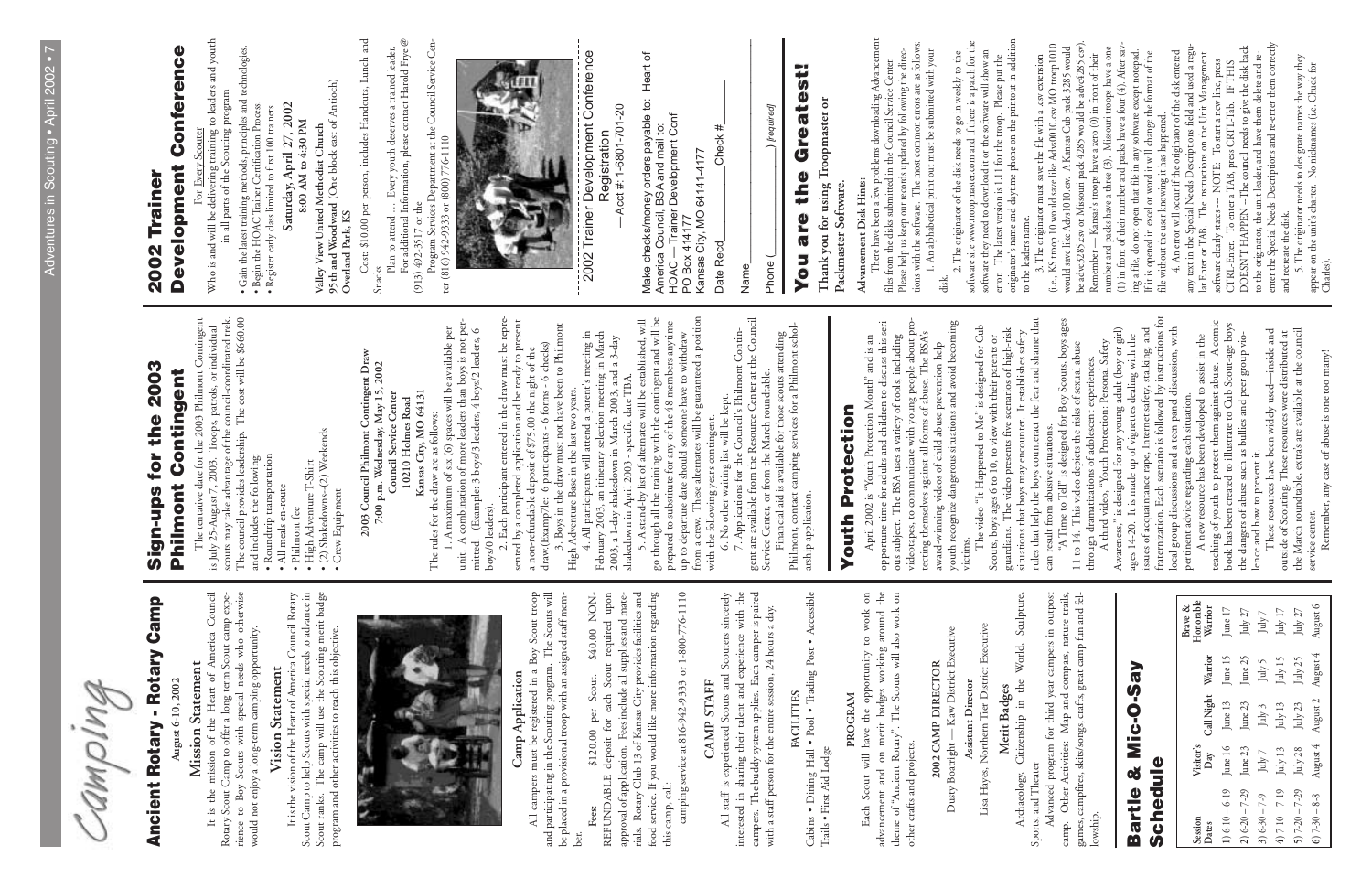Council. We Salute You!

### Wow! What a Day! **Wow! What a Day!**

7. 2000 Concert Controllery, The Webelos WOW! Led their way to learning their Science Achievements. On Saturday, February 9th, almost 170 Webelos attended the second annual Achievements. On Saturday, February 9th, almost 1 The Webelos rotated through six rooms covering different scientific principles. Volunteer Boy Scouts and adult leaders taught the various activities. The boys became human gyroscopes, tested Bernoulli's Law, created tornadoes, played tricks with their eyes and learned about water pressure, among other things. As expected, the top hit was when they tested the force of air pressure by riding on a hovercraft. Reactions to the program were again overwhelmingly positive-from the participating boys, their leade

**KEEP THIS INFO CLOSE!** Many of us go through our entire Scouting career never knowing who our Unit Commissioner is, or what role he or she is to play in helping us deliver a quality Scouting program to our youth. Well, there's a new sheriff in town and the times they are a changin' in the Northern Tier. I want **To assist you in learning the identity of your Unit Commissioner, the following list is provided:**  $\bar{\beta}$ **McLeod, Tom T162, T439, T584, T648, T684, C2162, C2439, C2584, C2648, C2684, Tm6162,**  Introducing Your Northern Tier Commissioners... **Kearns, Lorri P3162, P3439, P3584, P3648, P3684 Tm6439, Tm6584, Tm6648, Tm6684 Introducing Your Northern Tier Commissioners... Stein, Fred P3249, P3253, P3394, C2147 Blair, Vince P3248, P3284, P3352, P3399 Wasser, Bob P3050, P3247, P3287, P3493 Ginther, Paul Paul P3252, P3252, P3350, P3350, T302 Whitenack, Bill P3351, P3651, P3751, T247 Kester, Will P3291, T299, T358, C2511 Brady, Steve P3390, P3488, T123, T283 Laddau, Mason P3294, P3392, T391, T731 Davis, Bob P3193, T184, T194, T750** to help you enjoy the assistants and knowledge of your Unit Commissioner! **Lenhart, Doug P3295, P3080, T91, T295 Woy, Dave P3098, P3184, T98, T199 Bonewits, Ron P3054, T54, T93, C2630 Gallagher, Terrance T18, T189, T246, T351 Reathaford, Bob P3269, T185, T393 Young, Gene Relationships Chair Name Unit Nos.** Many of us go through our **article couring and the USIC Many** of us go through our entire Sooining career never<br>
Many of us go through our entire Sooining us deliver a c<br>
Well, there's a new sheriff in town and the times t w muchada, blanch<br>
Woy, Dave<br>
Young, Gene<br>
Zane, Kristen E.<br>
Please welcome these volunteers to all your unit activit.



- District Committee Meeting 7:30 p.m. Community Covenant Church 7230 Quivera Rd **9** District Committee Meeting 7:30 p.m. Community Covenant Church 7230 Quivera Rd
- **14** Youth Protection Training 7:00 p.m. Located at Shawnee United Methodist Church Youth Protection Training 7:00 p.m. Located at Shawnee United Methodist Church<br>10400 Johnson Drive  $\overline{4}$
- Eagle Board of Reviews 6:30 p.m. Church of Jesus Christ of Latter Day Saints 7845 Allman **16** Eagle Board of Reviews 6:30 p.m. Church of Jesus Christ of Latter Day Saints 7845 Allman 10400 Johnson Drive  $\frac{1}{2}$

KEEP THIS INFO CLOSE!<br>IMPORTANT PHONE NUMBERS TO ANSWER YOUR QUESTIONS **IMPORTANT PHONE NUMBERS TO ANSWER YOUR QUESTIONS**

172

**3394 185**



# NORTHERN TIER DISTRICT TRAINING DATES FOR SPRING 2002 **NORTHERN TIER DISTRICT TRAINING DATES FOR SPRING 2002**

**CUB SCOUT LEADER TRAINING:** Fast Start Training - See your Pack Trainer • Youth **CUB SCOUT LEADER TRAINING:** Fast Start Training – See your Pack Trainer • Youth Protection Training - See below . New Leader Essentials - . Job Specific Training Protection Training – See below • New Leader Essentials - • Job Specific Training

Youth Protection Training - . Scoutmaster/Assistant Scoutmaster Job Specific Training - April 2 Youth Protection Training – • Scoutmaster/Assistant Scoutmaster Job Specific Training – April 2 and April 9 . Troop Committee Challenge - TBA . Scoutmaster Junior Leader Orientation - TBA BOY SCOUT LEADER TRAINING: Fast Start Training - See your Troop Training Coordinator. and April 9 • Troop Committee Challenge – TBA • Scoutmaster Junior Leader Orientation - TBA **BOY SCOUT LEADER TRAINING:** Fast Start Training – See your Troop Training Coordinator •

Please welcome these volunteers to all your unit activities!

## **VENTURING ADULT LEADER TRAINING VENTURING ADULT LEADER TRAINING**

Once again, our Northern Tier Webelos WOW! Led their way to learning their Science Achievements. On Saturday, February 9th, almost 170 Webelos attended the second annual Webelos-On-Wheels (WOW!) event on Scientist.

OUTDOOR SKILLS TRAINING: BALOO – April 13 • Webelos Leader Outdoor Experience -<br>April 13-14 • Introduction to Outdoor Leader Skills – April 12-14 **OUTDOOR SKILLS TRAINING:** BALOO – April 13 • Webelos Leader Outdoor Experience - (Includes Fast Start and Youth Protection) - TBA . VARSITY LEADER TRAINING - TBA (Includes Fast Start and Youth Protection) - TBA • VARSITY LEADER TRAINING – TBA April 13-14 • Introduction to Outdoor Leader Skills – April 12-14

YOUTH PROTECTION: April 2, April 6, May 14 **YOUTH PROTECTION:** April 2, April 6, May 14

SUPER SATURDAY: April 6 **SUPER SATURDAY:** April 6

|                                                                         | ivitary of us go mrough our entire occurring career never knowing who our Commissioner                                        | HOAC Website                                    | http://www.hoac-bsa.org |                                              |  |
|-------------------------------------------------------------------------|-------------------------------------------------------------------------------------------------------------------------------|-------------------------------------------------|-------------------------|----------------------------------------------|--|
| I, there's a new sheriff in town and the times they are a changin' in t | the Northern Tier. I want<br>or what role he or she is to play in helping us deliver a quality Scouting program to our youth. | HOAC Fax                                        | $(816)$ 942-8086        |                                              |  |
|                                                                         | elp you enjoy the assistants and knowledge of your Unit Commissioner!                                                         | District Executive                              | Lisa Hayes              | (816) 942-9333 ext. 172<br>hayes@bsamail.org |  |
|                                                                         | assist you in learning the identity of your Unit Commissioner, the following list is provided:                                | District Chairman                               | Skip Peavey             | $(913) 661 - 9999$                           |  |
| Name                                                                    | P3248, P3284, P3352, P3399<br>Unit Nos.                                                                                       | District Vice-Chairman                          | <b>Bill Henderson</b>   | $(913)$ 268-6260                             |  |
| Bonewits, Ron<br>Blair, Vince                                           | P3054, T54, T93, C2630                                                                                                        | District Activities Chairman                    | Steve Springer          | (913) 6314215                                |  |
| Brady, Steve                                                            | P3390, P3488, T123, T283                                                                                                      | District Advancement Chairman                   | Judy Tuckness           | $(913)$ 268-9996                             |  |
| Davis, Bob                                                              | P3193, T184, T194, T750                                                                                                       | District Camping Chairman                       | Gene Adams              | $(913) 362 - 4509$                           |  |
| Gallagher, Terrance                                                     | [18, Т189, Т246, Т351                                                                                                         | District Membership Chairman                    | Wendy Richardson        | $(913)$ 268-0103                             |  |
| Ginther, Paul                                                           | P3252, P3297, P3350, T302                                                                                                     | District Training Chairman                      | Judy Yeager             | $(913) 362 - 2029$                           |  |
| Kester, Will                                                            | C2511<br>P3291, T299, T358,                                                                                                   | Cub Scout Training Coordinator                  | Dave Sultz              | $(913) - 381 - 7824$                         |  |
| Kearns, Lorri                                                           | P3162, P3439, P3584, P3648, P3684                                                                                             |                                                 |                         |                                              |  |
| McLeod, Tom                                                             | [162, T439, T584, T648, T684, C2162,                                                                                          | Boy Scout Training Coordinator                  | John Forsyth            | $(913) - 341 - 5061$                         |  |
|                                                                         | C2439, C2584, C2648, C2684, Tm6162,                                                                                           | Venturing Training Coordinator                  | Gordon Kauffman         | $(913) - 677 - 3080$                         |  |
|                                                                         | Im6439, Tm6584, Tm6648, Tm6684                                                                                                | Varsity Leader Training Coordinator Gary Hunter |                         |                                              |  |
| Laddau, Mason                                                           | P3294, P3392, T391, T731                                                                                                      | Youth Protection and Safety                     | Judy Yeager             | $(913) - 362 - 2029$                         |  |
| Lenhart, Doug                                                           | I295<br>P3295, P3080, T91,                                                                                                    |                                                 |                         |                                              |  |
| Reathaford, Bob                                                         | P3269, T185, T393                                                                                                             | Training Registrar                              | Bob Wasse               | $(913) - 631 - 2702$                         |  |
| Stein, Fred                                                             | P3249, P3253, P3394, C2147                                                                                                    | Digrict Çub Scout Roundtable<br>Commissioner    | Lori Kearn              | $(913) 583 - 1011$                           |  |
| Wasser, Bob                                                             | P3050, P3247, P3287, P3493                                                                                                    |                                                 |                         |                                              |  |
| Whitenack, Bill                                                         | ., T247<br>P3351, P3651, P3751                                                                                                | District Cub Scout Co-Chairman<br>Commissioner  | Dave Sultz              | $(913)$ 381-7824                             |  |
| Woy, Dave                                                               | <b>T199</b><br>P3098, P3184, T98, T                                                                                           | District Boy Scout Roundtable                   |                         |                                              |  |
| Young, Gene                                                             | Relationships Chair                                                                                                           | Commissioner                                    | Mike Blinn              | $(913) 432 - 5446$                           |  |
| Zane, Kristen E.                                                        | C2279<br>I192, T279, C2192,                                                                                                   | District Boy Scout Co-Chairman                  |                         |                                              |  |
| ase welcome these volunteers to all your unit activities!               |                                                                                                                               | Commissioner                                    | Ron Bonewits            | $(913) 631 - 2165$                           |  |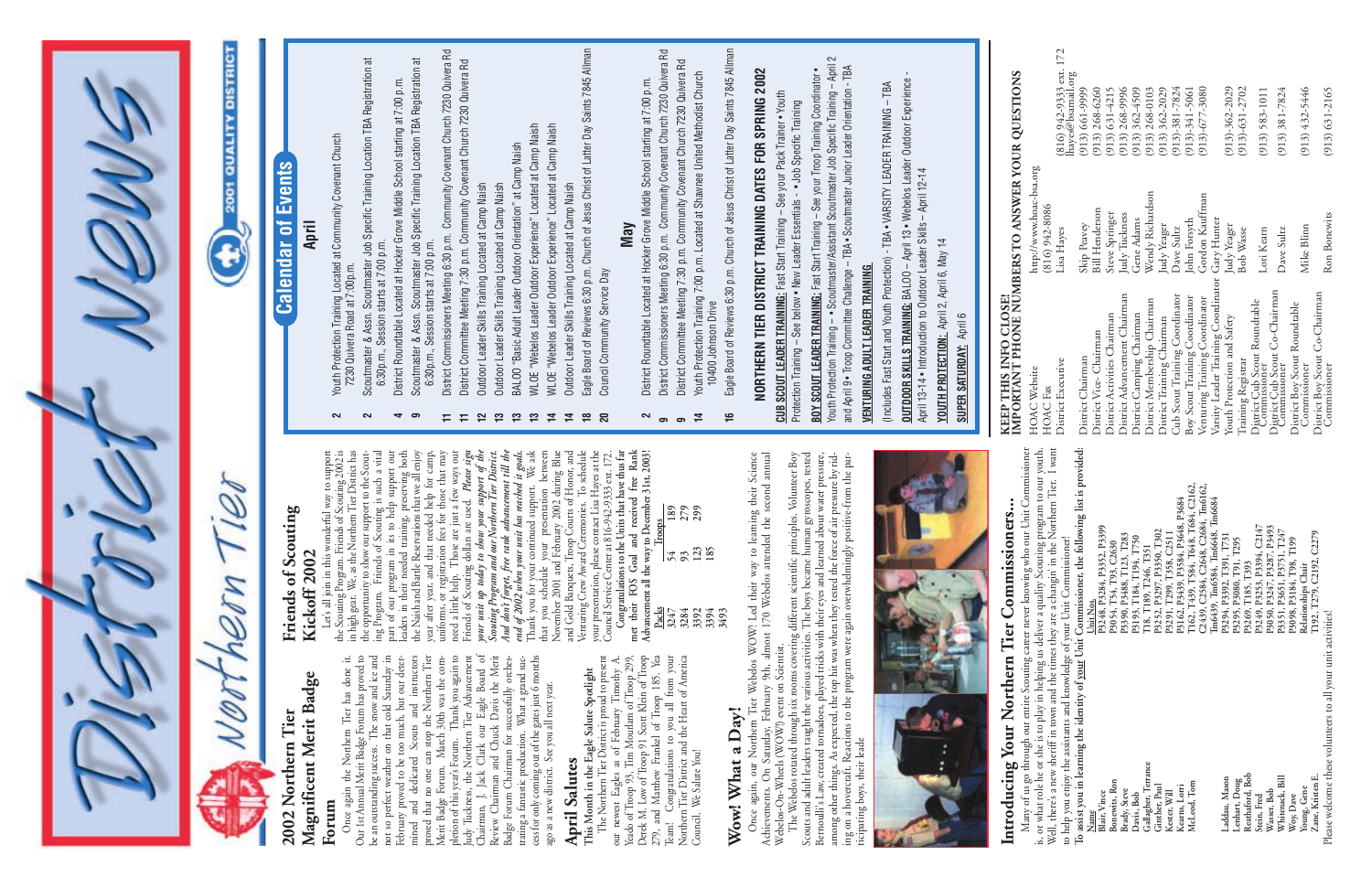

## 2002 North Star District Committee **2002 North Star District Committee**

### Friends of Scouting **Friends of Scouting**

We are closing in on our Family FOS<br>Goal. We would like to thank all of the units<br>that have participated in the North Star Fan-<br>ily FOS Campaign. If you still have cards to<br>turn in call a member of the North Star team<br>at 8 We are closing in on our Family FOS Goal. We would like to thank all of the units that have participated in the North Star Family FOS Campaign. If you still have cards to turn in call a member of the North Star team at 816-942-9333.

## Training! Training! Training! **Training! Training! Training!**

Now is the time to get trained if you have not already done so. This is the perfect time to get any newly recruited leaders trained. New Leader Essentials Training will take place at Roundtable. The next Spring Basic Leader course will be held on three Tuesday evenings, April 2nd, 9th and 16th. These training's will all be held at Hillside Christian Church located at 900 NE Vivion. The Outdoor Leader Skills Workshop will take place be on April 13th & 14th. Questions on training? Give *Ron Sanders* a call at 816-320- Now is the time to get trained if you have<br>not already done so. This is the perfect time<br>to get any newly recuried leaders trained.<br>New Leader Essentials Training will take<br>place at Roundtable. The next Spring Basic<br>Leader

| $2002$ in the plane in the community |                      |                                              |
|--------------------------------------|----------------------|----------------------------------------------|
| District Chairman                    | Tom Lanio            | 816-454-5009                                 |
| District Commissioner                | Russ Downing         | 816-587-2025                                 |
| Activities                           | <b>Byron Braamse</b> | 816-891-9269                                 |
| Advancement                          | Craig Liljegren      | 816-453-7689                                 |
| Camping                              | leff Cook            | 816-468-9232                                 |
| FOS                                  | <b>Bob DeGeorge</b>  | 816-842-4848                                 |
| FOS Community                        | <b>Brad Yates</b>    | 816-421-8343                                 |
| FOS Family                           | Jeff Cook            | 816-468-9232                                 |
| Membership                           | Brain Blake          | 816-746-6797                                 |
| <b>NESA</b>                          | <b>Bob Whitaker</b>  | 816-455-0021                                 |
| Public Relations                     |                      |                                              |
| Relationship                         | Tom Barzee           | 816-734-8386                                 |
| Special Needs                        | Colleen Scanlan      | 816-453-0680                                 |
| Training                             | Ron Sanders          | 816-320-2292                                 |
| Youth Protection                     | Joni Glenn           | 816-781-7666                                 |
| District Director                    | <b>Steve Roberts</b> | 816-942-9333 ext 151<br>sroberts@bsamail,org |
| Sr. District Executive               | Jason Scott          | 816-942-9333 ext 169<br>jscott@bsamail.org   |
| District Executive                   |                      |                                              |

AMR 00

**Day Camp**<br>
Day Camp planning is full swing under<br>
the leadership of Daryl Lemasters and Ray<br>
Knappenberger. June 10 – 14 at the Platte<br>
County Fairgrounds is the date and place.<br>
EARLY BIRD SIGN UP ARE DUE ON<br>
THURSDAY, A exaction contributes of the serving on staff or have any questions contact *Daryl Lemasters* at 816-888-5197. We hope to see everybody Day Camp on June 10-14. Day Camp planning is full swing under the leadership of Daryl Lemasters and Ray Knappenberger. June 10 – 14 at the Platte County Fairgrounds is the date and place. EARLY BIRD SIGN UP ARE DUE ON THURSDAY, APRIL 11TH. DO NOT BE LATE!!! Don't miss out on the fun. If you LATE!!!! Don't miss out on the fun. If you are interested in serving on staff or have any questions contact *Daryl Lemasters* at 816- 858-5197. We hope to see everybody Day Camp on June 10- 14.

#### Webelos Woods **Webelos Woods**

This year's, North Star Webelos Woods<br>will be at the Kelsey Short Youth Camp at<br>Smithville Lake May 18 – 19. This is a great<br>opportunity for your Webelos to get a jump<br>on their Scouting skills. Be on the lookout<br>for inform This year's, North Star Webelos Woods will be at the Kelsey Short Youth Camp at Smithville Lake May 18 – 19. This is a great opportunity for your Webelos to get a jump on their Scouting skills. Be on the lookout for information at Roundtable.

#### Scout Camp **Scout Camp**

It's time again. Let's head to camp! Camp<br>is fun, educational, and JUST AROUND<br>THE CORNER!! If you have not signed up<br>yet for a session now is the time to do it. Call<br>Camping Services at 816-942-9333. It's time again. Let's head to camp! Camp is fun, educational, and JUST AROUND THE CORNER!! If you have not signed up yet for a session now is the time to do it. Call Camping Services at 816-942-9333.

#### Golf Tournament **Golf Tournament**

your calendar for Tuesday, June 4, 2002 – the date for this year's Jim Chappell Boy<br>Scout Golf Classic. Paradise Point Golf<br>Course at Smithville Lake will again be the controller of the definition. The 4-man scramble will \$10,000. For more information about<br>player fees and sponsorship opportunities,<br>please contact *Steve Robert*s or *Jason Scott* at<br>816.942.9333. your calendar for Tuesday, June 4, 2002 – the date for this year's Jim Chappell Boy Scout Golf Classic. Paradise Point Golf Course at Smithville Lake will again be the location. The 4-man scramble will begin at 1:00 p.m. Last year's tournament raised over \$10,000. For more information about player fees and sponsorship opportunities, please contact *Steve Roberts* or *Jason Scott* at 816.942.9333.

## Spring into Scouting **Spring into Scouting**

How is your Spring Round-up going? If<br>you have Webelos crossing over into Boy<br>Scouts THIS IS THE TIME TO REPLACE<br>THEM Make sure you turn in application<br>for all boys you recruit this spring. If you<br>have any questions, plea How is your Spring Round-up going? If you have Webelos crossing over into Boy Scouts THIS IS THE TIME TO REPLACE THEM! Make sure you turn in application for all boys you recruit this spring. If you have any questions, please contact *Brian Blake* at 746-6797 or a member of the North Star Team at 816-942-9333.

**April**<br>Basic Leader Training, Part 1,<br>6:00 p.m., Hillside Christian<br>Church, 900 NE Vivion **2** Basic Leader Training, Part 1, 6:00 p.m., Hillside Christian Church, 900 NE Vivion **4** District Roundtable – 7:30 p.m. Hill-

 $\sim$ 

#### **May**<br>District Roundtable – 7:30 p.m., Hill-<br>side Christian Church, 900 NE Vivion<br>OA Chapter Meeting @ Roundtable<br>Youth Protection Training @ Roundtable<br>Merit Badge Counselor Training @ Roundtable<br>New Leader Essentials Tra p.m., St. Luke's Presbyterian Church, District Committee - 7:30 p.m. North<br>Cross United Church, 1321 NE Viv-Commissioner Staff Meeting – 7:30<br>p.m., St. Luke's Presbyterian Church,<br>4301 NE Vivion side Christian Church, 900 NE Vivion Merit Badge Counselor Training @ Roundtable **14** District Committee – 7:30 p.m. North Cross United Church, 1321 NE Viv-New Leader Essentials Training @ Roundtable **2** District Roundtable – 7:30 p.m., Hill-Webelos Leader Outdoor Training –<br>11:00 a.m. – 3:00 p.m. @ Webelos<br>Woods **18-19**Webelos Woods, Kelsey Short Youth<br>Camp, Smithville Lake **18-19**Webelos Woods, Kelsey Short Youth 11:00 a.m. – 3:00 p.m. @ Webelos **9** Commissioner Staff Meeting – 7:30 **18** Webelos Leader Outdoor Training – Youth Protection Training @ Roundtable OA Chapter Meeting @ Roundtable Camp, Smithville Lake 4301 NE Vivion **Events** ion  $\sim$  $\sigma$ 보  $\approx$ p.m., Hillside Christian Church, 900

- District Roundtable 7:30 p.m. Hill-<br>side Christian Church, 900 NE Vivion<br>OA Chapter Meeting @ Roundtable<br>Youth Protection Training @ Roundtable<br>Merit Badge Counselor Training @ Roundtable<br>New Leader Essentials Training @ side Christian Church, 900 NE Vivion Merit Badge Counselor Training @ Roundtable New Leader Essentials Training @ Roundtable Youth Protection Training @ Roundtable OA Chapter Meeting @ Roundtable COR Training @ Roundtable
	- District Committee Meeting 7:30<br>p.m., North Cross United Methodist<br>Church, 1321 NE Vivion p.m., North Cross United Methodist **9** District Committee Meeting – 7:30 **9** Basic Leader Training, Part 2, 6:00 Church, 1321 NE Vivion  $\sigma$  $\sigma$
- p.m., St. Luke's Presbyterian Church, Basic Leader Training, Part 2, 6:00<br>p.m., Hillside Christian Church, 900<br>NE Vivion<br>Commissioner Staff Meeting – 7:30<br>p.m., St. Luke's Presbyterian Church,<br>4301 NE Vivion **11** Commissioner Staff Meeting – 7:30  $\pm$ 
	- **13-14** Outdoor Leader Skill Workshop Out-<br>door Session, Time and Location TBA door Session, Time and Location TBA **13-14**Outdoor Leader Skill Workshop – Out-4301 NE Vivion
		- Basic Leader Training, Part 3, 6:30<br>p.m., Hillside Christian Church, 900<br>NE Vivion p.m., Hillside Christian Church, 900 **16** Basic Leader Training, Part 3, 6:30  $\frac{1}{2}$  $\overline{20}$ 
			- **20** William Jewell Merit Badge College William Jewell Merit Badge College<br>Spring session, 8:00 a.m., William<br>Jewell College, Liberty Spring session, 8:00 a.m., William Jewell College, Liberty

## **Calendar of Events** Calendar of

*Boys practice "treating" broken-leg victim at one of the various stations.* ing" b<br>s static s practice "treatin<br>me of the various

Patrol Flag

397.

Ĵ

 $\binom{n}{k}$ 

 $155$   $Put$ 

## ŧ Klondike Derby at Smithville Lake **Klondike Derby at Smithville Lake**

## **American Treasures American Treasures**

 $-40^\circ$ 

The excitement of camp is just around<br>the bend and the Early Bird Deadline is<br>April 12. There will be a Walking Leader<br>Rally at Camp Naish on April 21 at 9:00<br>AM. For questions, concerns are better yet to help out on staff please contact<br>director, Jeff Wandtke 913 764-8413, pro-<br>gram director Trisha Vandewater 913 393-<br>2919 or Jason Ballew at 816 942-9333 The excitement of camp is just around the bend and the Early Bird Deadline is April 12. There will be a Walking Leader Rally at Camp Naish on April 21 at 9:00 AM. For questions, concerns are better yet to help out on staff please contact director, Jeff Wandtke 913 764-8413, program director Trisha Vandewater 913 393- 2919 or Jason Ballew at 816 942-9333 Day Camp 2002 **Day Camp 2002** x182

#### **Klondike Trapper**  Klondike Trapper

## KEEP THIS INFO CLOSE!<br>IMPORTANT PHONE NUMBERS TO ANSWER YOUR QUESTIONS **IMPORTANT PHONE NUMBERS TO ANSWER YOUR QUESTIONS KEEP THIS INFO CLOSE!**

District Advancement Chairman<br>BSA Roundtable Commissioner<br>Cub Roundtable Commissioner<br>District Executive District Chairman<br>District Commissioner<br>District Vice-Chair **Rendezvous**<br>
Nearly 240 folks participated in the first<br>
I Red-Tailed Hawk District winter camping<br>
I revent at Camp Naish. Scouts enjoyed<br>
I shooting black powder guns, throwing<br>
I romahawks, rope making, fire building,<br> Red-Tailed Hawk District winter camping event at Camp Naish. Scouts enjoyed shooting black powder guns, throwing tomahawks, rope making, fire building, and demonstrations/discussions from a blacksmith and Native American. Scouts and leaders alike made some savvy trades and had fun over the course of the weekend. A special thanks to Dennis Jones, Gene Lamb, Dave Weerts and everyone involved in making this event a huge sucinvolved in making this event a huge suc-

Nancy Chapman<br>Hal Schmidt<br>Dave Weers<br>Paula Champion<br>Jason Ballew Buzz Shepard<br>Mark Towster<br>Steven Geiger<br>Jeff Wandtke<br>Judith Day John Jones **Bill** Cheek

 $\begin{array}{l} (913) \ 829-1924 \ (913) \ 857-3094 \ (913) \ 851-8552 \ (913) \ 764-8413 \ (913) \ 782-9046 \ (913) \ 897-5567 \ (913) \ 897-5567 \ (913) \ 897-2154 \ (913) \ 897-2154 \ (913) \ 897-2154 \ (913) \ 897-1321 \ (913) \ 829-1321 \ (913) \ 829-1321 \ (913)$ 

District Executive Jason Ballew Jason Ballew (816) 942-9333 **zment** Chairman

District Chairman Bill Cheek (913) 897-0309 District Commissioner Buzz Shepard (913) 829-1924 District Vice-Chair Mark Towster (913) 897-3094 District Finance Chairman Steven Geiger (913) 851-8552 District Program Chairman Jeff Wandtke (913) 764-8413 District Training Chairman Judith Day (913) 782-9046 District Camping Chairman John Jones (913) 897-5567 District Membership Chairman Nancy Chapman (913) 829-0366 District Advancement Chairman Hal Schmidt (913) 897-2154 BSA Roundtable Commissioner Dave Weerts (913) 829-1321 Cub Roundtable Commissioner Paula Champion (913) 764-9482 District Finance Chairman<br>District Program Chairman<br>District Training Chairman<br>District Camping Chairman<br>District Membership Chairman

*Boy Scouts form the Red-Tailed Hawk District enjoys activities at the First Annual Klondike Trapper Rendezvous.* rm the Red-Tailed Hawk District Scouts for Boy

 $-214.4$ 

Please take advantage of training which in turn will help provide the best program to the<br>youth of our district. Youth Protection is held at every Roundtable, which is the first Thurs-<br>day of the month beginning at 7:00 P. youth of our district. Youth Protection is held at every Roundtable, which is the first Thursday of the month beginning at 7:00 P.M. Check the calendar above for dates on upcoming Boy Scout and Cub trainings.





Nearly 240 folks participated in the first



Church

| 4     | Roundtable at 7:00 P.M MNU Fam-                                                              |
|-------|----------------------------------------------------------------------------------------------|
|       | ily Life Center, Youth Protection<br>Training available                                      |
| $\mp$ | District Commissioners Meeting<br>7:30 PM at MNU Library                                     |
| 20    | Boy Scout Outdoor Leader Skills<br>Training at Camp Naish                                    |
| 21    | Boy Scout Outdoor Leader Skills<br>Training at Camp Naish                                    |
| 88    | District Committee Meeting at 7:00<br>PM Stanley Presbyterian Church                         |
|       | <b>May</b>                                                                                   |
| 2     | Roundtable at 7:00 P.M., MNU<br>Family Life Center, Youth Protec-<br>tion Training available |
| ෙ     | District Commissioners Meeting<br>7:30 PM at MNU Library                                     |
| వె    | District Committee Meeting at 7:00<br>P.M. Stanley Presbyterian Church                       |

 $(913)$  897-0309

## Please take advantage of training which in turn will help provide the best program to the Every Boy Deserves A Trained Leader **Every Boy Deserves A Trained Leader**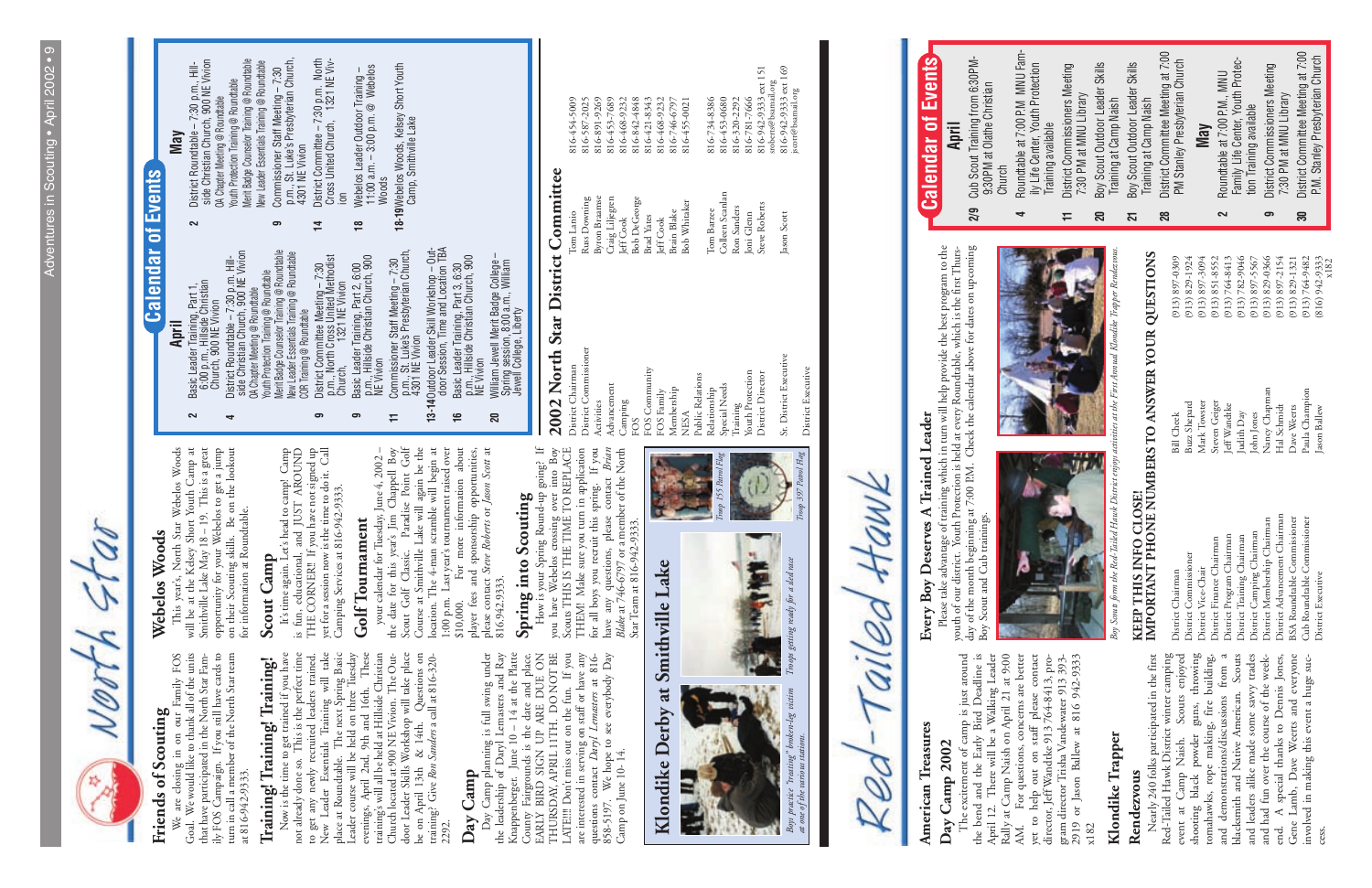| D)<br>ï<br>h<br>⋍<br>٠           |  |
|----------------------------------|--|
| ٠<br>I<br>b<br>I                 |  |
| I                                |  |
| ļ<br>d                           |  |
| ï<br>w<br>i<br>₫<br>ŀ<br>۷<br>a, |  |
| ÷<br>۰                           |  |
| ļ<br>۰<br>I<br>÷                 |  |
| ь<br>۰<br>ï<br>ë<br>۹            |  |
|                                  |  |
| I<br>ì<br>I<br>-<br>é            |  |
| m<br>Í                           |  |
| ۰<br>۰<br>-<br>ı                 |  |
| d                                |  |
|                                  |  |
| ï<br>١                           |  |
|                                  |  |

Blue Elk



#### Camp **Cub Scout Day Camp** Cub Scout Day

The Day Camp suff is geared up and ready<br>to go! We have several new activities and ready<br>to go! We have several new activities and cafes<br>for Cub Scouters, as well as new staff on hand<br>pleted Kindergarten through 4th grade. The Day Camp staff is geared up and ready to go! We have several new activities and crafts for Cub Scouters, as well as new staff on hand to help you have a wonderful experience. Cub Scout Day Camp is for boys who have completed Kindergarten through 4th grade. You must be registered with a Pack as an active Cub Scout. Day Camp is also for all adults who want to have a good time with their Scout. They can serve as a "Walking Leader" for one day or the entire week.

The district Early Bird registration day is Saturday, April 6th. Art Contest entries are due at the April 4th Roundtable. All cubs are eligible for the prize of a free registration to camp. The winning drawing will be used as the cover of the walking leader handbook. Other drawings will be used inside as space allows. Your entry should be on an 8-1/2" by 11" white unlined paper. The drawing should represent the theme of "American Treasures" or some Cub Scout or camping idea. Please make sure that the boy's name and pack number are on the back of the drawing. Walking Leader Tshirt orders are due May 2nd at the May Roundtable, with the Walking Leader Training at George Owens Nature Park on Saturday, Ocher drawings will be used inside as space<br>
11" white unlimed paper. The drawing should<br>
11" white unlimed paper. The drawing should<br>
some Cub Scout or camping idea. Please make<br>
some Cub Scout or camping idea. Please ma

Camp Director, at 816-228-7539, or Zula<br>Smith, Program Director, at 816-833-1315, or<br>Frances Hunley, Professional Advisor, at 816-<br>942-9333, ext.183, or email your questions to<br>blueelkdaycamp@hotmail.com For more information, call *Allen Fails*, Camp Director, at 816-228-7539, or *Zula Smith*, Program Director, at 816-833-1315, or *Frances Hunley*, Professional Advisor, at 816- 942-9333, ext.183, or email your questions to blueelkdaycamp@hotmail.com

#### Cub Scout Training **Cub Scout Training**

Have your new leaders been to Basic Leader<br>Training? If not, now is the time to get those<br>people into training sessions. Trained leaders<br>build a strong program for our youth in scout-<br>ing. Cub Essentials will be offered Ap Have your new leaders been to Basic Leader Training? If not, now is the time to get those people into training sessions. Trained leaders build a strong program for our youth in scouting. Cub Essentials will be offered April 9th and Cub Leader Specific on April 16th, both sessions taking place at 7:00pm at the Beacon Heights Community of Christ Church (19402 Holke Road, Independence, MO). Youth Pro-

rection will not be offered at these two April<br>Cub Training sessions, so make sure to attend<br>the April or May Roundtable. It is strongly<br>encouraged that leaders wishing to participate<br>in activities such as Day Camp be tra tection will not be offered at these two April Cub Training sessions, so make sure to attend the April or May Roundtable. It is strongly encouraged that leaders wishing to participate in activities such as Day Camp be trained in Youth Projection, so it is very important that this is completed soon. For more information regarding Cub Scout training, please contact *Charlene Naylor* at 816-795-0180 or *Frances Hunley* at 816-942-9333 ext.183.

### Community Service Day **Community Service Day**

We still have a few openings for staff, both adult and junior. If you know of a boy or girl, age 14 to 18, that would be interested in being on staff, please contact us.

gram Services Department at 816-942-9333<br>or email at <u>naish@hoac-bsa.org</u> . The Com-<br>munity Service Day Sign Up form is also<br>available on the HOAC web site, which can<br>be found at <u>www.hoac-bsa.org</u>. Now go out<br>there and ha On Saturday, April 20, 2002, the youth of<br>the Heart of America Council, BSA will com-<br>plete an approved local community service<br>project. The type of service project will be the<br>choice of each individual unit, however, it<br>c On Saturday, April 20, 2002, the youth of the Heart of America Council, BSA will complete an approved local community service project. The type of service project will be the choice of each individual unit, however, it cannot be a project that supports a Heart of America Council property or an Eagle Project. For more information, please contact the Program Services Department at 816-942-9333 or email at naish@hoac-bsa.org . The Community Service Day Sign Up form is also available on the HOAC web site, which can be found at www.hoac-bsa.org. Now go out there and have fun serving your local commu-

#### Friends of Scouting **Friends of Scouting**

FOS is our chance to provide financial<br>support to the programs that are provided for<br>our youth through Scouting. Family and<br>Community Friends of Scouting presenta-<br>tions have been going on and will continue<br>through the mon attend your next pack meeting or Court of<br>Honor. Call *Ken Newkirk* at 816-942-9333<br>ext.178 to schedule a presenter to attend your<br>next Pack meeting or Court of Honor. FOS is our chance to provide financial support to the programs that are provided for our youth through Scouting. Family and Community Friends of Scouting presentations have been going on and will continue through the month. Please let us know what date you would like to host a presentation and the name of the appointed coordinator for your unit. We can schedule a presenter to  $\mathbf{c}$ attend your next pack meeting or Court of Honor. Call *Ken Newkirk* at 816-942-9333 ext.178 to schedule a presenter to attend your schedule a presenter next Pack meeting or Court of Honor. your unit. We can

#### Program Fair **Program Fair**

Are you ready to plan your Soouting pro-<br>gram for another fun and exciting year? If so,  $\Gamma$  then the annual Blue Elk Program Fair is S<br>where you need to be. Come to the Bingham  $\Gamma$ <br>7th Grade Center on May 30th at 7:30pm Are you ready to plan your Scouting program for another fun and exciting year? If so, then the annual Blue Elk Program Fair is where you need to be. Come to the Bingham 7th Grade Center on May 30th at 7:30pm to pick up lots of great information about the

Heart of America Council and your own Blue Elk district. Event calendars for September 2002 through August 2003 and program planning packets will be available. Specific information regarding camping, day camp activities, and popcorn, just to name a few, will also be at your fingertips. For any questions, please contact a district leader at 816-942- Heart of America Council and your own Blue I<br>Elk district. Event calendars for September I<br>2002 through August 2003 and program I<br>planning packets will be available. Specific<br>information regarding camping, day camp I<br>activ

#### $\mathfrak{h}^0$ **New Plan for Eagle Board of** New Plan for Eagle Board

**Reviews**<br>Beginning with the April 4th Roundtable,<br>Eagle Board of Reviews will be conducted at<br>Roundtable. Please call *Leonard Jones* at<br>(B)816-471-5584 or (H)816-229-4690 at<br>least two weeks before the Roundtable you<br>wish Beginning with the April 4th Roundtable, Eagle Board of Reviews will be conducted at Roundtable. Please call *Leonard Jones* at (B)816-471-5584 or (H)816-229-4690 at least two weeks before the Roundtable you wish to have an Eagle Board of Review.

- 7:30pm, Bingham 7th Grade Center 7:30pm, Bingham 7th Grade Center Roundtable<br>Order of Arrow Chapter Meeting<br>Youth Protection Training Order of Arrow Chapter Meeting Cub, Scout, Venturing Leader **4** Cub, Scout, Venturing Leader Eagle Board of Reviews<br>Safe Swim/Afloat Training Safe Swim/Afloat Training Youth Protection Training Eagle Board of Reviews
	- Basic **9** Cub Scout Leader Essentials, Basic Cub Scout Leader Essentials, Bas<br>Training Part I, 7:00pm, Beacon Training Part I, 7:00pm, Beacon **6** SNAWS Bingham 7th Grade Center  $\bullet$
- Commissioner's Meeting, 7:30pm,<br>Liberty Street Community of Christ **11** Commissioner's Meeting, 7:30pm, Heights Community of Christ Heights Community of Christ Church  $\overline{1}$ 
	- Liberty Street Community of Christ **16** Cub Scout Basic Leader Training **Church**  $\frac{6}{1}$ 
		- Cub Scout Basic Leader Training<br>Part II, 7:00pm, Beacon Heights<br>Community of Christ Church Part II, 7:00pm, Beacon Heights Community of Christ Church  $20$ 
			- Community Service Day **20** Community Service Day

Roundtable<br>Order of Arrow Chapter Meeting<br>Youth Protection Training<br>Eagle Board of Reviews<br>Merit Badge Counselor Training Order of Arrow Chapter Meeting Youth Protection Training Eagle Board of Reviews

## BLUE ELK 2002 DISTRICT LEADERSHIP **BLUE ELK 2002 DISTRICT LEADERSHIP**

District Director:  $\frac{1}{2}$ Sr. District Executive: Ken Newkirk B816-942-9333x178 District Executive: Frances Hunley B816-942-9333x183 District Commissioner: Ron Karst H816-229-6381 Vice Chair of Program: Marvin Sands H816-373-1212 Growth/ Membership Chair: Margaret Johnson H816-373-8213 District Chair: Dr. David Rock B816-521-2700 Vice Chair of Operations: Ken Zelk B816-373-4800 Vice Chair of Hum.Res: Aaron Guest B816-201-1038 вани глассинт.<br>itt Davis, jdavis@bsamail.org<br>en Newkirk, knewkirk@bsamail.org<br>ances Hunley, fhunley@bsamail.org Ken Newkirk, knewkirk@bsamail.org District Chair:<br>District Commissioner:<br>Vice Chair of Operations:<br>Vice Chair of Program:<br>Vice Chair of Hum.Res:<br>Growth/ Membership Chair:<br>District Direcor: Britt Davis, jdavis@bsamail.org Sr. District Executive:<br>District Executive: Britt Davis,

Dr. David Rock<br>Ron Karst<br>Ken Zelk<br>Marvin Sands<br>Marvin Sands<br>Margaret Johnson<br>Britt Davis<br>Ken Newkirk<br>Ken Newkirk

B816-521-2700<br>
H816-229-6381<br>
B816-373-4800<br>
H816-373-1212<br>
H816-201-1038<br>
B816-373-8213<br>
B816-942-9333x124<br>
B816-942-9333x124<br>
B816-942-9333x178<br>
B816-942-9333x178

 $\mathcal{P}^{\varphi}_{1}$ 

These cativities will consist of specific<br>These activities will consist of specific<br>Exploring cluster (i.e. Arts and Commurications, Business and Law, etc....).<br>These events could range from project<br>Since events could rang A new aspect to programming in Exploring will be introduced this mid-<br>spring. This program will be known as<br>"Spring Cluster Activities." **Resources**<br>Visit our national web site for your<br>entire program and recognition needs!<br>Please take advantage of this great<br>resource tool! Check it out today at: Exploring will be introduced this midspring. This program will be known as These activities will consist of specific career related activities related to each Exploring cluster (i.e. Arts and Communications, Business and Law, etc….). These events could range from project competitions between posts, presentations given and exchanged between posts, or A meeting will be held with all Cluster chairs and Exploring advisors this early spring to discuss and brainstorm this activity. A direct mailing to all advisors will be conducted with information regarding this meeting and the spring<br>activities. regarding this meeting and the spring  $\mathbf{c}$ If you have any questions, feel free to 816contact the Exploring Division at 816- Visit our national web site for your entire program and recognition needs! Please take advantage of this great resource tool! Check it out today at: even re-inacted/mock situational events. If you have any questions, feel free<br>contact the Exploring Division at 81<br>942-9333. *"Spring Cluster Activities."*  www.learning-for-life.org. www.learning-for-life.org.

Friends of Scouting **Friends of Scouting**

If you would like to further support These forms an also be found in the "Guidese programs financially, and/or have to Safe Learning for Life Activities".<br>questions regarding the Friends of Scout-<br>ing Campaign, then please The 2002 Friends of Scouting campaign is upon us again. We are looking at a goal of \$70,000 with a projected date of accomplishment by April 1,2002. This is an opportunity to provide<br>This is an opportunity to provide<br>Kansas City. The support below is<br>deliver life-changing values of Scouting<br>programs and the Learning for Life pro-<br>grams to youth in our 19-county area.<br>C The Learning for Life program operates in schools to provide life skills, character and career education programs to students in grades K-12, with enrollment of over 18,000. The 2002 Friends of Scouting campaign is upon us again. We are looking at a goal of \$70,000 with a projected date This is an opportunity to provide financial support to over 55,525 youth in Kansas City. The support helps to deliver life-changing values of Scouting programs and the Learning for Life pro-Currently, there are around 4,500 young men and women who participate in about 100 Explorer Posts in the The Learning for Life program operates in schools to provide life skills, character and career education programs to students in grades K-12, with enrollment If you would like to further support these programs financially, and/or have questions regarding the Friends of Scouting Campaign, then please call the This is a great way to maintain and strengthen the Learning for Life and Exploring promise for Kansas City's grams to youth in our 19-county area. Exploring Division at 816-942-9333. of accomplishment by April 1,2002. youth of today, and tomorrow. youth of today, and tomorrow. greater Kansas City area. greater Kansas City area. of over 18,000.

### **Super-Activity Requests Super-Activity Requests**

| obtain a Tour Permit form. We ask you to<br>J  | personalized course for your organization,                                             |
|------------------------------------------------|----------------------------------------------------------------------------------------|
| inform us of your post's plans, as well as,    | Berthot,<br>Exploring/Learning for Life Training Special-<br>Adam<br>contact<br>please |
| returning the completed form to the Council    | ist at 816-942-9333, ext. 170 or email:                                                |
| Service Center at least two weeks in advance.  | aberthot@bsamail.org.                                                                  |
| If your post has plan to go out of state you   |                                                                                        |
| will need to complete a National Tour Permit   | Professional Contact                                                                   |
| that requires a 30-day advance completion.     |                                                                                        |
| By completing these forms, each of us will     | Information                                                                            |
| have an official copy for our individual files | Please call the following representative                                               |
| and will allow us to be informed of your       | for any/all of your needs. Call us at (816)                                            |
| super-activity plans. Thank you for your       | 942-9333.                                                                              |
| assistance and understanding.                  | Ext. 166 - Glen Steenberger (LFL/Exploring                                             |
| If you have any questions or would like to     | Director)                                                                              |
| request a Tour Permit form, then please call   | LFL In-school Partnerships                                                             |
| the Exploring Division at 816-942-9333.        | Ext. 170 - Adam Berthot (Exploring Executive)                                          |
| These forms can also be found in the "Guide    | Aviation/Public Service Cluster                                                        |
| to Safe Learning for Life Activities".         | Business/Law Cluster                                                                   |
|                                                | Law Enforcement Cluster                                                                |
| Training                                       | Science/Technology Cluster                                                             |
| In order to be successful with any youth       | Ext. 177 - Emily Minear (Exploring Executive)                                          |
| program, adult leader training is essential.   | Arts/Communication Cluster                                                             |
| Specialized courses have been developed to     | Fire/Emergency Service Cluster                                                         |
| give every Explorer Post Advisor and every     | Health/Medicine Cluster                                                                |
| Learning for Life teacher the required tools   | Unique School Partnerships Cluster                                                     |

to help their young people to get the most<br>out of the program. Training Courses have<br>been reconstructed to last 30-45 minutes<br>after which you will be much better<br>equipped to handle the programming ahead.<br>For more informati equipped to handle the programming ahead. been reconstructed to last 30-45 minutes after which you will be much better For more information or to schedule a

#### **May Calendar of Events Calendar of Events April**

**2** Cub, Boy Scout, Venturing Leader

 $\sim$ 

Cub, Boy Scout, Venturing Leader

Merit Badge Counselor Training 7:30pm, Bingham 7th Grade Center

7:30pm, Bingham 7th Grade Center

**4** Life Saving Merit Badge Course

 $\overline{\phantom{a}}$ 

Life Saving Merit Badge Course

8:00am, Bridger 8th Grade Center

8:00am, Bridger 8th Grade Center

**9** Commissioner's Meeting

 $\sigma$ 

7:30pm, Liberty Street Community

Commissioner's Meeting<br>7:30pm, Liberty Street Community<br>of Christ Church

of Christ Church **16** District Committee Meeting, 7:30pm, Bingham 7th Grade Center

District Committee Meeting,<br>7:30pm, Bingham 7th Grade Center

 $\frac{9}{7}$ 

**30** Program Fair, 7:30pm, Bingham 7th

 $30$ 

Program Fair, 7:30pm, Bingham 7th

Grade Center

**Grade Center** 

Frances Hunley, fhunley@bsamail.org

#### A new aspect to programming in **Cluster Activities Cluster Activities**

To all posts who are planning a superactivity this year, just a quick reminder on Tour Permits. Each post that is planning to travel outside of the 19-county Heart of America Council area needs to contact us to obtain a Tour Permit form. We ask you to inform us of your post's plans, as well as, returning the completed form to the Council Service Center at least two weeks in advance. If your post has plan to go out of state you will need to complete a National Tour Permit that requires a 30-day advance completion. By completing these forms, each of us will have an official copy for our individual files and will allow us to be informed of your super-activity plans. Thank you for your If you have any questions or would like to request a Tour Permit form, then please call the Exploring Division at 816-942-9333. These forms can also be found in the "Guide In order to be successful with any youth program, adult leader training is essential. If you have any questions or would like<br>request a Tour Permit form, then please c<br>the Exploring Division at  $816-942-933$ <br>These forms can also be found in the "Gui<br>to Safe Learning for Life Activities". to Safe Learning for Life Activities". super-activity plans. Thank<br>assistance and understanding. assistance and understanding.

to help their young people to get the most out of the program. Training Courses have

 $\sum_{i}^{2001}$  QUALITY DISTRICT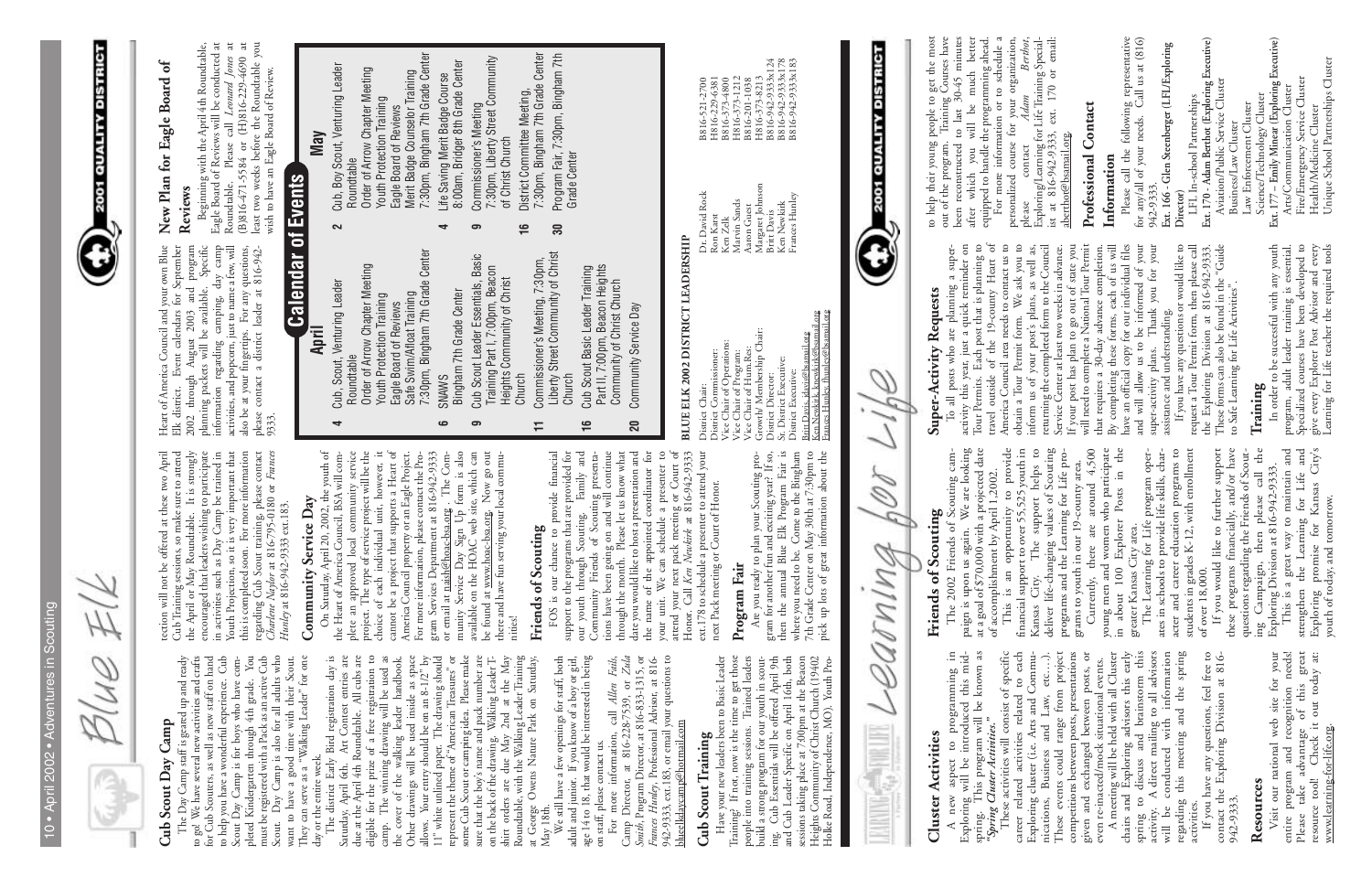**2001 QUALITY DISTRICT** 

hunderbira E

#### "American Treasures" **"American Treasures" Day Camp 2002**  Day Camp 2002

Cub Scout day camp is right around<br>the corner. Has your pack begun to<br>make plans for your Scouts to attend<br>day camp? Day Camp will be held on<br>June 17-21 at Longview Lake in Lee's<br>Summit, MO. Your directors have Summit, MO. rour directors have<br>been hard at work to provide another<br>fun and exciting camp. If you have<br>any questions, please call Chad<br>Wyancko (816) 942-9333, e-mail Cub Scout day camp is right around the corner. Has your pack begun to make plans for your Scouts to attend day camp? Day Camp will be held on June 17-21 at Longview Lake in Lee's Summit, MO. Your directors have been hard at work to provide another fun and exciting camp. If you have any questions, please call Chad Wyancko (816) 942-9333, e-mail cwyancko@bsamail.org or Kay Duncan cwyancko@bsamail.org or Kay Duncan at (816) 524-7441. at (816) 524-7441.

## 2002 Merit Badge Academy **2002 Merit Badge Academy**

**Success!**<br>With over 500 participants, the<br>2002 Thunderbird Merit Badge Acad-<br>emy was a "sellout." A big thanks goes<br>out to all the staff and counselors who<br>helped make this year's academy a suc-<br>cess. A special thanks goe work and dedication in coordinating<br>the efforts of the Merit Badge Acad-With over 500 participants, the 2002 Thunderbird Merit Badge Academy was a "sellout." A big thanks goes out to all the staff and counselors who helped make this year's academy a success. A special thanks goes to Chairman Ken Fuenfhaussen, for his hard work and dedication in coordinating the efforts of the Merit Badge Academy committee. emy committee.

#### **Spring Recruitment Spring Recruitment**

With all of the programs that Scouting<br>has to offer, spring is the time to get boys<br>to sign up. The purpose of the plan is to<br>recruit new boys into Scouting now, so<br>that they may participate in your unit's<br>catrivities, in With all of the programs that Scouting has to offer, spring is the time to get boys to sign up. The purpose of the plan is to recruit new boys into Scouting now, so that they may participate in your unit's activities, including Cub Scout Day Camp or Boy Scout Summer Camp. For support in distributing flyers and reserving schools for recruitment nights, please contact the Thunderbird District Staff at (816) 942-9333.

### Friends of Scouting **Friends of Scouting**

The Friends of Scouting campaign is<br>fast nearing its completion. Thanks go<br>out to all that are helping Thunderbird<br>District complete its \$175,000 goal. Spe-<br>cial thanks to Leo Berroteran, Family<br>Chairman; Tom Faris, Commun Chairman; and Ron Juergensen, Overall<br>Chairman; and Ron Juergensen, Overall<br>paign a success. We would also like to<br>recognize those units who are part of the<br>Friends of Scouting "Honor Roll". These<br>units have had a Friends fast nearing its completion. Thanks go out to all that are helping Thunderbird District complete its \$175,000 goal. Special thanks to Leo Berroteran, Family Chairman; Tom Faris, Community Chairman; and Ron Juergensen, Overall Chairman for making this year's campaign a success. We would also like to recognize those units who are part of the Friends of Scouting "Honor Roll". These units have had a Friends of Scouting presentation at their unit, and have supported their Council this coming year.

The Friends of Scouting campaign is Tee it up for Scouting"<br>The Friends of Scouting **"Tee it up for Scouting"** 

## **Calendar of Events Calendar of Events**

## Cub Scout Day Damp **Cub Scout Day Damp**

American Treasures<br>
If you haven't already signed up for<br>
If you haven't already signed up for<br>
Day Camp, it's not too late. Don't miss<br>
We promise a lot fun. I can't promise you<br>
good weather, but it is more fun in the<br>
r Day Camp, it's not too late. Don't miss out on the first ever Trailhead Day Camp. We promise a lot fun. I can't promise you good weather, but it is more fun in the rain anyway (Just don't wear white, as it will be brown by the time you get home). If you still need to register, or are interested in helping out on staff, please contact our Day Camp Coordinators *Pat Harvey* at 913-642-4671, or *Paul Whatley* at 913-383-8368.

#### The Odyssey Continues **The Odyssey Continues Venturing 2002:**  Venturing 2002:

OUTSTANDING COMMITTEE CHAIRMAN *OUTSTANDING COMMITTEE CHAIRMAN* KimBerly Keyser-Pack 3097 **KimBerly Keyser**-Pack 3097 Mike Rump-Troop 257 **Mike Rump**-Troop 257

**OUTSTANDING VENTURING ADVISOR** *OUTSTANDING VENTURING ADVISOR* Pam Roland-Pack 3348 **Pam Roland**-Pack 3348

Barb Klugman-Troop $387\,$ Anna Richardson-Pack $3538\,$ **Anna Richardson**-Pack 3538 **Barb Klugman**-Troop 387 Bob Baranek-Troop $257\,$ **Bob Baranek**-Troop 257 Steve Marten-Troop 92 **Steve Marten**-Troop 92 Ann Britt-Troop 92 **Ann Britt**-Troop 92

- **2** District Roundtable 7:30 p.m., First Baptist Church, Raytown, MO
- **2** New Leader Essentials Youth Protection 7:00 p.m.
- **April**<br>District Roundtable 7:30 p.m., First Baptist Church, Raytown, MO<br>New Leader Essentials Youth Protection 7:00 p.m.<br>Scoutmaster Specific Training 8:00 a.m. 5:00 p.m., Red Bridge United<br>Methodist Church, Kan **6** Scoutmaster Specific Training – 8:00 a.m. – 5:00 p.m., Red Bridge United NNG
	- Methodist Church, Kansas City, MO
- Commissioner Meeting 7:30 p.m. Council Service Center **9** Commissioner Meeting – 7:30 p.m. Council Service Center
	- Intro to Outdoor Leader Skills (Session I) 7:00 p.m.– 10 p.m. Hickman<br>Mills Community Christian Church **11** Intro to Outdoor Leader Skills (Session I) - 7:00 p.m.– 10 p.m. Hickman Mills Community Christian Church  $\circ$  =
- **13** Basic Adult Leader Outdoor Orientation (BALOO) 8:00 a.m. 5:00 p.m., Basic Adult Leader Outdoor Orientation (BALOO) – 8:00 a.m. – 5:00 p.m.,<br>Ridgeview Christian Church Ridgeview Christian Church  $\mathbf{r}$ 
	- **16** Cub Scout Leader Specific Training 6:30 p.m., Pleasant Hill United Cub Scout Leader Specific Training - 6:30 p.m., Pleasant Hill United<br>Methodist Church Methodist Church  $16$
- **20-21** Intro to Outdoor Leader Skills (Session II) 8:00 a.m. Sat. 12 Noon Sunday, Intro to Outdoor Leader Skills (Session II) 8:00 a.m. Sat. – 12 Noon Sunday,<br>Troop 300 Scout Cabin, Pleasant Hill, MO Troop 300 Scout Cabin, Pleasant Hill, MO  $20 - 21$ 
	- **27-28** Webelos Leader Outdoor Training 9:00 a.m. Sat 12 Noon Sunday, Webelos Leader Outdoor Training - 9:00 a.m. Sat - 12 Noon Sunday,<br>Troop 300 Scout Cabin, Pleasant Hill, MO Troop 300 Scout Cabin, Pleasant Hill, MO  $27 - 28$
- 
- **May**<br>Troop Committee Training 7:00 p.m. 10:00 p.m., Hickman Mills<br>Community Christian Church **2** Troop Committee Training – 7:00 p.m. – 10:00 p.m., Hickman Mills Community Christian Church

 $\sim$ 

- District Roundtable 7:30 p.m., First Baptist Church, Raytown, MO **7** District Roundtable – 7:30 p.m., First Baptist Church, Raytown, MO  $\sim$   $\circ$
- **9** District Committee Meeting 7:00 p.m., Our Lady of Presentation Catholic District Committee Meeting – 7:00 p.m., Our Lady of Presentation Catholic<br>Church, Lee's Summit, MO Church, Lee's Summit, MO  $74$ 
	- Venture Leader Training, LOCATION TBA **11** Venture Leader Training, LOCATION TBA
- **14** Commissioner Meeting 7:30 p.m., Council Service Center Service Center Commissioner Meeting - 7:30 p.m., Council

railheac

# 2002 DISTRICT ANNUAL RECOGNITION EVENT **2002 DISTRICT ANNUAL RECOGNITION EVENT**

The moment you have all been waiting for: This year's recipients at the Trailhead District Dinner. And here they are: The moment you have all been waiting for: This year's recipients at the Trailhead District Dinner. And here they are:

Venturers, join us at Camp Naish<br>April 26-28 for some High Adventure<br>Activities, fellowship and fun. The Ven-<br>turing Officer's Association is planning a<br>Council wide Venturing event just for<br>you. Come and shoot sporting cl you. Come and shoot sporting clays,<br>climb or repel the tower. Do whatever<br>you think is fun. We will have Vendors<br>presents so you can plan Crew activities.<br>Campfire? No, we decided to have a<br>band and a DJ. If you are intere days, Venturers, join us at Camp Naish April 26-28 for some High Adventure Activities, fellowship and fun. The Venturing Officer's Association is planning a Council wide Venturing event just for you. Come and shoot sporting clays, climb or repel the tower. Do whatever you think is fun. We will have Vendors presents so you can plan Crew activities. Campfire? No, we decided to have a band and a DJ. If you are interested, call *Dave Gurwell* at 913-381-3928.

**American Treasures** If you haven't already signed up for

# KEEP THIS INFO CLOSE!<br>IMPORTANT PHONE NUMBERS TO ANSWER YOUR OUESTIONS **KEEP THIS INFO CLOSE!**

**2001 QUALITY DISTRICT** 

*OUTSTANDING COMMITTEE MEMBER*

**OUTSTANDING COMMITTEE MEMBER** 

- 
- 
- 
- **4** District Roundtable held at Village Presbynsuruct roomaaboo mera at vinage riv<br>terian Outreach Center at 7:00 p.m. terian Outreach Center at 7:00 p.m.
- 
- 
- **5** Day Camp Early Bird Deadline
- **5** Day Camp Early Bird Deadline<br>**6** SNAWS<br>**13** Position Specific Trng. Location TBA<br>**18** Eagle Scout Boards of Review, Church of<br>Jesus Christ of Latter Day Saints, **13** Position Specific Trng. – Location TBA

| Scott Worsham-Crew 2091         |                                             | Jesus Christ of Latter Day Saints,                                                                                                |   | Eagle Scout Boards of Review, Church of<br>$\frac{1}{2}$                             |
|---------------------------------|---------------------------------------------|-----------------------------------------------------------------------------------------------------------------------------------|---|--------------------------------------------------------------------------------------|
|                                 | OUTSTANDING SCOUTMASTER                     | 6:30pm - 8:30pm, 130th and Wornall                                                                                                |   | Jesus Christ of Latter Day Saints                                                    |
| OUTSTANDING CUMBMASTER          | Marc Elkins-Troop 10                        |                                                                                                                                   |   | 6:30pm - 8:30pm, 130th and Wornall                                                   |
| Jill Goldstein-Pack 3153        | Danny Nicholas-Troop 284                    | Youth Protection Training. Sign in begins<br>at 7 p.m. session begins at 7:30 p.m. At<br>the Church of Jesus Christ of Latter-Day |   | Youth Protection Training. Sign in begins<br><u>۾</u>                                |
|                                 | Dean Carlson-Troop 92                       | Saints, 130th and Wornall                                                                                                         |   | at 7 p.m. session begins at 7:30 p.m. At<br>the Church of Jesus Christ of Latter-Day |
| OUTSTANDING DEN LEADER          | Chris Basel-Troop 457                       | Council Community Service Day<br>20                                                                                               |   |                                                                                      |
| Barb Spellman-Pack 3258         |                                             | District Committee $Mtg - 6:30$ p.m.<br>$\overline{24}$                                                                           |   | Saints, 130th and Wornall                                                            |
|                                 | OUTSTANDING ASST. SCOUTMASTER               | Location at Rolling Hills Presbyterian                                                                                            |   | Memorial Day - Council Service Center<br>27                                          |
| OUTSTANDING WEBELOS LEADER      | Gordon Rice-Troop 257                       | Church                                                                                                                            |   | Closed                                                                               |
| Debbie Schulties-Pack 3375      | Phil Green-Troop 387                        | District Commissioners - 7:30 p.m.<br>25                                                                                          |   | District Committee Mtg. - 6:30 p.m.<br>29                                            |
| Lorraine McPherson-Pack 3258    | Roger Johnson-Troop 284                     | Location at Rolling Hills Presbyterian                                                                                            |   | Location at Rolling Hills Presbyterian<br>Church                                     |
| Bruce Mayfield-Pack 3348        | Bob Rummans-Troop 387                       | Church                                                                                                                            | ౙ | District Commissioners - 7:30 p.m.                                                   |
|                                 | Louise Rinke-Troop 92                       | Webelos Woods / Cub Olympics - Loca-<br>27                                                                                        |   | Location at Rolling Hills Presbyterian                                               |
| <b>OUTSTANDING PACK TRAINER</b> | Richard Fray-Troop 387                      | tion TBA                                                                                                                          |   | Church                                                                               |
| Larry Roland-Pack 3348          |                                             | Council Venturing Odyssey at Camp<br>27                                                                                           |   | TRAINING OPPORTUNITIES                                                               |
|                                 | VENTURING LEADERSHIP AWARD                  | Naish                                                                                                                             |   | The following is a list of upcoming training opportu-                                |
| OUTSTANDING QUARTERMASTER       | Scott Worsham                               | 27-28 Webelos Leader Outdoor Experience /                                                                                         |   |                                                                                      |
| Charlie Weniger-Troop 92        |                                             | Outdoor Leader Skills Course - Loca-                                                                                              |   | April 2 - New Leader Essentials                                                      |
|                                 | AWARD OF MERIT RECIPIENTS                   | tion at Village Presbyterian Youth Camp                                                                                           |   | April 13 - Position Specific Training                                                |
| OUTSTANDING ADVANCEMENT CHAIR   | Rusty Wooldridge, Bill Vandenberg, and Herb | - Wellsville, KS. Time - TBA                                                                                                      |   | <b>April 27-28</b> – WLOE (Webelos Outdoor) and OLS<br>(Boy Scout Outdoor)           |
| Marilyn Wyatt-Troop 92          | Strain                                      |                                                                                                                                   |   | May 11 - BALOO (Cub Scout Outdoor)                                                   |
| Peter Grassl-Troop 284          |                                             |                                                                                                                                   |   |                                                                                      |
|                                 |                                             |                                                                                                                                   |   | For information about times and places, contact Pat                                  |
|                                 | CONGRATULATIONS TO ALL OF OUR LEADERS FOR   |                                                                                                                                   |   | Harvey at 913-642-4671. To register, e-mail THD-                                     |
|                                 | THEIR ACCOMPLISHMENTS!                      |                                                                                                                                   |   | TrainingReg@hotmail.com                                                              |

**18** Eagle Scout Boards of Review, Church of

- Orientation Location at Cub World, **10** Day Camp Final Payment Due  $\sim$  $R = 1$
- District Roundtable held at Village Pres-<br>byterian Outreach Center 7 p.m.<br>Day Camp Final Payment Due<br>BALOO Basic Adult Leader Outdoor<br>Orientation Location at Cub World,<br>Camp Naish Time TBA **2** District Roundtable held at Village Pres-
- byterian Outreach Center 7 p.m.
- **11** BALOO Basic Adult Leader Outdoor

Camp Naish – Time TBA

|            | IMPORTANT PHONE NUMBERS TO ANSWER YOUR QUESTIONS                               |                           |                                        |                    |
|------------|--------------------------------------------------------------------------------|---------------------------|----------------------------------------|--------------------|
|            | District Chair                                                                 |                           | Sam Colville                           | $(913) 648 - 7272$ |
|            | District Vice-Chair                                                            |                           | Gus Meyer                              | $(913)$ 642-3209   |
|            | District Commissioner                                                          |                           | Forrest Bolles                         | $(913)$ 438-3637   |
|            | Program Chairman                                                               |                           | Marc Elkins                            | $(913) 897 - 2857$ |
|            | Activities Co-Chairs                                                           |                           | Dave Gurwell                           | $(913)$ 381-3928   |
|            |                                                                                |                           | Rusty Wooldridge                       | $(913) 648 - 6748$ |
|            | Membership Chair                                                               |                           | Barb Spellman                          | $(913) 894-9229$   |
|            | Advancement Chair                                                              |                           | Herb Strain                            | (816) 941-8614     |
|            | Camping Chair                                                                  |                           | Chuck Even                             | $(913)$ 649-3836   |
| Venturing  |                                                                                |                           | Scott Worsham                          | $(913)$ 381-4082   |
|            | Boy Scout Roundtable                                                           |                           | Dean Carlson                           | $(913)$ 681-2852   |
|            | Cub Scout Roundtable                                                           |                           | Louis Rinke                            | $(913)$ 897-4775   |
|            | Extensions for your District Executives of Trailhead District @ (816) 942-9333 |                           |                                        |                    |
| Roger Hoyt |                                                                                | ext. 146                  | District Director                      |                    |
|            | Ross Pfannenstiel                                                              | ext. 164                  | District Executive                     |                    |
|            |                                                                                |                           |                                        |                    |
|            |                                                                                | <b>Calendar of Events</b> |                                        |                    |
|            | April                                                                          |                           | <b>May</b>                             |                    |
|            | New Leader Essentials - Location TBA                                           |                           | Eagle Recognition Event - Location     |                    |
|            | District Roundtable held at Village Presby-                                    |                           | Rolling Hills Presbyterian. Time - TBA |                    |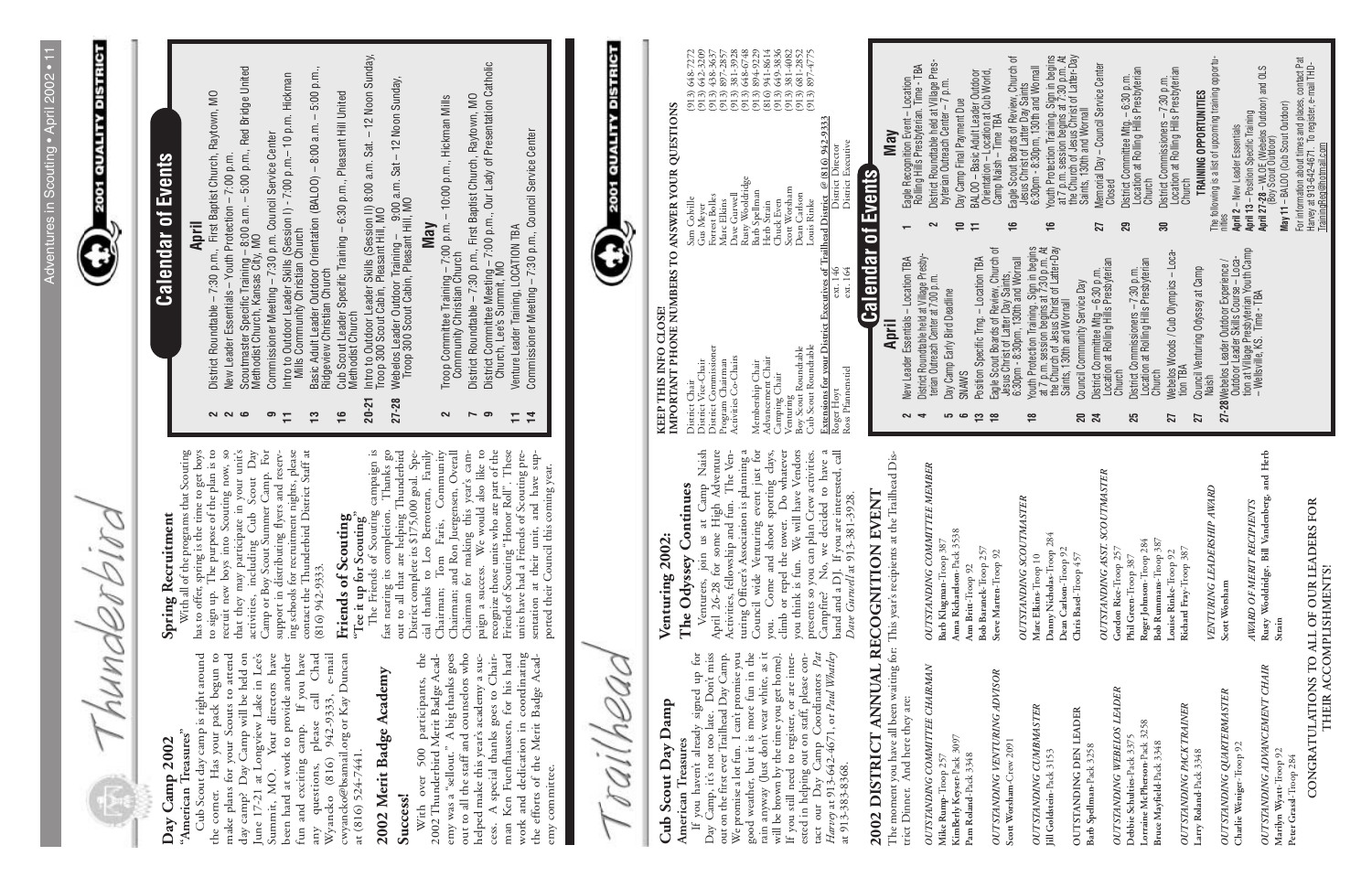Vioneer

# **2001 QUALITY DISTRICT**

### **April**

- District Roundtable, 7:30 p.m., Cen-<br>tral United Methodist Church, 5144<br>Oak **4** District Roundtable, 7:30 p.m., Central United Methodist Church, 5144  $\blacktriangleleft$
- **9** District Commissioner's Meeting St. District Commissioner's Meeting St.<br>Andrews Catholic Church, 64th &<br>Wornall Road Andrews Catholic Church, 64th & Wornall Road ဓာ
- District Committee Meeting, VFW<br>National Headquarters, 3400 Broad-National Headquarters, 3400 Broad-**16** District Committee Meeting, VFW way  $\frac{6}{1}$

District Roundtable, 7:30 p.m. Central<br>United Methodist Church, 5144 Oak **2** District Roundtable, 7:30 p.m. Central United Methodist Church, 5144 Oak District Commissioner's Meeting St.<br>Andrews Catholic Church, 64th &<br>Wornall **14** District Commissioner's Meeting St. Andrews Catholic Church, 64th &

 $\overline{1}$ 

District Committee Meeting, VFW<br>National Headquarters, 3400 Broad-<br>way National Headquarters, 3400 Broad-**21** District Committee Meeting, VFW  $\overline{21}$ 

#### **May**

# PIONEER TRAILS DISTRICT COMMITTEE **PIONEER TRAILS DISTRICT COMMITTEE**

 $\sim$ 

Training:<br>District Director<br>Senior Dis. Director<br>District Executive Commissioner:<br>Camping Chair: Chairman:<br>Vice Chairman:<br>Vice Chairman: Advancement:<br>Special Needs: Membership:

 $816\hbox{-}942\hbox{-}9333, \hbox{\scriptsize ext. 171} \\ 816\hbox{-}942\hbox{-}9333, \hbox{\scriptsize ext. 147} \\ 816\hbox{-}942\hbox{-}9333, \hbox{\scriptsize ext. 187} \\$ District Director Matt Gettys 816-942-9333, ext. 171 Senior Dis. Director Roman Lee 816-942-9333, ext.  $147$ (H) 816-444-7989<br>(H) 816-361-8159<br>(H) 816-238-4438<br>(H) 816-842-8174<br>(H) 816-734-4225 (H) 816-753-0438<br>(H) 816-942-0675  $(H)$  913-341-4792 Chairman: David Disney (H) 816-753-0438 Vice Chairman: Fred DeFeo (H) 816-942-0675 Vice Chairman: Dennis Cross (H) 816-444-7989 Commissioner: Bruce Allen (H) 816-361-8159 Camping Chair: Jay Reed (H) 816-228-4438 Advancement: Lloyd Lazarus (H) 816-842-8174 Special Needs: Mary Binder (H) 816-734-4225 Membership: John Franklin (H) 816-822-7119 Training: Norman Kahn (H) 913-341-4792 Demis Cross<br>Bruce Allen<br>Jay Reed<br>Lloyd Lazarus<br>Mary Binder<br>John Franklin<br>Norman Kahn<br>Norman Lee<br>Roman Lee<br>Roman Lee David Disney<br>Fred DeFeo

## Planning for a Hole-In-One **Planning for a Hole-In-One**

## Community Service Day **Community Service Day**

District Executive Brian Tobler 816-942-9333, ext. 185

Win Rivers

Everyone is encouraged to take their<br>
"GOOD TURN" by participating in the<br>
Council's "Scouting for Food 2002". The<br>
GOOD TURN drive will be held on April<br>
13th and April 20th. Troops and packs are<br>
required to distribute b Everyone is encouraged to take their "GOOD TURN" by participating in the Council's "Scouting for Food 2002". The GOOD TURN drive will be held on April 13th and April 20th. Troops and packs are required to distribute bags to all area homes on April 13th containing information on collecting non-perishable food items such as chunky On Saturday, April 20th, Scouts will soups, peanut butter, stews and canned meats.

soups, peanut butter, stews and canned meats.<br>On Saturday, April 20th, Scouts will<br>retrieve the filled bags from neighborhood fam-<br>ilies. The food will then be taken to the local retrieve the filled bags from neighborhood families. The food will then be taken to the local ilies. The food<br>food pantries. food pantries.

Our goal is for the 19th hole. The 2002 Friends of Scouting campaign is in full swing and the PT swingers have hit 80% of their goal achieved, putting them closer to VICTORY! The Heart of America Council and the Pioneer Trails District depends upon its "players" to support the Scouting program.

Our goal is for the 19th hole. The 2002 **Leader**<br>Friends of Scouting campaign is in full swing If pothare not undertaken training in the<br>addreed, putting them doser to VICTORY. last for years, get ready, get sets, GCO Dele e-mail Brian at<br>Contributions of any Each unit is asked to set a date for a presentation to fans. This could take place at a Blue and Gold Banquet, Court of Honor or where a large number of parent(s)/ guardian(s) are present. You may also want to appoint a unit Friends of Scouting Chair to coordinate your FOS Campaign. Unit presentations can be scheduled with *Steve Livingston* at 816-395- 2774 or *Brian Tobler* at 816-942-9333, ext. 185 or you can e-mail Brian at btobler@bsamail.org. Contributions of any amount are welcome and appreciated. amount are welcome and appreciated.  $can$ 185 or you can<br>btobler@bsamail.org.

For the year 2002, our goal is to have 60 units participate and to collect 25,000 pounds of food. Let's beat last year's participation of 49 units, which collected 20,000 pounds of food. For the year 2002, our goal is to have 60 units participate and to collect 25,000 pounds of food. Let's beat last year's participation of 49 units, which collected 20,000 pounds of food.

## Every Boy Deserves a Trained **Every Boy Deserves a Trained**

If you have not undertaken training in the last four years, get ready, get set, GO! Delegate yourself to become a trained leader. It is an essential step for you, your Scouts, and for your fellow Scouters. This enlightenment is for all adults leading packs, troops, or crews. This means all Scoutmasters, Assistant Scoutmasters, Cubmasters, Den Leaders, Webelos Leadyous.... w occurries a cancel reaction of the seential step for you, your Scouts, and for your scand is efflow Scouters. This enlightenment is for all and the seads, troops, or crews. This ens all Scoutmareers, Assistant S

Norman To sign up for Training contact: *Norman* **April 13, April 17, April 20, April 21** To sign up for Training contact:<br>  $Kahn$  at 913-341-4792 *Kahn* at 913-341-4792

## $\rm{Up}$  and Away to the  $\rm{Sky}$ **Up and Away to the Sky**

Mike Grimaldi and his team put on a fabu-<br>lous spring event this year. Boys and their<br>leaders had a wonderful time. Thank you to<br>those that helped to make this event a success. Mike Grimaldi and his team put on a fabulous spring event this year. Boys and their leaders had a wonderful time. Thank you to those that helped to make this event a success.

#### **American Treasures American Treasures**

#### Need a vacation *Need a vacation*

Attention all "jet setters", note your calen-<br>Attention all "jet setters", note your calen-<br>on a fascinating journey for one full week. The<br>Pioneer Trails Day Camp hosts this global<br>event for kids. Camp will take place at Attention all "jet setters", note your calendars, pack your bags! You are about to embark on a fascinating journey for one full week. The Pioneer Trails Day Camp hosts this global event for kids. Camp will take place at Knotts Elementary School, June 17-21. Travelers will shoot BB guns, bows and arrows, work on Cub Scout activity badges, cook out, sing songs, learn about nature, make crafts, play games and much, much more. Attending camp is an excellent Scouting experience, and it helps your unit earn the Quality Unit and Summertime Pack Award. Make your 1st class reserva-

tion by April 12th and receive this years' early<br>bird prize along with the camp T-shirt and<br>patch. This adventure-filled trip is only<br>\$40.00 per Scout. All reservations must be<br>confirmed and tickets purchased by May 10,<br>20 tion by April 12th and receive this years' early bird prize along with the camp T-shirt and patch. This adventure-filled trip is only \$40.00 per Scout. All reservations must be confirmed and tickets purchased by May 10, 2002 to avoid a \$15.00 late fee per boy. Also, if any additional passenger(s) would like to come along and assist our tour guides, or if additional itinerary information is needed, contact Veronica Vann at 816-942-2962.<br>Your passport must include a health infor-*Your passport must include a health infor*contact *Veronica Vann* at 816-942-2962.

Special travel agent note: You must reserve<br>your flight as a pack, NOT an individual. *Special travel agent note: You must reserve* mation form. *mation form.*

## A New Face Joins Us **A New Face Joins Us**

It is my privilege to add Cleon Rickel to our<br>District Committee as Public Relations Chair.<br>He has a son in Pack 3126 of Garnett and works<br>as News Editor of the Ottawa Herald. Welcome<br>Cleon and thank you for your willingne It is my privilege to add Cleon Rickel to our District Committee as Public Relations Chair. He has a son in Pack 3126 of Garnett and works as News Editor of the Ottawa Herald. Welcome Cleon and thank you for your willingness to vol-

#### District Roster **District Roster**

District Chairman: Jerry Wiesner 913.294.6642 District Commissioner: Randy Moser 913.557.4763 Activities Chair: Buddy Burris 785.867.3005 Advancement Chair: Curtis Gibson 913.898.4955 Camping Chair: Richard Grant 913.755.3941 Endowment Chair: Ken Weide 785.448.5560 Public Relations Chair: Cleon Rickel 785.242.4700 Roundtable Commissioner (Boy Scouts): Lynn Underwood 785.242.4787 Roundtable Commissioners (Cub Scouts): Kathy Kierl 913.557.5869 District Chairman:<br>District Commissioner:<br>Activities Chair:<br>Activities Chair:<br>Advaning Chair:<br>Camping Chair:<br>Endownen Chair:<br>Public Relations Chair:<br>Roundtable Commissioner (Boy Scouts):<br>Roundtable Commissioner (Boy Scouts

Jerry Wiesner<br>Randy Moser<br>Buddy Burris<br>Curtis Gibson<br>Cleon Rickel<br>Ken Weide

Training Co-Chairs: Lawrence Dickinson 913.256.6809 ppecial Needs Coordinator:<br>Training Co-Chairs:

son

Lym Underwood<br>Kathy Kierl<br>Pam Thompson<br>Pam Thompson<br>Lawrence Dickinss<br>Pam Thompson<br>Cortland Bolles

District Executive:

913.294.6642<br>913.557.4763<br>785.867.3005<br>913.755.3941<br>913.755.3941<br>785.242.4780<br>785.242.4787<br>913.394.2344<br>913.294.2344<br>913.294.2344<br>913.294.2344 District Executive: Cortland Bolles 800.776.1110 x118 Pam Thompson 913.294.2344 Special Needs Coordinator: Pam Thompson 913.294.2344 Pam Thompson 913.294.2344

poow

## Klondike Derby Success **Klondike Derby Success**

ers and Tiger Leaders. Sign up for the upcoming Pioneer Trails 2002 Spring Scout Leader Basic Training

**Basic Leader Training**

This years Klondike Derby was an awesome<br>success. More than 100 people were able to<br>make it out for a good time. The best part of it<br>all was the chance to have a Klondike with snow.<br>It was the first snow of this winter sea This years Klondike Derby was an awesome success. More than 100 people were able to make it out for a good time. The best part of it all was the chance to have a Klondike with snow. It was the first snow of this winter season and the first time in about five years there was snow for the Klondike Derby. Everyone had a great time and big thanks go out to Troop 126 of Garnett for hosting this fun program.

**Down to the Checkered Flag**<br>Twin Rivers held its annual District<br>Pinewood Derby on February 16 and everyone<br>there had a gerat time. From the dragster to the<br>NASCAR to the new electronic racetrack, there<br>was so much going Twin Rivers held its annual District Pinewood Derby on February 16 and everyone there had a great time. From the dragster to the NASCAR to the new electronic racetrack, there was so much going on you couldn't get enough time to see everything there. Thanks goes out to the Ottawa Armory and the District Pinewood Derby Committee for putting together such a great event for all our kids and parents to enjoy. We're looking forward to even bigger and better things next year. things next year.



### Cub Day Camp **Cub Day Camp**

Cub Day Camp is right around the corner!<br>In only one short month, your Cub Scouts are<br>going to have the time of their lives. Plans are<br>being set for one of the best Day Camps we have<br>ever had. We are expecting to have a g Cub Day Camp is right around the corner! In only one short month, your Cub Scouts are going to have the time of their lives. Plans are being set for one of the best Day Camps we have ever had. We are expecting to have a great time and can't wait for your boys to experience all that's available to them. Don't hesitate to volunteer to help out. Contact *Rich Trabucco* at 913.294.9306 or *Glen Sharp* at 913.915.4784. They did a great job serving as Camp Director and Program Director last summer and are ready for even more this summer. Day Camp will be held at North Lake Reservoir in Garnett from June 3-7. Make sure every Cub Scout has the chance to get there; they don't want to miss it! You can also contact *Cortland Bolles* at You can also contact Cortland Boll.<br>800.776.1110 x118 for more information. 800.776.1110 x118 for more information.

### Friends of Scouting **Friends of Scouting**

The Friends of Scouting campaign for 2002<br>has proceeded well this year. As a district, we are<br>very close to reaching our Family goal, in which<br>members of units have the opportunity to give<br>financially to the Boy Scouts. Pa advancement at the Scout Shop for the rest of<br>the year. Don't let this opportunity pass your<br>unit by. It is not too late to have the opportunity<br>to support your boys as they move through<br>Scouting. For more information or t 105, and Troop 106 of Twin Rivers District have<br>met their unit goals and have received free rank has proceeded well this year. As a district, we are very close to reaching our Family goal, in which members of units have the opportunity to give financially to the Boy Scouts. Pack 3105, Troop 105, and Troop 106 of Twin Rivers District have met their unit goals and have received free rank advancement at the Scout Shop for the rest of the year. Don't let this opportunity pass your unit by. It is not too late to have the opportunity to support your boys as they move through Scouting. For more information or to schedule your unit's presentation, contact Buddy Burris at your unit's presentation, contact *Buddy Burris* at 785.867.3005 or *Cortland Bolles* at **Bolles** Cortland  $785.867.3005$  or<br>800.776.1110 x118.  $\rm ^{5}$ 800.776.1110 x118.

## People Love to Eat **People Love to Eat**

key volunteers. As a guest speaker, we were<br>lucky enough to hear from Mr. Mark Anderson,<br>Director of Program for Philmont Scout Ranch.<br>He entertained everyone there with great stories<br>of his time in Scouting, adventures in The Annual Recognition Dinner went really<br>well this year. It was held on March 2nd this<br>year and featured numerous award presentations<br>to the past year's Eagle Scouts and many of our The Annual Recognition Dinner went really well this year. It was held on March 2nd this year and featured numerous award presentations to the past year's Eagle Scouts and many of our key volunteers. As a guest speaker, we were lucky enough to hear from Mr. Mark Anderson, Director of Program for Philmont Scout Ranch. He entertained everyone there with great stories of his time in Scouting, adventures in the backcountry of Philmont and the key importance each and every person in the Scouting program

country or runnom and mery person in the Scouting program<br>plays in making it the successful youth organiza-<br>ion it is. We would like to also recognize Randy<br>Moser and Lynn Underwood as the 2002 Twin<br>Rivers District Award o plays in making it the successful youth organization it is. We would like to also recognize Randy Moser and Lynn Underwood as the 2002 Twin Rivers District Award of Merit recipients. The Distinguished Service Award recipients were John Berton, Debbie Phillips, Rich Trabucco, Glen Sharp, and Ed Stewart. Special Service Award recipients were Josh Furnish, Sharon Henry, Tom Randall, Paul Richards, Tracey Richmond, and Jane Trabucco. Richmond, and Jane Trabucco.

*your flight as a pack, NOT an individual.*



#### **Events Calendar of Events** Calendar of

unteer your time energy to grow Scouting.

unteer your time energy to grow Scouting.



**Down to the Checkered Flag**

The Friends of Scouting campaign for 2002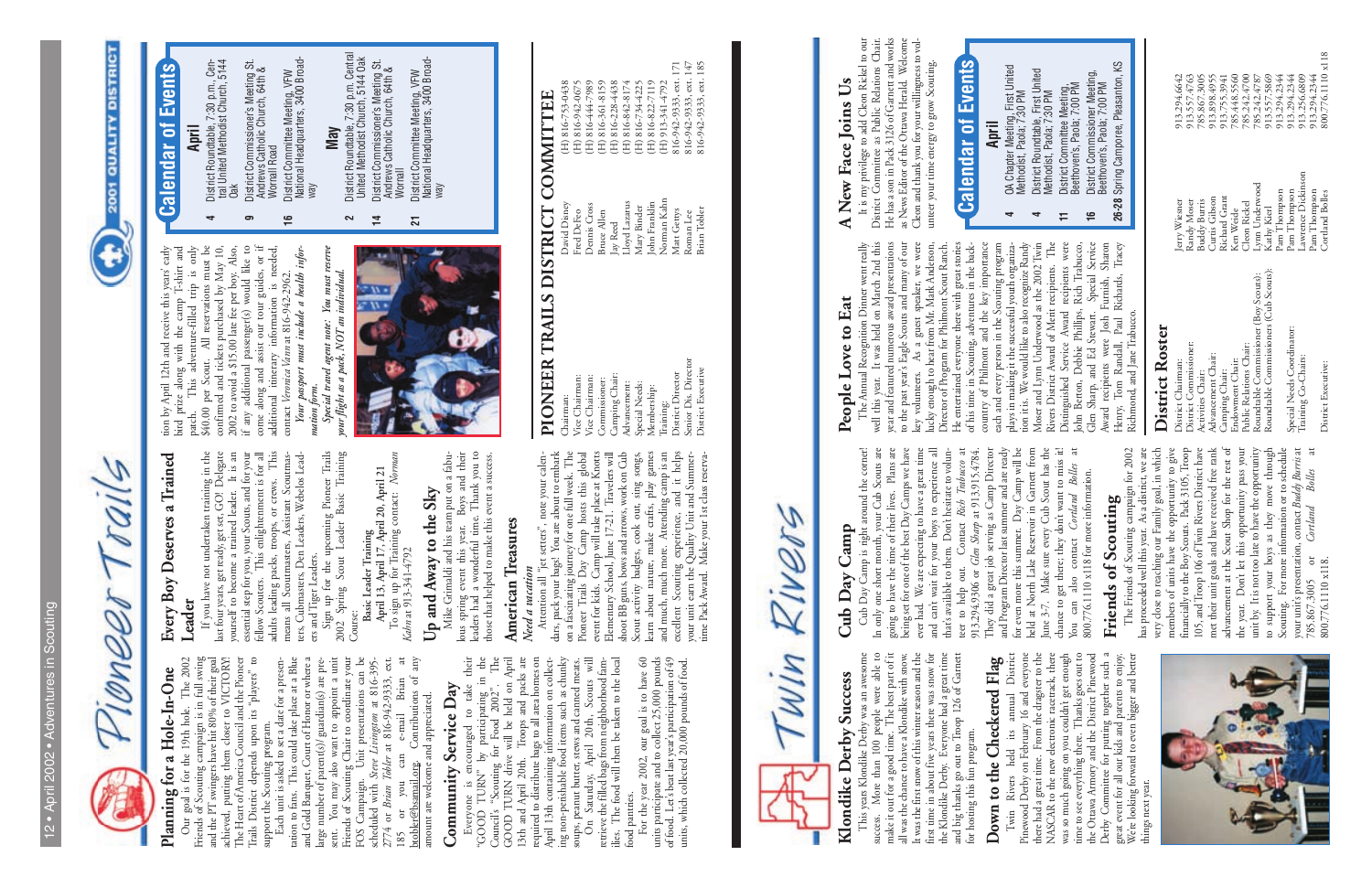#### **Day Camp 2002 Camp 2002** Day

rails Wes

### "American Treasures" **"American Treasures"**

Day camp will be here before you<br>know it and now is the time to make<br>the plans that will make the camp a<br>great one. Start setting up who in your<br>pack is going to be the pack coordinator<br>and who is going to be on the walkin Day camp will be here before you know it and now is the time to make the plans that will make the camp a great one. Start setting up who in your pack is going to be the pack coordinator and who is going to be on the walking leader staff for your unit. There is also a wide variety of staff opportunities. For **Cay Camp Director:**<br>Dee Creath, (913) 764-0395<br>**Program Director:**<br>Jeanettee Moloy, (913) 599-4914<br>**Registar:**<br>Terry Bahnmaier, (913) 894-6314 Dee Creath, (913) 764-0395 more information call: **Cay Camp Director: Program Director:** 

There will be walking leaders training on May 29th 2002 at 6:00 pm at South Camp of the Theodore Naish Scout Reservation. The camp tour will start at 6:00 pm with training starting at 7:00 pm. Walking leaders are the adults that will be taking the cubs around to all the fun activity areas. At this training your pack will receive two copies of the Trails West Walking Lead-Walking Leaders Training<br>
There will be walking leaders train-<br>
ing on May 29th 2002 at 6:00 pm at<br>
South Camp of the Theodore Naish<br>
scout Reservation. The camp tour will<br>
start at 6:00 pm with training starting<br>
at 7:00

Jeanettee Moloy, (913) 599-4914 Terry Bahnmaier, (913) 894-6314



Doub Striby on a field trip with his class to a crime<br>resistant residence house during the Trails West<br>Merit Badge Form. *Doub Striby on a field trip with his class to a crime resistant residence house during the Trails West Merit Badge Form.*



## Roundtable, Center of Grace, 520 S. Harrison, Olathe, 7 PM **4** Roundtable, Center of Grace, 520 S. Harrison, Olathe, 7 PM  $\overline{\phantom{a}}$

## DISTRICT LEADERSHIP **DISTRICT LEADERSHIP**

District Chairman Paul Morrison 913-438-3637 District Vice Chairman Keith Koenigsdorf 913-894-8948 District Finance Chair Pat Smith 913-338-3690 District Membership Chair Janice DeSalvo 913-393-0005 District Program Chair Ed Hedges 913-768-1420 District Advancement Chair Gene Bellner 913-894-2288 District Training Chair Joe Ogilivie 913-492-3880 District Activities Chair Dave Elsey 913-829-4594 District Camping Chair Shawn Hudson 913-254-9548 District Commissioner Doug Strieby 913-764-0547 District Advancement Chair District Membership Chair District Activities Chair District Camping Chair District Vice Chairman District Program Chair District Training Chair District Commissioner District Finance Chair District Chairman District Director

- Keith Koenigsdorf Shawn Hudson Janice DeSalvo Paul Morrison Doug Strieby Gene Bellner Alan Sanders Joe Ogilivie Ed Hedges Dave Elsey Pat Smith
- 816-942-9333 ext. 158 District Director Alan Sanders 816-942-9333 ext. 158 913-894-8948 913-338-3690 913-393-0005 913-768-1420 913-894-2288 913-492-3880 913-254-9548 913-438-3637 913-829-4594 913-764-0547



# **Walking Leaders Training**

## Merit Badge Forum 2002 **Merit Badge Forum 2002**

Badge Forum a huge success. Not only<br>did the youth of the district have a great<br>opportunity to work on many badges 24 Scouts that participated in 2<br>classes and there were 215 merit badges<br>completed. Thank you to all the staff and leaders<br>that made the first Trails West Merit that they would not otherwise be able to<br>get, they all had fun doing it. In all there Thank you to all the staff and leaders that made the first Trails West Merit Badge Forum a huge success. Not only did the youth of the district have a great opportunity to work on many badges that they would not otherwise be able to get, they all had fun doing it. In all there were 324 Scouts that participated in 2 classes and there were 215 merit badges

- **17** District Committee Meeting, Center of Grace, 520 S. Harrison, Olathe, District Committee Meeting, Center of Grace, 520 S. Harrison, Olathe, Spring Camporee, Naish Scout Reservation **12-14** Spring Camporee, Naish Scout Reservation 7 PM  $12 - 14$  $\overline{1}$
- **18** Eagle Board of Review, Jesus Christ Church of LDS, 7845 Allman, Eagle Board of Review, Jesus Christ Church of LDS, 7845 Allman,  $\frac{8}{10}$ 
	- Lenexa, 6:30 PM (Please arrive 15 min. early) Lenexa, 6:30 PM (Please arrive 15 min. early)
- HOAC Community Good Turn/Scouting for Food **20** HOAC Community Good Turn/Scouting for Food  $20$
- District Commissioners Meeting, Center of Grace, Olathe, 7 PM **24** District Commissioners Meeting, Center of Grace, Olathe, 7 PM  $\mathbf{z}$
- District Cub Day Camp Meeting, Lenexa United Methodist Church, 7PM. **25** District Cub Day Camp Meeting, Lenexa United Methodist Church, 7PM. 25

#### Friends of Scouting **Friends of Scouting**

success in a campaign of this magnitude,<br>we need the support of all of our fami-<br>lies, leaders, and alumni. A heartfelt<br>thank you is in order to the following<br>units that participated in Friends of<br>Scouting this year:<br>Packs annual Example and the Scouting program<br>tional needs of the Scouting program in<br>the 19 counties of western Missouri and<br>eastern Kansas. The money ensures that<br>Scouting is healthy and vital. To ensure Friends of Scouting is the annual<br>fundraising effort of the Heart of Amer-<br>ica Council used to finance the opera-Friends of Scouting is the annual fundraising effort of the Heart of America Council used to finance the operational needs of the Scouting program in the 19 counties of western Missouri and eastern Kansas. The money ensures that Scouting is healthy and vital. To ensure success in a campaign of this magnitude, we need the support of all of our families, leaders, and alumni. A heartfelt thank you is in order to the following units that participated in Friends of Scouting this year:

Scouting this year:<br>
Packs 3001, 3005, 3020, 3022,<br>
3045, 3075, 3140, 3347, 3149, 3160,<br>
3164, 3165, 3167, 3169, 3174, 3211,<br>
3304, 3418, 3740<br>
Troops 1, 5, 22, 27, 34, 45, 66, 144, **Packs** 3001, 3005, 3020, 3022, 3045, 3075, 3140, 3347, 3149, 3160, 3164, 3165, 3167, 3169, 3174, 3211,

#### Summer Camp **Summer Camp**

**April**

3/4 of Scouting is outing and Summer<br>Camp is approaching fast. Although, the<br>camp draws have been conducted, there<br>is still space in camp. Planning is the key to a great summer camp experience.<br>Every Scout deserves the opportunity to<br>attend Summer Camp. Camperships<br>are available for boys who cannot afford to attend. Scoutmasters can pick up<br>medical forms from the Council Service 3/4 of Scouting is outing and Summer Camp is approaching fast. Although, the camp draws have been conducted, there is still space in camp. Planning is the key to a great summer camp experience. Every Scout deserves the opportunity to attend Summer Camp. Camperships are available for boys who cannot afford to attend. Scoutmasters can pick up medical forms from the Council Service Center.

### Day Camp Promotion **Day Camp Promotion**

June 24-28, 2002 is the dates for Kaw<br>District's Day Camp. This year's theme is<br>"American Treasures." We have exciting<br>stations and activities planned around this June 24-28, 2002 is the dates for Kaw District's Day Camp. This year's theme is "American Treasures." We have exciting

**Calendar of Events**

**Calendar of Events** 

#### **Roundtable**  Roundtable

mg no vounteers at une unit rever. In<br>serves as a source of information on<br>events and training, and an opportu-<br>inty to share experiences and enjoy fel-<br>lowship with other unit leaders.<br>Roundtables provide unit leaders wit sioner service and supplemental train-<br>ing for volunteers at the unit level. It make an effort to participate in these Roundtables are a form of commis-Roundtables are a form of commissioner service and supplemental training for volunteers at the unit level. It serves as a source of information on events and training, and an opportunity to share experiences and enjoy fellowship with other unit leaders. Roundtables provide unit leaders with skills, techniques, and program ideas to enhance the quality of their meetings. Having said that, Roundtables are held on the first Thursday of every month at 7:00 p.m. The location for the Roundtables is Robert Clark Middle School in Bonner Springs. Please make an effort to participate in these

**2001 QUALITY DISTRICT** 

against other Cub Scouts from<br>throughout the District on April 13,<br>2002 at 9:00 a.m. The race will be<br>conducted at General Motors – Fairfax<br>District on 3201 Fairfax Trafficway in cars and race their pinewood derby cars against other Cub Scouts from throughout the District on April 13, 2002 at 9:00 a.m. The race will be conducted at General Motors – Fairfax District on 3201 Fairfax Trafficway in and race their pinewood derby<br>against other Cub Scouts f Kansas City, Kansas. Kansas City, Kansas.

3304, 3418, 3740

**Troops** 1, 5, 22, 27, 34, 45, 66, 144,

#### **Calendar of Events Calendar of Events April**

**4** Cub/Boy Scout Leader Roundtable 7 p.m. Clark Middle School in Bonner Cub/Boy Scout Leader Roundtable 7<br>p.m. Clark Middle School in Bonner<br>Spring, KS

 $\blacktriangledown$ 

**6** Day Camp Staff Training Day Camp Staff Training

 $\bullet$  $\overline{+}$ 

District Committee Meeting 7 p.m.;<br>BPU (300 N. 65th St. ) in Kansas **11** District Committee Meeting 7 p.m.; BPU (300 N. 65th St. ) in Kansas

> Ferences in class, creed, country, and<br>color through the indefinable spirit that<br>pervades it. Now this, you will say, are<br>things that you know already and don't<br>need to be told. But what I want is that<br>you should pass them Baden-Powell once said, "Scouting is<br>not a thing which can be taught by<br>working it in public speednes nor by<br>defining it in print. What this spirit is can only be understood by outsiders<br>when they see it ruling the thoughts and 347, 149, 160, 165, 167, 173, 176, 211, Baden-Powell once said, "Scouting is not a thing which can be taught by working it in public speeches nor by defining it in print. What this spirit is can only be understood by outsiders when they see it ruling the thoughts and actions of each member of our brotherhood, which in practice, disregards differences in class, creed, country, and color through the indefinable spirit that pervades it. Now this, you will say, are things that you know already and don't need to be told. But what I want is that you should pass them on to those who don't know them by your personal leadership and example and not by mere Troops 1, 5, 22, 27, 34, 45, 66, 144, 7, 149, 160, 165, 167, 173, 176, 211, actions of each member of our brotherhood, which in practice, disregards dif-Kaw Notables **Kaw Notables** 357, 366, 740 357, 366, 740 instructions." 347,

| stations and activities planned around this                                           | are<br>informative sessions, which                                              |                | City, KS                                                              |
|---------------------------------------------------------------------------------------|---------------------------------------------------------------------------------|----------------|-----------------------------------------------------------------------|
| theme to capture the imagination and to                                               | designed to assist unit level leadership                                        | <u>ლ</u>       | Pinewood Derby Race - 9:00 a.m.;                                      |
| stimulate personal growth of all partici-<br>pants. Every Cub Scout leader was mailed | in program development.                                                         |                | Fairfax General Motors Plant                                          |
| a Day Camp promotional guide designed<br>to inform and generate interest in attend-   | Kansas City, KS Community                                                       | $\frac{8}{10}$ | Commissioner Staff Meeting. 7 p.m.                                    |
|                                                                                       | College Merit Badge Conference                                                  | 20             | Lansing High School in Lansing, KS<br>Council-wide "Community Service |
| ing this week long camp. For additional<br>information, or to volunteer to serve on   | The registration period has elapsed.                                            |                | Dav"                                                                  |
| staff this year, call Bill Sixta at 913-281-<br>2503.                                 | Our Dean of Admission, Cindy Dietz<br>and her staff for this year's merit badge | 27             | Kansas City, KS Community College                                     |
|                                                                                       | conference has planned a meaningful                                             |                | Merit Badge Conference                                                |
| Judy Browse                                                                           | experience for all boys who decided to                                          |                | <b>May</b>                                                            |
| Judy Browse, Unit Commissioner for                                                    | matriculate into this college event.                                            |                | Cub/Boy Scout Leader Roundtable. 7                                    |
| several special needs units, was recently                                             | The conference is scheduled for April                                           |                | p.m. Clark Middle School in Bonner                                    |
| in a car accident. However, this did not                                              | 27, 2002. The location is Kansas City,                                          |                | Spring, KS                                                            |
| stop her from performing the duties of                                                | KS Community College. This is a                                                 |                |                                                                       |
| commissioner.<br>$\approx$<br>her position as                                         | great opportunity for your Scouts to                                            | $3-4$          | Webelos Woods. Camp Naish (South                                      |
| Although injured, she still managed to<br>secure the charter renewals of her four     | earn some merit badges and to meet                                              |                | Camp)                                                                 |
|                                                                                       | other scouts from throughout the Dis-                                           |                | District Committee Meeting. 7 p.m.;                                   |
| units before their expiration date. Judy's                                            | trict.                                                                          |                | BPU (300 N. 65th St.) in Kansas                                       |
| commitment to Scouting and all youth is<br>laudable. Thank you Judy for reminding     | Pinewood Derby                                                                  |                | City, KS                                                              |
|                                                                                       |                                                                                 | $\frac{6}{1}$  | Commissioner Staff meeting 7 p.m.                                     |
| us that when one is focused on a goal                                                 | Cubmasters and Den Leaders                                                      |                | Lansing High School in Lansing, KS                                    |
| nothing replaces courage and persistence.                                             | remind your Cub Scouts to come out                                              |                |                                                                       |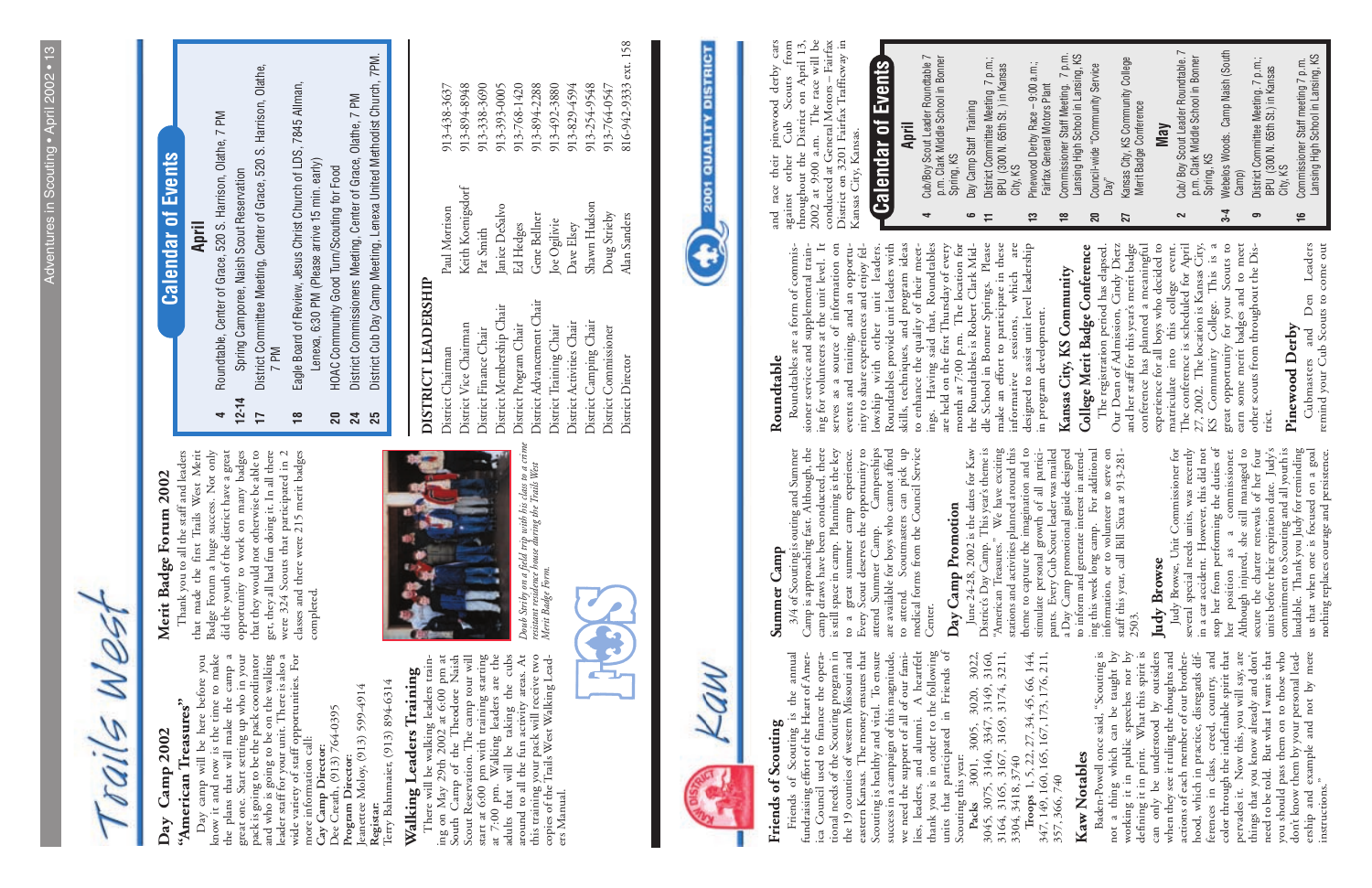| D)<br>ï<br>١<br>⋍<br>×<br>G               |  |
|-------------------------------------------|--|
| I<br>١<br>1                               |  |
| Ï                                         |  |
| Í<br>_                                    |  |
| ï<br>×<br>d<br>N,<br>-                    |  |
| ۰<br>-<br>Í                               |  |
| í<br>d<br>∽<br>ь<br>$\tilde{\phantom{a}}$ |  |
| ï<br>÷<br>۰                               |  |
| 1                                         |  |
| b<br>d<br>ь<br>d<br>ь,<br>I               |  |
| ۰                                         |  |
| -<br>I                                    |  |
| ₫                                         |  |
| ч                                         |  |
|                                           |  |

elathe  $\sqrt{2}$ 



#### Cub Scout Day Camp **Cub Scout Day Camp June 10th thru 14th –**  une 10th thru 14th

## 2002 Pelathe District Committee Roster **2002 Pelathe District Committee Roster**

District Chairman Tom Sheely (785) 842-9662 District Commissioner Ken Baldwin (785) 842-9666 Cub Scout Roundtable Helen Clark (785) 841-8104 Boy Scout Roundtable Tammy Barta (785) 841-8483 District Membership Chairman Joe Yurek (785) 832-0969 District Activities Chairman Mike McCurdy (785) 542-3050 District Camping Chairman Pat Donahue (785) 842-5589 District Training Chairman Casey Jones (913) 301-3550 District Advancement Chairman Keith Wood (785) 841-7208 District Venturing Chairman Joe King (785) 838-3552 Order of the Arrow Lodge Advisor Mike O'Connor (785) 842-0572 District Family FOS Chair Kip Grosshans (785) 841-4954 District NESA Advisor Allen Wiechert (785) 842-5467 Order of the Arrow Lodge Advisor District Advancement Chairman District Membership Chairman District Venturing Chairman District Camping Chairman District Activities Chairman District Training Chairman District Family FOS Chair Cub Scout Roundtable<br>Boy Scout Roundtable District NESA Advisor District Commissioner District Chairman District Executive

Curtis Neal Harris Mike O'Connor Mike McCurdy Allen Wiechert Kip Grosshans Tammy Barta Pat Donahue Ken Baldwin Helen Clark Keith Wood Tom Sheely Casey Jones Joe Yurek Joe King

5589  $(785) 842 - 9662$  $(785) 842 - 9666$  $(785) 841 - 8104$  $(785) 841 - 8483$  $(785) 832 - 0969$  $(785)$  542-3050  $(913)$  301-3550  $(785) 841 - 7208$  $(785) 838 - 3552$  $(785) 8414954$  $(785) 832 - 1683$  $(785) 842 - 0572$  $(785) 842 - 5467$ District Executive Curtis Neal Harris (785) 832-1683  $(785) 842$ 

**Lougas County Fair Grounds**<br>Day Camp is getting closer. The first day<br>is Monday June 10th and lasts through the<br>afternoon on Friday June 14th, and includes<br>a special "Invite the Family" night on Thurs-<br>day June 13th. is Monday June 10th and lasts through the afternoon on Friday June 14th, and includes a special "Invite the Family" night on Thursday June 13th.

day June 15th.<br>
Fre-registration for Day Camp is critical.<br>
Fre-registration for Day Camp Coordirant and Pack should select a Day Camp Coordiration con time and able to enjoy the week's events.<br>
Day Camp registrations pai Pre-registration for Day Camp is critical. Each Pack should select a Day Camp Coordinator to ensure all of your boys are signed up on time and able to enjoy the week's events. Day Camp registrations paid in full by April 12, 2002 will receive the early registration price of \$40 per scout, as well as an Early Bird Gift. Those Packs registering youth between April 13th and May 10th will still get the reduced price, but the gifts are limited to those who are signed up on or before April 12th. *Sign up early!!* Those units registering after May 10th will pay a higher price of \$55 per scout. Save your pack time and money by turning your information in early.

Day Camp is getting closer. The first day Douglas County Fair Grounds **Douglas County Fair Grounds**

## **Blood Drive Reminder Blood Drive Reminder**

The HOAC has scheduled a blood drive<br>for May 10th, from 2:00 – 6:00 PM, at the<br>Council Service Center.<br>We urge you and members of your family The HOAC has scheduled a blood drive for May 10th, from 2:00 – 6:00 PM, at the

### **Tribe of Mic-O-Say**  Tribe of Mic-O-Say

**Tribal Feast**<br>The 2002 Tribal Feast will be June 1st and<br>2nd. Schedule with your fellow Tribesman to<br>ensure that Pelathe is represented well at the The 2002 Tribal Feast will be June 1st and 2nd. Schedule with your fellow Tribesman to ensure that Pelathe is represented well at the Feast.

### Friends of Scouting **Friends of Scouting**

ment recognition, program and activity<br>fees, as well as membership costs and<br>Boy's life expenses of some of Lawrence's<br>more than 1,400 individual scouts and<br>their families. The Community Friends of Scouting<br>Campaign is the focus for April. As our to raise the more than \$53,000 needed<br>this year to provide funds for advance-The Community Friends of Scouting Campaign is the focus for April. As our entire team of local business leaders work entire team of local business leaders work to raise the more than \$53,000 needed this year to provide funds for advancement recognition, program and activity fees, as well as membership costs and Boy's life expenses of some of Lawrence's more than 1,400 individual scouts and their families.

or her company or employer for a tax<br>deductible Friends of Scouting Pledge.<br>Pledges can be paid in full anytime, or<br>billed in a number of methods.<br>To fill out a pledge card please contact<br>Curtis Neal Harris at 832-1683 or<br> Anyone could help by considering his Anyone could help by considering his or her company or employer for a tax deductible Friends of Scouting Pledge. Pledges can be paid in full anytime, or billed in a number of methods.

To help involve your company please<br>call UMB Community Bank President<br>Ken Peirce at 785-838-2510 To help involve your company please call UMB Community Bank President Ken Peirce at 785-838-2510

#### 2002 Pelathe Boy Scout **2002 Pelathe Boy Scout** Extravaganza **Extravaganza**

#### Packs, Boy Scout Troops and, Venturing<br>Crews are encouraged to set up a unit<br>demonstration for the public and fellow aid, rocketry, pioneering, as throwing, mountain many, adventure cooking, as<br>well as many others.<br>The event also allows your unit to On August 17th all Pelathe Cub Scout Scouts. Some previous demonstrations<br>included a bridge built with lashings, first On August 17th all Pelathe Cub Scout Packs, Boy Scout Troops and, Venturing Crews are encouraged to set up a unit demonstration for the public and fellow Scouts. Some previous demonstrations included a bridge built with lashings, first aid, rocketry, pioneering, as throwing, mountain many, adventure cooking, as well as many others.

For additional information about the Pelathe Day Camp, contact Director Ralena McCurdy at 785-542-3050 or Bruce Wagner at (785) 842-6150for more details. at (785) 842-6150for more details.

actively recruit new and interested scouts,<br>by providing an exciting demonstration at<br>the Extravaganza you will surely catch the<br>eye of boys interested in joining. The event also allows your unit to actively recruit new and interested scouts, by providing an exciting demonstration at the Extravaganza you will surely catch the eye of boys interested in joining.

For more information please contact<br>Pelathe District Membership Chairman For more information please contact Pelathe District Membership Chairman Joe Yurek at (785) 832-0969. Joe Yurek at (785) 832-0969.

#### Advancement **Advancement**

Council Service Center. We urge you and members of your family

Scheduling is important, so please call<br>Christina Crandall, 800-776-1110 x 122, if<br>you plan to participate in the blood drive. Scheduling is important, so please call Christina Crandall, 800-776-1110 x 122, if you plan to participate in the blood drive. if you can. to "give" if you can. to "give" if you can<br>Scheduling is i

Eadier this year when the 2002 District<br>Committee was determined we all discovered<br>that Allen Wiechert would be moving his<br>efforts away from the Advancment Commit-<br>tee and has acceepted a new volunteer posi-<br>ton within the Earlier this year when the 2002 District Committee was determined we all discovered that Allen Wiechert would be moving his efforts away from the Advancment Committee and has accecpted a new volunteer position within the Committee. He has be selected by District Chairman Tom Sheely to serve as the National Eagle Scout Association advisor for the Pelathe District.

#### During that time: **During that time:**

Kept records on 328 Eagle Scout applicants.<br>Of these, 289 have achieved the rank of Of these, 289 have achieved the rank of Kept records on 328 Eagle Scout applicants.

Eagle.<br>Organized fourteen annual Pelathe District<br>Eagle Scout Recognition Banquets. Organized fourteen annual Pelathe District Eagle Scout Recognition Banquets.

Other achievements: **Other achievements:**

Award of Merit Award of Merit

Silver Beaver Award Silver Beaver Award

Silver Wreath Award Silver Wreath Award St. George Award

the Lawrence and Douglas County commu-<br>nity. We know that Keith will bring his lead-<br>ership skills to the table that separates a boy<br>and his next rank. Keith Wood, of Lawrence, has become the new Advancement Chair, he can be reached at 785-841-7208. Keith has served in many other roles with the Boy Scouts and within the Lawrence and Douglas County community. We know that Keith will bring his leadership skills to the table that separates a boy and his next rank.

## Quality District Update **Quality District Update**

In order to be a Quality District Pelathe<br>will need to finish 2002 with 1428 traitional<br>scouts and over 45 individual units. Your<br>efforts to recruit youth or organize new units<br>now will pay off in the end, hopefully making In order to be a Quality District Pelathe will need to finish 2002 with 1428 traitional scouts and over 45 individual units. Your efforts to recruit youth or organize new units now will pay off in the end, hopefully making Pelathe a Quality District again in 2002.

## 2002 Popcorn Sign Up's **2002 Popcorn Sign Up's**

Popcorn sign up's start soon. By signing your unit up early you can help add more dollars to your units' bottom line. Units that sign up early and attend the training will receive an additional 2% for their units' prof-Popcorn sign up's start soon. By signing<br>your unit up early you can help add more<br>dollars to your units' bottom line. Units that<br>sign up early and attend the training will<br>receive an additional 2% for their units' prof-<br>it

## Attention Webelo's Leaders **Attention Webelo's Leaders**

To fill out a pledge card please contact Curtis Neal Harris at 832-1683 or charris@bsamail.org.

LET'S GO CAMPIN'...that's the cry<br>being heard in Pelathe Webelo's dens as the (<br>start their preparations for Webelo's dens as the (<br>sick May 10-12. For many young scours, this the will be their first camping experience. Tr LET'S GO CAMPIN'…that's the cry being heard in Pelathe Webelo's dens as the start their preparations for Webelo's Graduation Weekend being held at Camp Bromelsick May 10-12. For many young scouts, this will be their first camping experience. Troop 55, the host for this year's event is making heavy duty plans to make sure that the Webelo's have more activities than the can possibly attend during the weekend. The event list includes: event list includes:

Archery . Air Riles . Canoeing . Black-**Archery • Air Riles • Canoeing • Black-**

smithing . Mountain Man Village . Fire **smithing • Mountain Man Village • Fire**

Building . Camping Skills . Astronomy . **Building • Camping Skills • Astronomy •**

Catapult Building . Model Rockets . Geology • Nature Hikes • Birdhouse Building • **Catapult Building • Model Rockets • Geol-** For information contact: Jim Peterson<br>785-841-2044, email: kupete@ku.edu 785-841-2044, email: kupete@ku.edu For information contact: Jim Peterson

#### Community Service Day **Community Service Day April 20th and 27th**

April 20th and 27th<br>Many Pelathe District Scouts will use this as an opportunity to continue offering our<br>services to the areas food kitchens and Many Pelathe District Scouts will use this as an opportunity to continue offering our services to the areas food kitchens and pantries. The events are being organized for April 20th and 27th. The materials we will use include food donation bags pre printed by the Heart of America Council, as well as doorknob hangers with donation instruc-

tions.<br>The 1<br>depends on<br>of America<br>are hungry<br>selves. Pleas<br>of this ye<br>Scouting 1<br>Scouting 1 The Douglas County community depends on organizations like the Boy Scouts of America to support the needs of those who are hungry, and not able to provide for themselves. Please plan on making your unit a part of this year's event by calling Rod Zinn, Scouting for Food Coordinator, at (785)

Allen served as Pelathe District Advancement Chair since 1988. With that length of service in the important role of Advancement Chairman. Out of those 328 Eagles Scout's Allen managed we're sure that he will build a fine NESA organizaTo sign up early and put more profit in your units' hands, contact Curtis Neal Harris at (800) 776-1110.



**ogy • Nature Hikes • Birdhouse Building •** Cooking Skills . Lots More! **Cooking Skills • Lots More!**

io w w wevers be the seature will be until to a correct Avard<br>ing programs with topics relating to the out-<br>sing togen any the topics of the scouts will also be the with that length of service in the impor-<br>door skills. Pa ing that their son's have a great first camping During den meetings in the months prior<br>WGW, Webelo's Den Leaders will be offer-During den meetings in the months prior to WGW, Webelo's Den Leaders will be offering programs with topics relating to the outdoor skills. Parents of the scouts will also be encouraged to get involved in preparations. Den leaders will be reviewing the infamous parent support group, the Frog Society (if it ain't rainin, we aint campin) to assist in insuring that their son's have a great first camping  $\sigma$ 

together C'mon, let's all shout it together experience.<br>C'mon, let's all shout it tog<br>now..........LET'S GO CAMPIN'!!!!!! now……… LET'S GO CAMPIN'!!!!!! C'mon, let's  $\operatorname*{now}% \left( X\right) \equiv\operatorname*{conv}(\mathbb{R}^{2n})$ 

**Pelathe District Basic Leader Training Sessions:** 

Pelathe District Basic Leader Training Sessions:

**Cub Scout Leader Specific Training:**

Cub Scout Leader Specific Training:

**Webelos Denleaders** – 2 hours 45 minutes – April 6. 2002

Webelos Denleaders-

2 hours  $45$  minutes

April 6. 2002

9:00 AM @ Troop 55 Cabin – Fee \$1.00

 $9:00$  AM @ Troop 55 Cabin – Fee  $\$1.00$ 

**Cubmasters and Assistant Cubmasters** – 2 hours 40 minutes – April 6. 2002

Cubmasters and Assistant Cubmasters<br> $2 \text{ hours } 40 \text{ minutes} - \text{April } 6.2002$ 

1:00 PM @ Westside Presbyterian Church – Fee \$1.00

1:00 PM @ Westside Presbyterian Church - Fee \$1.00

**Pack committee members** –

Pack committee members

2 hours 40 minutes – April 18. 2002 7:00 PM @ Troop 55 Cabin – Fee \$1.00

2 hours 40 minutes - April 18. 2002

7:00 PM @ Troop 55 Cabin - Fee \$1.00

**Boy Scout Leader Specific Training:**

Boy Scout Leader Specific Training:

| 3 sessions (2.5 hr each) – April 6&13. 2002<br>Scoutmasters and assistant Scoutmasters |
|----------------------------------------------------------------------------------------|
| 9:00 AM and 1:00 PM April 6 @ First Presbyterian Church                                |
| (Bring Lunch), Fee \$1.00                                                              |
| 9:00 AM April 13 @ First Presbyterian Church - Fee \$1.00                              |
| Troop committee member's $-$ 3 hours $-$ April 11, 2002                                |
| 7:00 PM @ Trop 55 cabin - Fee \$1.00                                                   |
| Venturing Leader Specific Training:                                                    |
| Crew advisors and committee $-5$ hours $-$ May 4. 2002                                 |
| 8:30 AM @ Troop 55 Cabin – Fee $$1.00$                                                 |
| Introduction to Outdoor Skills: - 1-1/2 days - April 19, 20 & 21, 2002                 |
| 7:00 PM April 19 @ Camp Bromelsick (Overnight camp on 19 & 20) -<br>Fee \$10.00        |
| ALL FEES ARE DUE AT REGISTRATION FOR EACH TRAINING SESSION IN CASH<br>(NO CHECKS)      |
| For more information on Pelathe District training sessions please contact:             |
| Casey Jones, Training Chairman at (913) 301-3550;                                      |
| Martha Lathrom, Cub Scout Training Coordinator at (785) 838-9389;                      |
| Or Pat Donahue, Boy Scout Training Coordinator at (785) 842-5589.                      |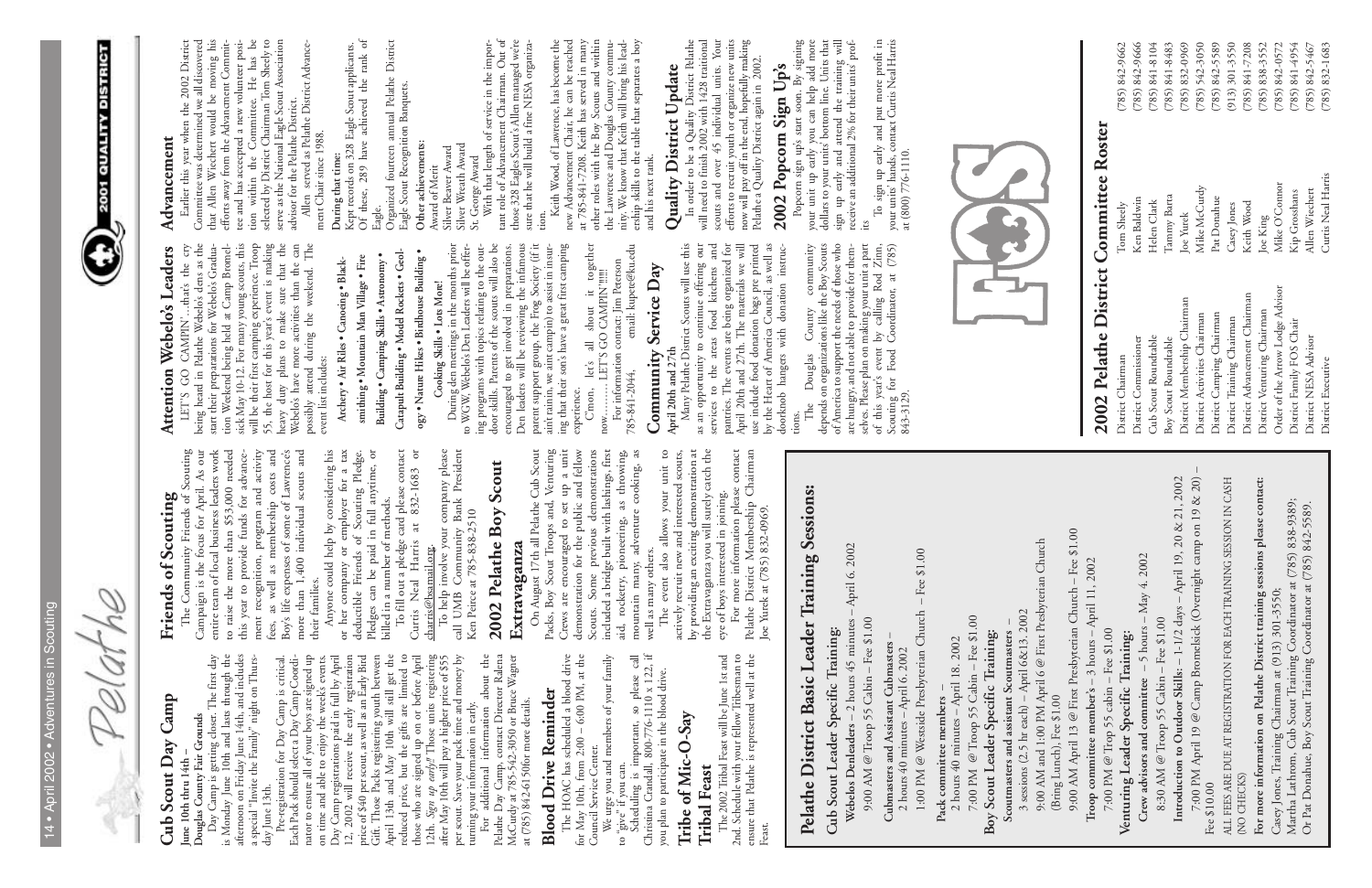Bear ano-

#### Spring Recruiting **Spring Recruiting**

Spring is here and it is a great time to recruit new boys into the Scouting program. Now is the time to get the new boys involved in your unit so they can have the opportunity to attend to send out to your schools, call Nick Spring is here and it is a great time to recruit new boys into the Scouting program. Now is the time to get the new boys involved in your unit so they can have the opportunity to attend Summer Camp and have a great expe-Summer Camp and have a great experience. For more information, or flyers rience. For more information, or flyers to send out to your schools, call Nick Geinosky at 1-800-776-1110, ext 184. Geinosky at 1-800-776-1110, ext 184.

## Community Service Day **Community Service Day**

It is not too late to sign up for the<br>Heart of America Community Service Day. You can do a range of projects to call Nick Geinosky at 1-800-776-1110, ext 184 It is not too late to sign up for the Heart of America Community Service Day. You can do a range of projects to help the community in which you live. help the community in which you live. For more information call Nick Geinosky at 1-800-776-1110, ext 184 or e-mail at ngeinosk@bsamail.org. or e-mail at ngeinosk@bsamail.org. information more  $_{\rm For}$ 

## Family FOS Campaign 2002 **Family FOS Campaign 2002**

The Lone Bear District Committee would like to thank all the units that have participated in the Friends of Scouting campaign. If your unit has not yet had its unit presentation or still needs to turn cards in, call Nick Geinosky at 1-800-776-1110, ext The Lone Bear District Committee would like to thank all the units that have paricipated in the Friends of Scouting campaign. If your unit has not yet had its unit presentation or still needs to turn cards in, call Nick Ge

- Boy Scout and Cub Scout Leaders<br>District Roundtable 7:30 p.m.,<br>Clinton Service Center **2** Boy Scout and Cub Scout Leaders District Roundtable – 7:30 p.m.,
	- **2** District Commissioner Meeting District Commissioner Meeting<br>6:45 p.m., Clinton Scout Center Clinton Service Center  $\sim$
- **20** District "Community Service Day" District "Community Service Day" 6:45 p.m., Clinton Scout Center

660-885-2744<br>660-747-6594 816-697-8826

- 20 District "Communi<br>26-28 District Camporee **26-28** District Camporee ్లె
- District Committee Meeting 6:30<br>p.m., Clinton Service Center **30** District Committee Meeting – 6:30 p.m., Clinton Service Center

#### District Pinewood Derby **4** District Pinewood Derby **May**

- Boy Scout and Cub Scout Leaders<br>District Roundtable 7:30 p.m.,<br>Clinton Scout Center **7** Boy Scout and Cub Scout Leaders District Roundtable – 7:30 p.m., Clinton Scout Center  $\rightarrow$ 
	- **7** District Commissioner Meeting District Commissioner Meeting<br>6:45 p.m., Clinton Scout Center 6:45 p.m., Clinton Scout Center  $\overline{ }$
- **28** District Committee Meeting 6:30 28
- District Committee Meeting 6:30<br>p.m., Clinton Service Center p.m., Clinton Service Center il.org

## 2002 Lone Bear District Committee **2002 Lone Bear District Committee**

## Webelos to Scout Transition **Webelos to Scout Transition**

to find out. Getting these boys registered in<br>a troop is a requirement for the Arrow of<br>Light Award, so please get those Webelos in<br>a troop. We will be having a webelos week-By now, all 5th grade Webelos should have "bridged" over into a troop. If you need help with this, please contact the Disness trict Webelos Transition Chair, Donita Cochran. If you have not yet registered for<br>Webelos Camp For this summer, it may not be too late. Call the program services<br>department at the Council Service Center By now, all 5th grade Webelos should have "bridged" over into a troop. If you need help with this, please contact the District Webelos Transition Chair, Donita Cochran. If you have not yet registered for Webelos Camp For this summer, it may not be too late. Call the program services department at the Council Service Center to find out. Getting these boys registered in a troop is a requirement for the Arrow of Light Award, so please get those Webelos in a troop. We will be having a webelos weekend some time in the future so please stay end some time in the future so please stay tuned.

## Community Service Day **Community Service Day**

Service Day does not necessarily have to<br>replace your Unit's involvement in Scouting planning to participate in Scouting for<br>Food was due to the Council Service Center On Saturday April 20th the council will vice Day. Information for this event has<br>been available at the January, February, and<br>March Roundtables. Please note that this for Food. Information for those who were On Saturday April 20th the council will be conducting our second Community Service Day. Information for this event has been available at the January, February, and March Roundtables. Please note that this Service Day does not necessarily have to replace your Unit's involvement in Scouting for Food. Information for those who were planning to participate in Scouting for Food was due to the Council Service Center be conducting our second Community

by February 15 but those interested in par-<br>ticipating in other projects should contact the camping services department at the<br>Council Service Center to sign up. by February 15 but those interested in participating in other projects should contact the camping services department at the Council Service Center to sign up.

Advancement Chair Camping Chair Training Chair

Edward Gooseman Victor Greiger

John Dickson

Mike Smith

Membership Chair

Activities Chair

We want you for Big Muddy's District We want you for Big Muddy's District

| בטים בסוב בסוב ביש ביו המש         |                     |                                     |
|------------------------------------|---------------------|-------------------------------------|
| Chairman                           | J.C. Smith          | 660-885-2744                        |
| Commissioner                       | Randy White         | 660-747-6594                        |
| Membership Chairman                | Jim Harmon          | 816-697-8826                        |
| Finance Chairman                   | Rick Coale          | 660-885-7447                        |
| Advancement Co-Chairman            | Mark Koehn          | 816-850-6935                        |
| Advancement Co-Chairman            | Gary Cover          | 660-885-6914                        |
| Training Chairman                  | Ray Norris          | 660-747-2796                        |
| Boy Scout Roundtable Commissioner  | Steve Higgins       | 660-429-6911                        |
| Cub Scout Roundtable Commissioner  | Cheryl Gard         | 660-429-4388                        |
| Camping Chairman                   | John Gaston         | 816-297-2216                        |
| Order of the Arrow Advisor         | Dan Henderson       | 660-563-2390                        |
| Scouts with Special Needs Chairman | <b>Bob Straw</b>    | 660-885-6336                        |
| Relationships Chairman             | <b>Bill Burgess</b> | 660-885-2904                        |
| Activities Chairman                | Jerry Post          | 660-747-0600                        |
| District Executive                 | Nick Geinosky       | 800-776-1110                        |
|                                    |                     | $n$ me in or $\alpha$ of $a$ become |

660-429-4388<br>816-297-2216

#### **Calendar of Events Calendar of Events April**  $\sim$

**10** District Commissioner's Meeting Marten's Home; Richmond 7:30 District Commissioner's Meeting<br>Marten's Home; Richmond 7:30<br>P.M.

 $\overline{\phantom{0}}$ 

P.M.<br>Roundtable, Methodist Church,<br>Lexington 7:30 P.M. **7** Roundtable, Methodist Church, Lexington 7:30 P.M.

 $\overline{ }$ 

Wellington American Legion 7:30 Wellington American Legion 7:30<br>P.M.

District Committee Meeting;

District Commissioner Larry Maxwell Home (816) 776-6003 Larry Maxwell Mac Rogers

Key Individuals You Should Know **Key Individuals You Should Know** District Commissioner

Home (816) 776-6003 Work (660) 352-6041  $Home(816) 240-8381$ Membership Chair Mac Rogers Work (660) 352-6041 Activities Chair Mike Smith Home(816) 240-8381

Home (816) 734-5690 Home (660) 259-4708 Advancement Chair John Dickson Home (816) 734-5690 Home(816) 934-6316 Training Chair Victor Greiger Home (660) 259-4708 Camping Chair Edward Gooseman Home(816) 934-6316



## Adult Leader Recognition **Adult Leader Recognition**

ngeinosk@bsamail.org

660-747-0600<br>800-776-1110<br>ngeinosk@bsamai



**Dinner**<br>The Annual District Adult Leader Recognition Dinner was held on February 2,<br>2002. Thanks again to Troop 324 of Rich-<br>mond for hosting the dinner for a second<br>year, and to Tom and Christie Butler for<br>coordinating t The Annual District Adult Leader Recognition Dinner was held on February 2, 2002. Thanks again to Troop 324 of Richmond for hosting the dinner for a second year, and to Tom and Christie Butler for coordinating the program.

#### **Spring Recruitment Spring Recruitment**

 $\mathbb{W}_e$  all know that fall is the typical recruiting season but recruiting new boys is really a year-round process. We may loose prospective new Scouts if we don't give them the opportunity to join in the spring. There<br>are several Council – sponsored events throughout the summer to keep these<br>youngsters active. If you would like some We all know that fall is the typical recruiting season but recruiting new boys is really a year- round process. We may loose prospective new Scouts if we don't give them the opportunity to join in the spring. There are several Council – sponsored events throughout the summer to keep these youngsters active. If you would like some information on spring recruitment, please<br>call your District Executive. information on spring recruitment, please call your District Executive.



# If you or anyone you know would be

interested in serving on our committee, please contact *Tom Hodson*, District Nomi-

Committee!<br>
If you or anyone you know would be<br>
interested in serving on our committee,<br>
please contact *Tom Hodson*, District Nominating Chairman, at Work (816) 934-8344<br>
or Home (816) 934-2731.

**April 2** Roundtable, Methodist Church, Lexington, MO 7:30 P.M. **4** District Committee Meeting;

Roundtable, Methodist Church,<br>Lexington, MO 7:30 P.M.

 $\sim$ 

Wellington American Legion 7:30

**Wellington American Legion 7:30** 

District Committee Meeting;

 $\Rightarrow$ 

P.M.

**9** District Committee Meeting;  $\bullet$ nating Chairman, at Work (816) 934-8344 or Home (816) 934-2731.

**May 1** District Commissioner's Meeting Marten's Home; Richmond 7:30

District Commissioner's Meeting<br>Marten's Home; Richmond 7:30

**Calendar of Events**

**Calendar of** 

Events

**2001 QUALITY DISTRICT** 

| oordinating the program. | District Award of Merit Recipients were<br>Mark Schroer | 8. | Victor Geiger | Congratulations to these and all other | awards recipients. | Thanks for all you do to make Scouting | Successful in the Big Muddy District. |  |
|--------------------------|---------------------------------------------------------|----|---------------|----------------------------------------|--------------------|----------------------------------------|---------------------------------------|--|
|--------------------------|---------------------------------------------------------|----|---------------|----------------------------------------|--------------------|----------------------------------------|---------------------------------------|--|